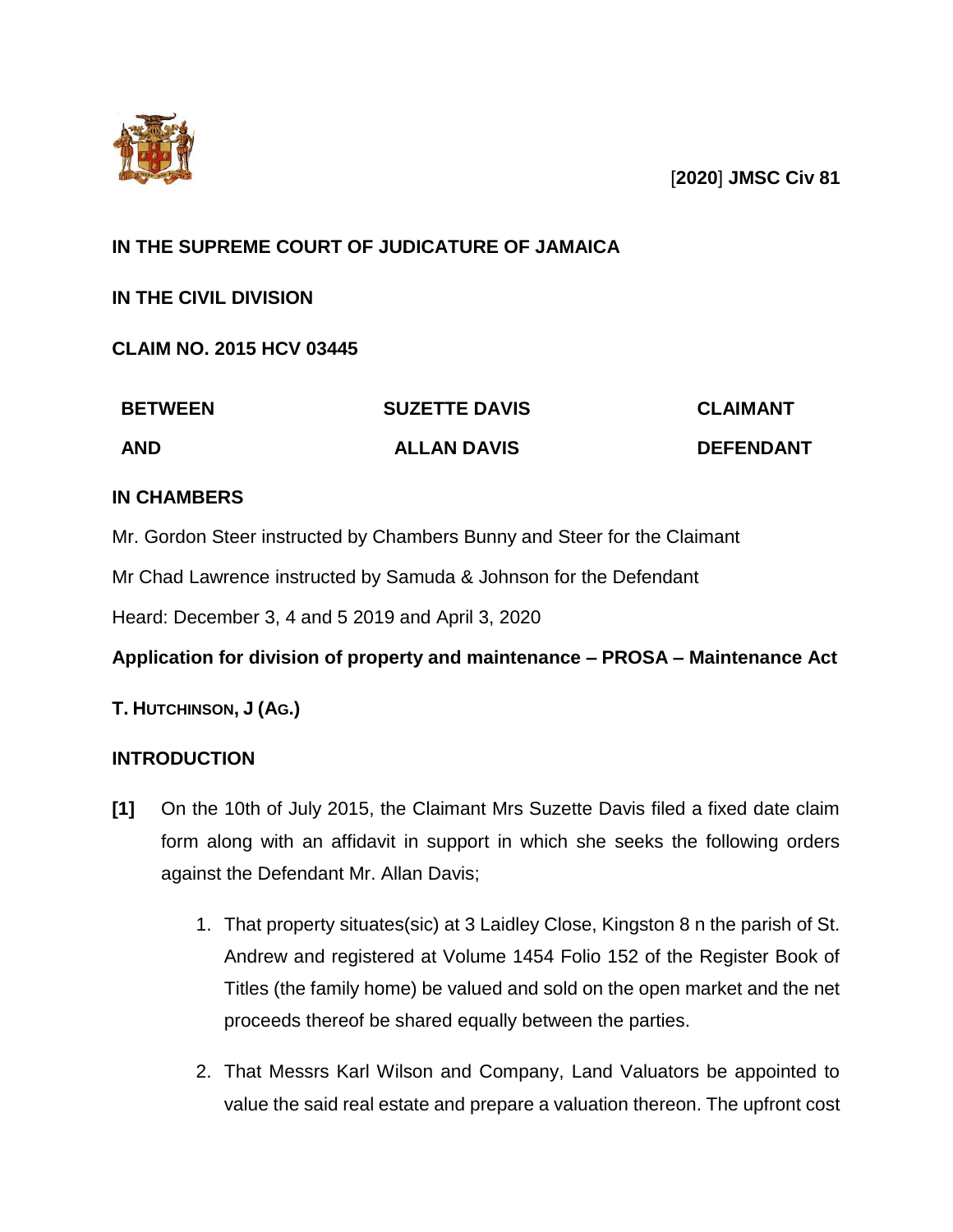of the said report is to be paid by the Defendant and one-half of the said costs shall be later deducted from the Claimant's  $\frac{1}{2}$  of the net proceeds of sale of the real estate and repaid to the Respondent.

- 3. That unless the parties agree to their apportionment, the furniture contained in the family home be valued and sold and apportioned equally between the parties.
- 4. That the Claimant's Attorney's-At-Law shall have the carriage of sale of the said real estate and furniture.
- 5. That the Claimant be given the option to purchase the family home situate at 3 Laidley Close, Kingston 8 in the parish of St Andrew said option to be exercised within 180 days of the date of the order.
- 6. That she be awarded half the value of the Defendant's Company Davis Transport Services Ltd.
- 7. The Registrar of the Supreme Court be empowered to sign any Sale Agreement, Instrument of Transfer and any other relevant documents whatsoever which may be necessary to give effect to the Court's Orders.
- 8. The Respondent do pay to the Petitioner the sum of \$231,000 as monthly maintenance or such other reasonable amount as this Honourable Court sees fit until she remarries or further order of this Court.
- 9. Any further and other relief.
- **[2]** During the course of the trial, Mr. Steer indicated that the order sought at paragraph 6 was no longer being pursued. The Defendant raised an objection to any of these orders being granted.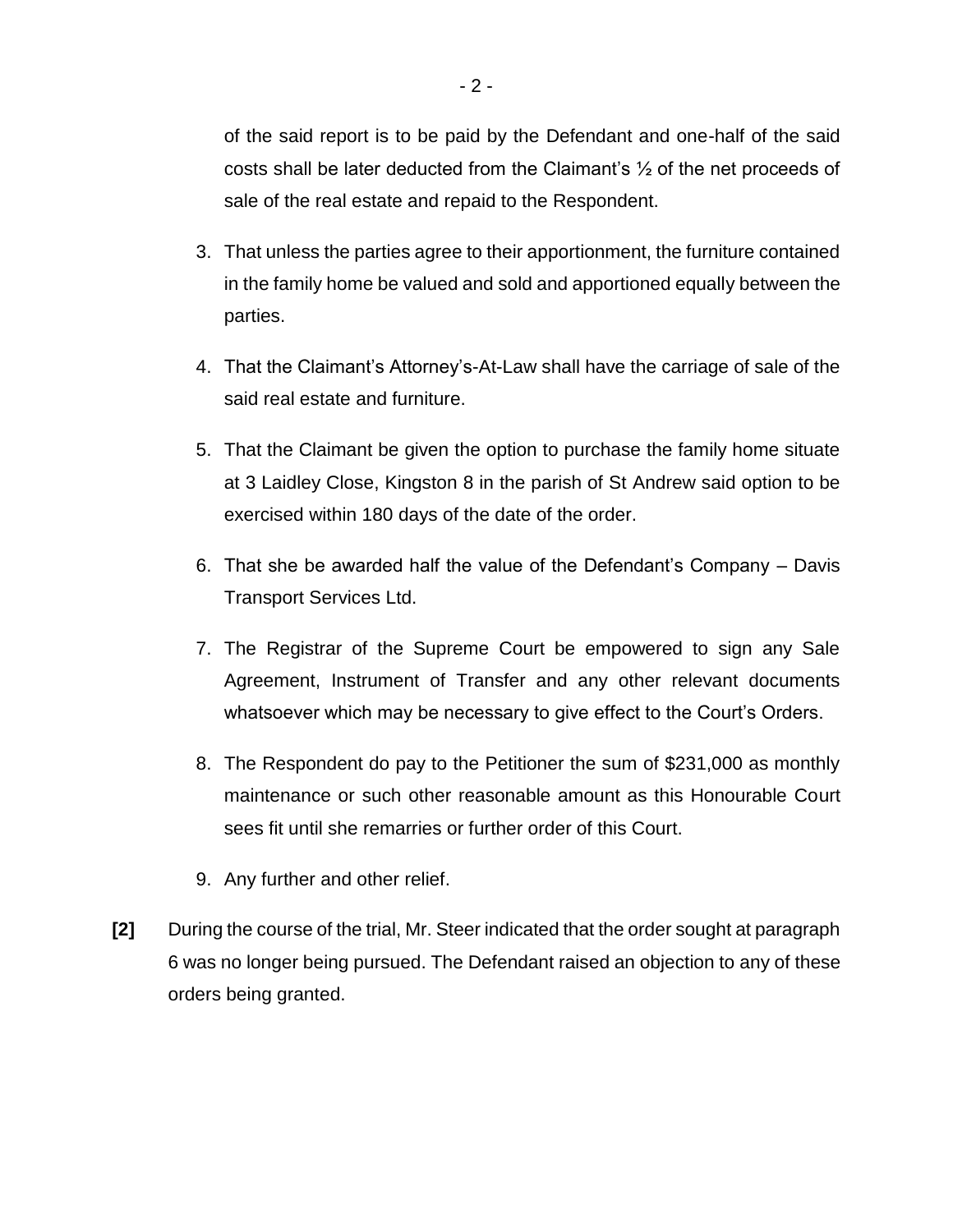#### **CLAIMANT'S CASE**

## **Suzette Davis**

- **[3]** The Claimant's evidence in chief is outlined in 3 affidavits provided by her. In her first affidavit which was filed on the 10th of July 2015 she stated that she met the Defendant on the 7th of February 2009 and they went on their first date on the 14th of February 2009. She then outlined a period of courtship after which she said the Defendant accompanied her to England to meet her family.
- **[4]** She stated that in August 2009 they returned to Jamaica and commenced living at 3 Laidley Close, Kingston 8, St Andrew, hereinafter referred to as 'the disputed property'. She averred that she took up residence at this address at the invitation of the Defendant, who she said made promises to her and her family to provide for her financially, physically and emotionally.
- **[5]** She outlined that while in the UK she had a number of business interests which provided her with a far superior quality of life compared to what she experienced in Jamaica. She stated that having relocated to Jamaica she had to hire someone to run her business Allfor Care Recruitment which formerly provided her with a gross income of £2,000,000 annually but had since fallen into ruin.
- **[6]** She stated that during the course of her relationship with the Defendant she made a number of large financial contributions to his business, provided him with foreign exchange and paid his creditors.
- **[7]** The Claimant deponed that she worked in the Defendant's business from 2009 until 2011 when he brought in his daughter to replace her. She said that in the course of their relationship she purchased personal items for the defendant and furnishings for the home. She averred that the monthly cost of running the household was \$350,000 which would be covered by the Defendant, but after 2011 he only paid \$50,000. She said he continued to pay this sum to her up to September 2014 when he stopped.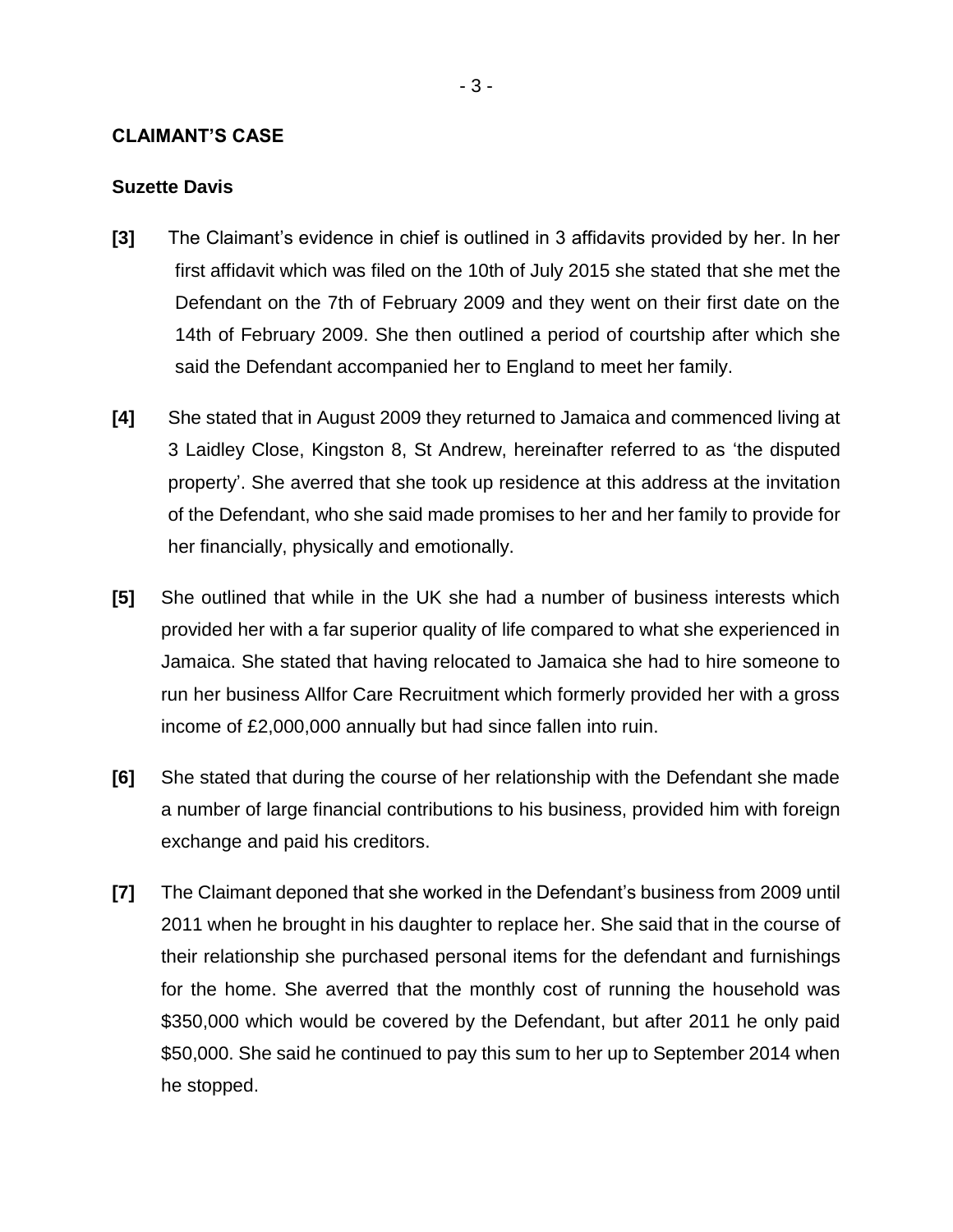- **[8]** She outlined her current monthly personal expenses as amounting to \$231,000 which included payment for medication, kidney scans, visits to the gynaecologist, IVF storage, travel expenses, household helper, food and clothing. In relation to her physical health she stated that she suffered from uterine fibroids and had challenges becoming pregnant.
- **[9]** At paragraph 14 of her affidavit, the Claimant said that they got married on the 20th of April 2013, at Leith Hall Baptist Church in St Thomas after which they went on their honeymoon and then 'commenced living together as husband and wife at our home at 3 Laidley Close in the parish of St Andrew.
- **[10]** She said that in April 2014 she gave birth to a daughter who died shortly after. She was then in and out of the hospital as a result of complications. She also had to do surgery to remove kidney stones. She stated that she became ill with kidney problems and had to undergo an operation and that she now sees a kidney specialist twice a year and has monthly kidney scans. In this regard she produced SD12 to 16 but a review of these documents revealed that they contain no reference to doctor's visits for kidney issues or scans. In relation to her monthly visits to the Gynaecologist and bi-weekly visits to the psychiatrist, up to September 2014, no documentation has been produced.
- **[11]** She outlined that the Defendant became distant and subsequently ceased all communication. She stated that she received a text message from him in October 2014 asking her to leave his house keys with his brother and in December 2014 he sent someone to retrieve his clothing and other personal items from their bedroom. She stated that she received information which suggested infidelity on his part. She said that she was served with divorce papers on the 2nd of July 2015 after which she was driven from the home by the hostile behaviour of the Defendant's daughter.
- **[12]** In her affidavit filed on the 9th of January 2019 she clarified that the sum of £10,000,000, which she said had been paid on behalf of the Defendant was an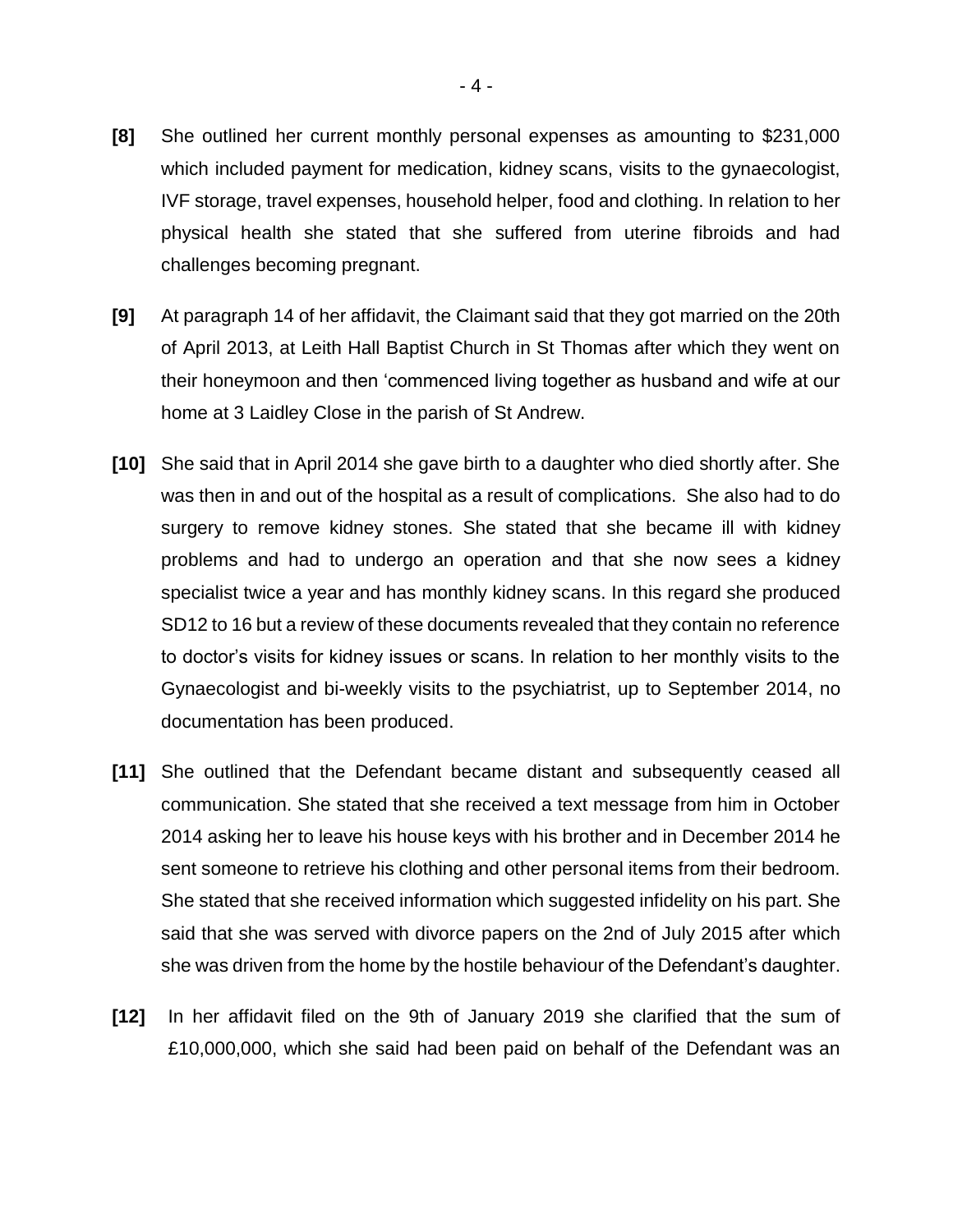error and should have been £10,000, and this sum had been paid on two occasions.

- **[13]** She stated that she lived at the disputed property until she was forced out in March 2016, during which she carried out substantial repairs to the roof and structure and updated the property. She also deponed that she would care of the defendant's younger child whenever he visited.
- **[14]** She outlined that she had owned a business with her brother but it had failed. She also stated that she had operated a chicken farm but the chickens had died. She acknowledged that the Defendant had contributed towards the acquisition of property in Bull Bay, but insisted that it was only \$500,000 which covered the closing cost and this sum was repaid to him.
- **[15]** In respect of her application for spousal support, the Claimant produced an affidavit of disclosure with several attachments. The affidavit was filed on the 25th of March 2019 and had attached several exhibits to include mortgage statements, unaudited financial reports for Allfor Care Recruitment and statements for a number of bank accounts.
- **[16]** She was cross examined and insisted that she met the defendant in February 2009. She acknowledged however that she had owned property in Jamaica before 2009. She then changed her response to state that it was actually her parent's home and not her own.
- **[17]** She accepted that prior to 2009 she had owned a business called Caribbean Distributors Ltd. She then stated that the only business interest she had was Sue True Distributors which was incorporated in April 2009.
- **[18]** She insisted that she moved in with the Defendant within 6 months of meeting him and that she had only moved back to Jamaica based on his promises. She accepted however that her company Sue True Distributors had been incorporated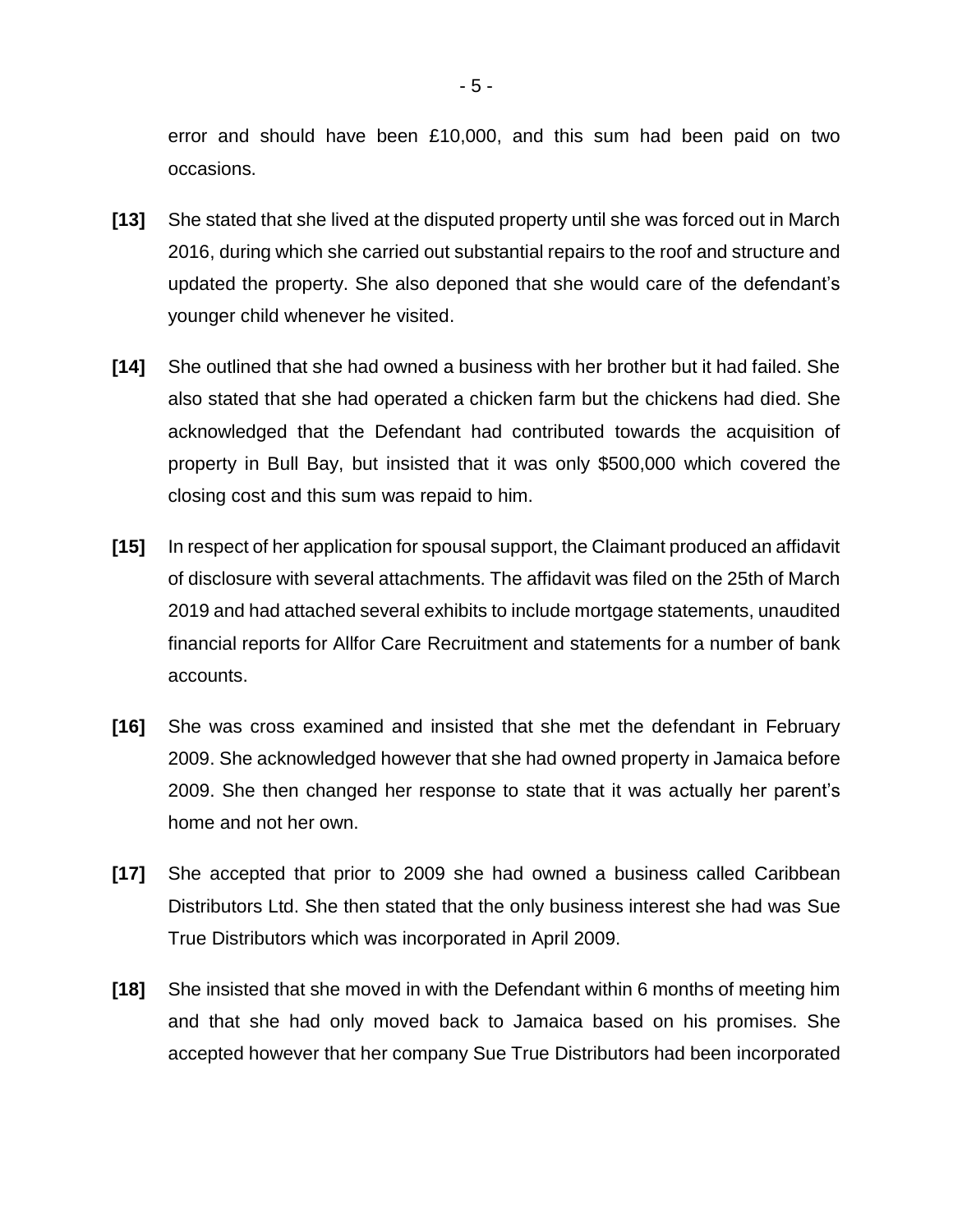two months after she said she met the Defendant and before she moved back to Jamaica.

- **[19]** She was asked about 2 companies owned and managed by her in the UK namely Allfor Care and Home Care and stated that she had managed them for about 9 to 10 years. She was asked if she had said in her affidavit that she would receive an income of over £2 million from them and she responded that she had said JMD\$2 million. She was shown her affidavit and the reference to £2 million and responded that it was a typo. She then stated that it was the company which would earn this figure and not her. When pressed on whether the company had earned £2 million she responded that that was also a typo.
- **[20]** She then stated that she could not remember if this company had ever made a profit in the years she had been its manager. In response to the suggestion that the company made a good amount of money she said that she didn't know what that meant.
- **[21]** She agreed that she had been financially independent but insisted that she was now in need of financial support from the Defendant. It was suggested to her that the Defendant never told her that he would support her financially and after some hesitation she responded that he had.
- **[22]** She agreed that Allfor Care was still in operation while she was in Jamaica and that it had two locations. She then stated that the business had in fact fallen into ruins. In response to questions whether she still received an income from this company she hesitated but eventually responded that she didn't. She stated that the business was being run by her mother but subsequently stated that her mother had been in Jamaica and had left someone else in charge. She denied however that her parents received an income from the company.
- **[23]** She was asked about the property at 3 Laidley Close and agreed that it had already been owned by the Defendant when she met him. She also agreed that at the time she got married to him his daughter was already living at the house.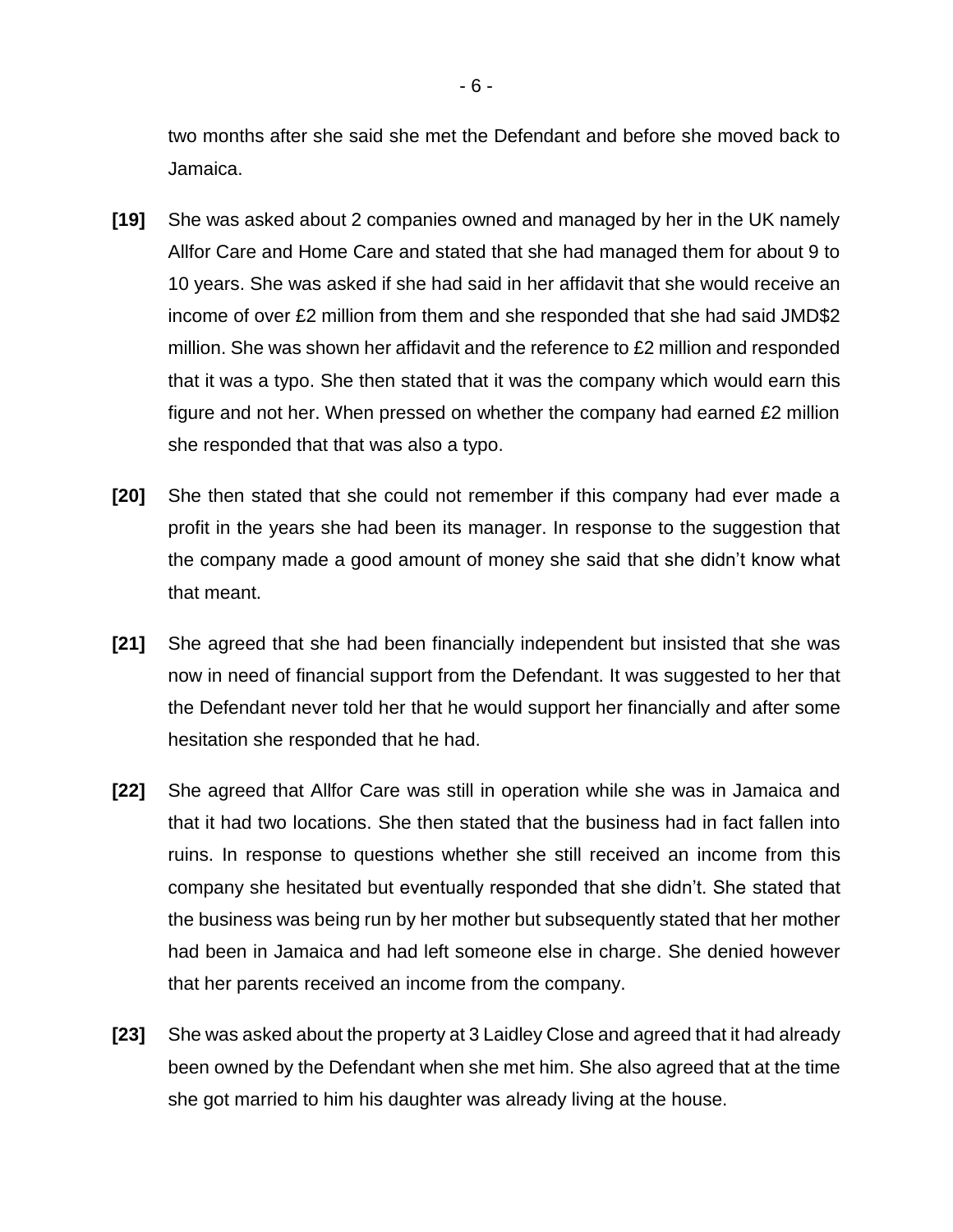- **[24]** In relation to the disputed property she accepted that the Defendant paid the household expenses through his business but insisted that she paid the helper. She agreed however that the Defendant would give her money.
- **[25]** She denied that she had ever received an income from her business Sue True Distributors and stated that it had never made a profit and collapsed in 2013. She initially denied naming her sister as company secretary in September 2015 but later accepted that she had done so.
- **[26]** She initially denied advising the Tax Admin in 2016 that the company had ceased operations in 2015, but accepted that she had when shown a copy of a letter which bore her signature. She denied knowledge of the deposits and withdrawals made on the Company's accounts between 2015 and 2016 and insisted that the account was being used by her sister at this time.
- **[27]** She was unable to provide proof of her re-payment of the sum of \$500,000 to the Defendant and stated that this was because he had taken back his money from her Attorney. She was also unable to provide proof of mortgage payments on the Alexander property by her parents.
- **[28]** She was asked about a number of properties owned by her in the UK but responded that they were in ruins. When shown her affidavit where it had been stated that they were rented she insisted that they were now in ruins or under renovation. She stated that the properties were all mortgaged but was unable to state the account from which the mortgages were paid.
- **[29]** She accepted that she had produced no proof of payment for work done at the disputed property but then insisted that she had in fact produced proof. She was then shown her affidavit where she had said that the receipts were destroyed and stated that she could not recall saying that but eventually accepted that she had.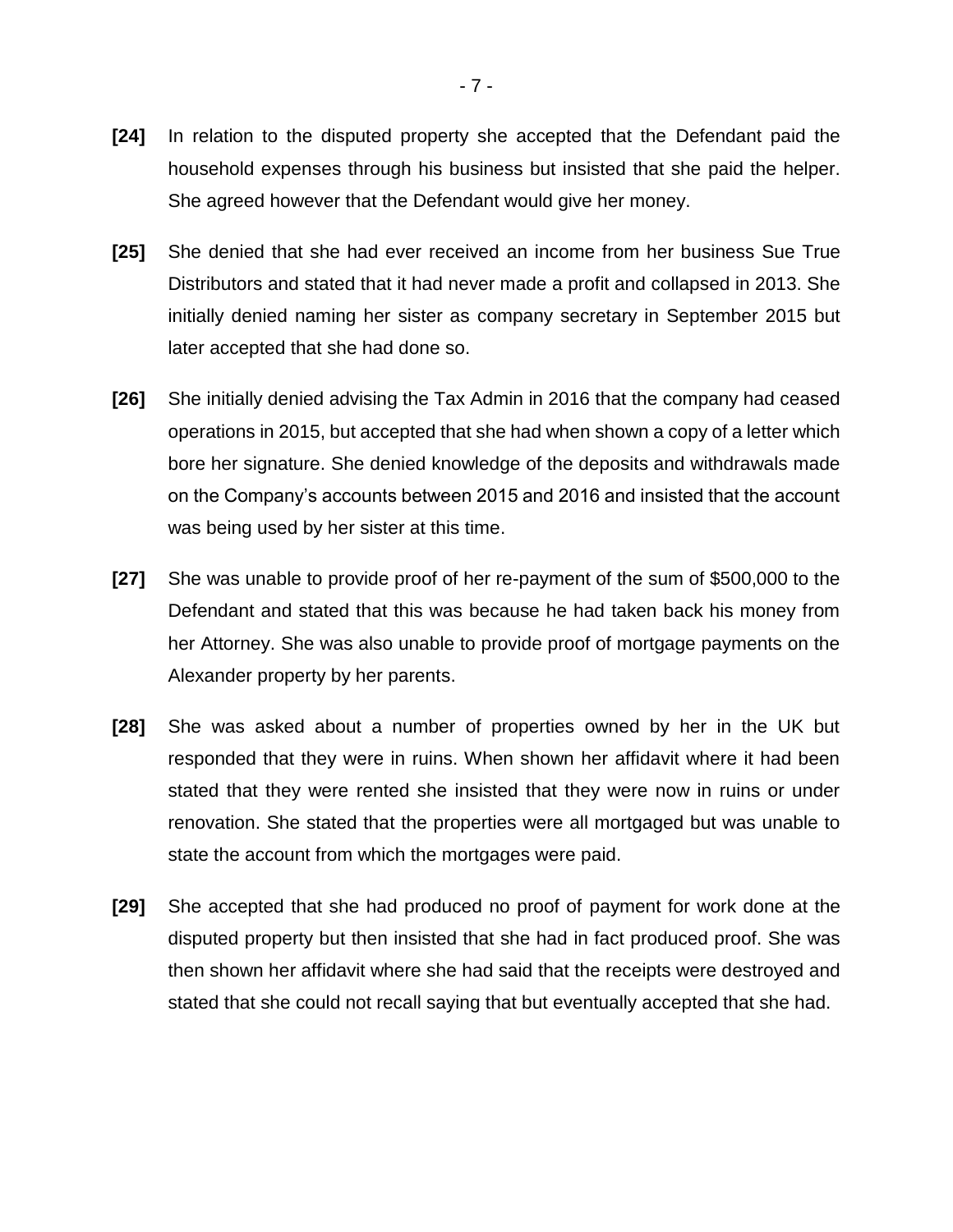#### **Tameich Hamilton**

- **[30]** Ms. Hamilton provided an affidavit in which she stated that she moved to Jamaica in September 2012 to live with her sister who was then recovering from surgery. She said during this period she attended Norman Manley Law School and in May 2014 she was sued by a friend for damage done to her vehicle at the disputed property by the Defendant's dogs.
- **[31]** She was cross examined and agreed that her sister had involved her in Sue True Distributors. She denied however that she had any control over the business account. She agreed that her sister would check on her business in St Thomas but said this was mostly on weekends.
- **[32]** She stated that her sister made several upgrades to the house at her personal expense but conceded that although her sister left money with her to pay the workmen she could not say with certainty the source of these funds.

#### **Marlon Harriot**

- **[33]** Mr Harriot outlined that he carried out extensive work to the property in 2010, 2012 and 2013 all at the behest of the Claimant who also paid him. He said that the work ranged from cleaning and polishing the kitchen to extensive repairs to the roof and the conversion of an outdoor area into an office for the Claimant. His payment for these projects ranged from \$92,000 to \$680,000.
- **[34]** He was cross examined and accepted that the statements in his affidavit was all the proof he had of the work done by him. He outlined the different tasks he performed as well as the payments received and acknowledged that he had no receipts for monies spent.
- **[35]** He stated that he never provided receipts to the Claimant as it was not his practice. He also testified that he worked at the house for 3 weeks straight and returned on one other occasion.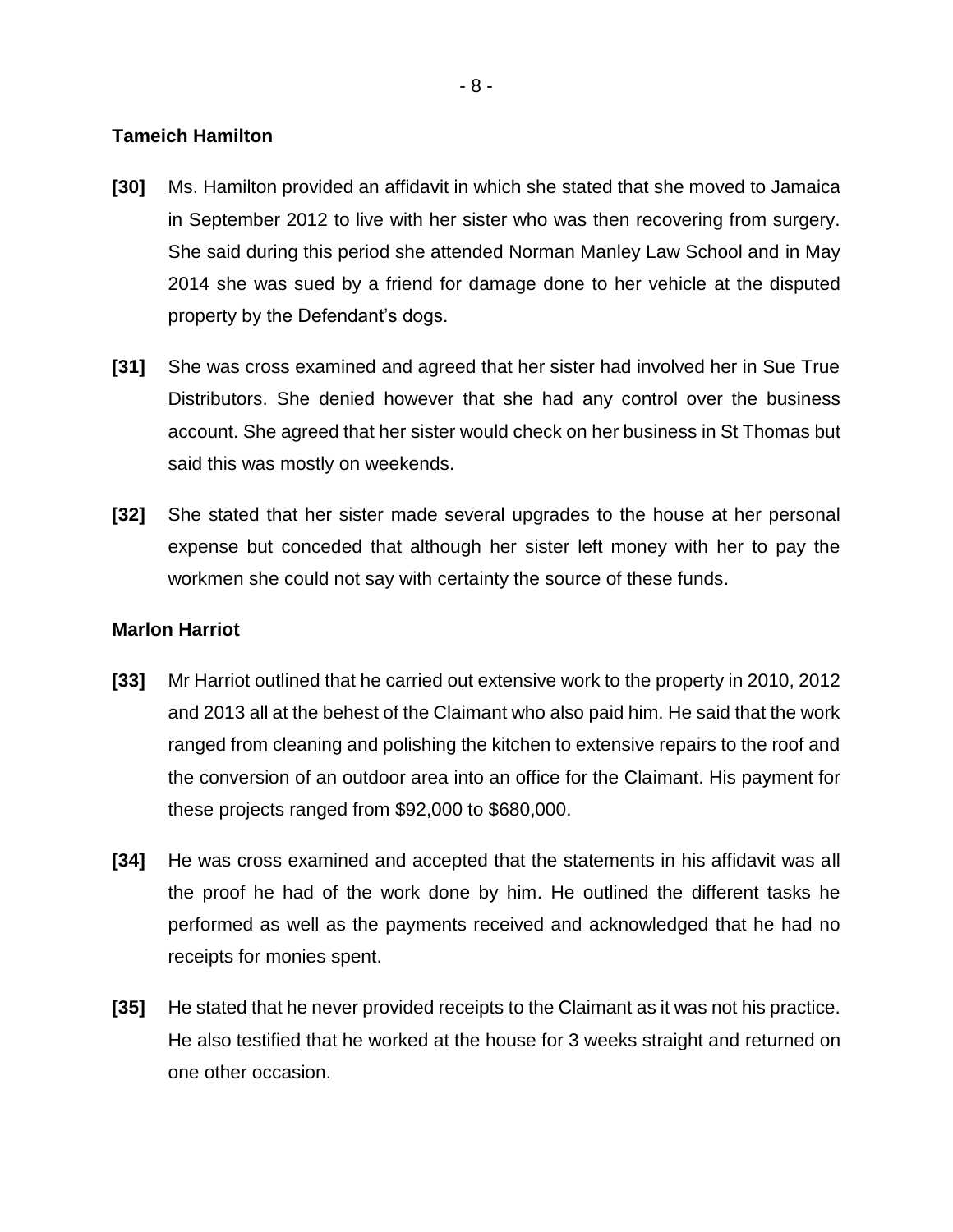#### **DEFENDANT'S CASE**

#### **Allan Davis**

- **[36]** The Defendant provided three affidavits. In his account, he took issue with the Claimant's assertion that she had resided at the property from 2009 to 2016. He stated that between 2010 and 2014 she used his home in a transient manner.
- **[37]** According to the Defendant, he first met the Claimant in early 2007 when she came to his business place as a customer. He stated that after the passing of his first wife he saw her again and on the 14th of February 2009 she invited him out. He acknowledged that the Claimant stayed at his house that night but said this was because she had a concern about driving home to St Thomas at that hour.
- **[38]** He agreed that he met the Claimant's family in the UK and that travelled back with her on the same flight. He denied however that they lived at the disputed property on their return. He averred that at the time he met the Claimant she already had business interests in Jamaica and he denied that she had ever worked in his business.
- **[39]** He denied that he had ever promised the Claimant that he would provide for her and indicated that he was already financially responsible for 2 dependent children whereas the Claimant was financially independent and had remained that way throughout their time together.
- **[40]** He denied that a payment of £10,000,000 or £10,000 had been made by the Claimant on his behalf and he also insisted that whenever she made payments for him she would be reimbursed. He denied that he had ever operated a business in St Thomas in which the Claimant worked and he stated that he had assisted her to purchase land in St Thomas to be used for business but the Claimant began to treat it as hers.
- **[41]** He denied that the Claimant had ever purchased personal items for him or furnishings for the house. He stated that the only appliance bought by her was a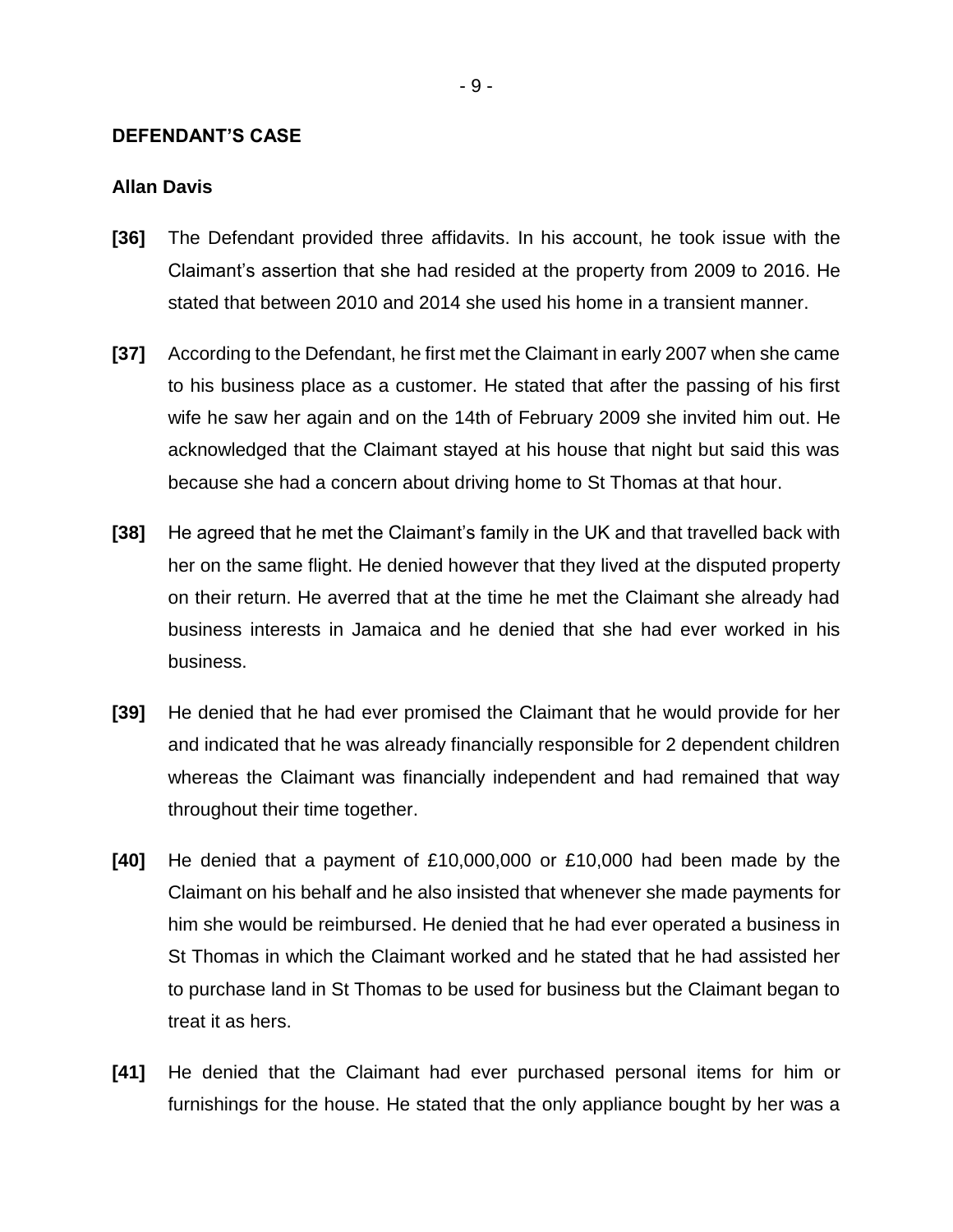television which had been purchased for her sister's use and was later removed by the Claimant. He denied that the Claimant ever had the responsibility of running the house and asserted that all expenses for the home were paid through his business. He accepted that he gave the sum of \$50,000 to the Claimant but stated it was to assist in her business Sue True Distributors.

- **[42]** He also asserted that he had previously assisted the Claimant by investing in her businesses which included Sue True Distributors, the property bought in Bull Bay, a chicken farm and the home owned by her in Alexander, St Thomas.
- **[43]** He took issue with the expense claimed for monthly kidney scans and stated that the Claimant had never spoken about this before. He also stated that, in respect of the cost of the IVF storage, as the partner he had never given his consent for this to be done. He denied that the Claimant lived at the property before his daughter moved in and asserted that when she moved in she wanted his daughter and her husband to leave.
- **[44]** He said that in 2014 the Claimant went to the UK and Canada for two months and he went to the USA for 6 months. He outlined that in spite of efforts to communicate with her he heard nothing from the Claimant. He said that before her departure the Claimant had become very cold and insulting towards him and on his return to Jamaica, he realized that she no longer visited the house.
- **[45]** In relation to the acquisition of the property he stated that it was purchased as joint tenants with his first wife in 1998 and her name was removed from the title after her death. He denied that the Claimant had any legal or equitable interest in the property and he also denied that she had carried out any maintenance or upgrading work there. In terms of furnishings he stated that the only items taken to the house by the Claimant were a washing machine and an electric stove.
- **[46]** He outlined that his monthly income was \$100,000 per month and his recurring expenses for food, doctor's visits, glasses, personal care, medication, helper and lawn care accounted for \$93,700 of this amount. He noted that in respect of his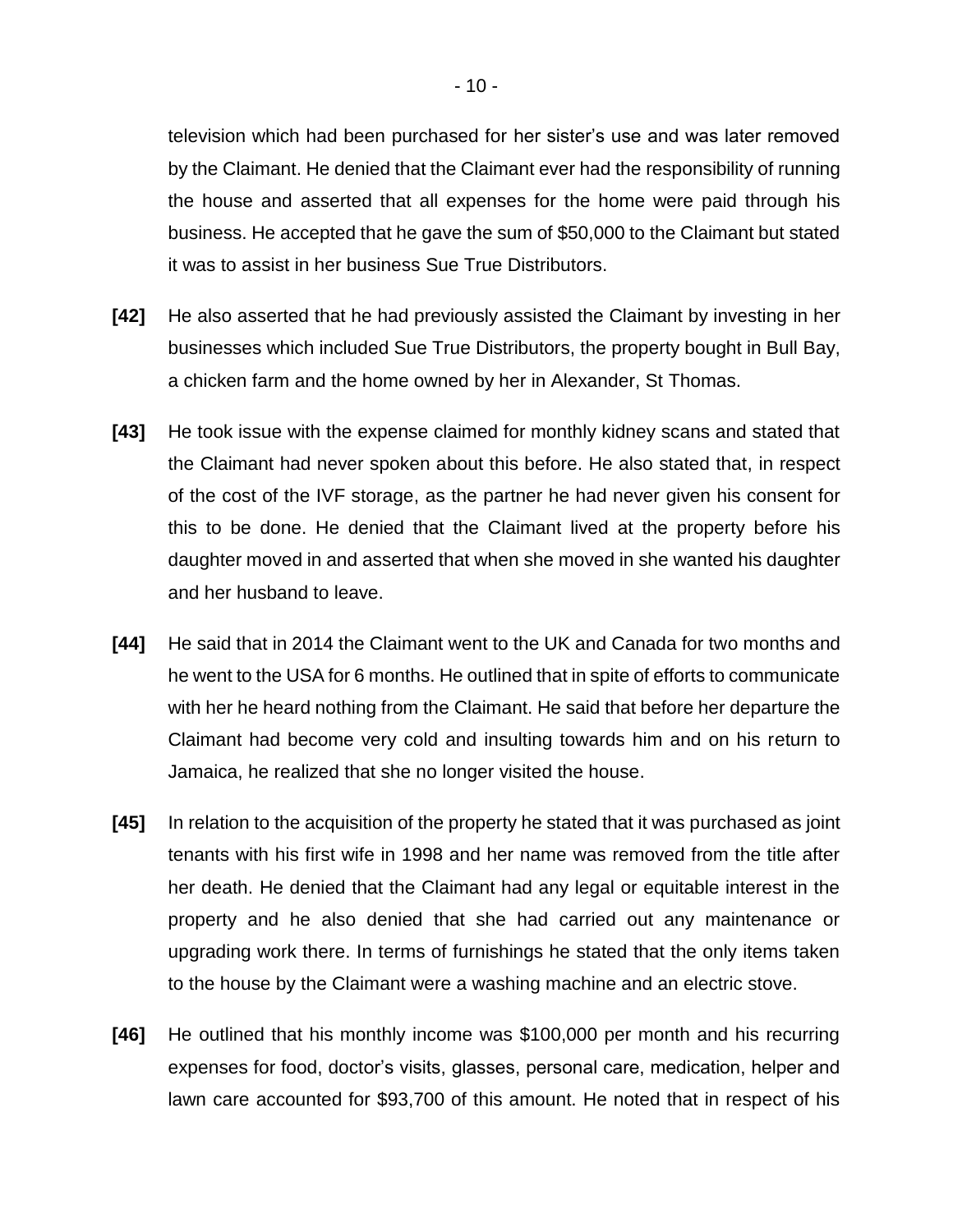larger expenses for water, electricity, cable and internet, gas and/or taxi fare, travel, cell phone, dog food and pool maintenance these amounted to \$164,500 per month and were covered by the company.

- **[47]** He denied that the Claimant had ever been his brother's caregiver and asserted that he had employed a helper who carried out this function. He also insisted that the Claimant had never performed any domestic functions at the house.
- **[48]** He acknowledged that, in addition to the disputed property, he owned property at Whitehall Avenue which was the location of his business. He also acknowledged being the owner of another property in Kingston 8, which was the residence of his adult son who suffered a disability and he was the co-owner of a property in Florida.
- **[49]** He outlined that in addition to her businesses and homes in Jamaica, the Claimant also had several properties and business interests in the UK from which she derived a healthy income. He indicated that he is 75 years old and isn't able to work as he once did neither would he in a financial position to maintain the Claimant.
- **[50]** In his third affidavit the Defendant outlined that he is entitled to a salary of \$140,000 each month but had not cashed his cheques as the company has not been doing well. He also stated that he received an allowance of \$75,000 each month and it was from this sum that he covered his utilities from July 2015 to March 2016. He attached a number of pay cheques which bore his name and showed a net salary range from \$95,000 to \$119,000 per month. He stated that for the period July 20th, 2015 to March 31st, 2016 his monthly earnings were JMD \$1,120,000.
- **[51]** He disclosed 2 accounts held at Sagicor with balances of JS\$455,932.03 and US \$1,180.93 respectively. He said that he also had a Wells Fargo Account with a balance of US\$779 but no documents were attached in respect of these accounts. He attached documentation in proof of a Scotia Credit Card which revealed a balance of JA\$3,270 but the documents presented did not state the card limit.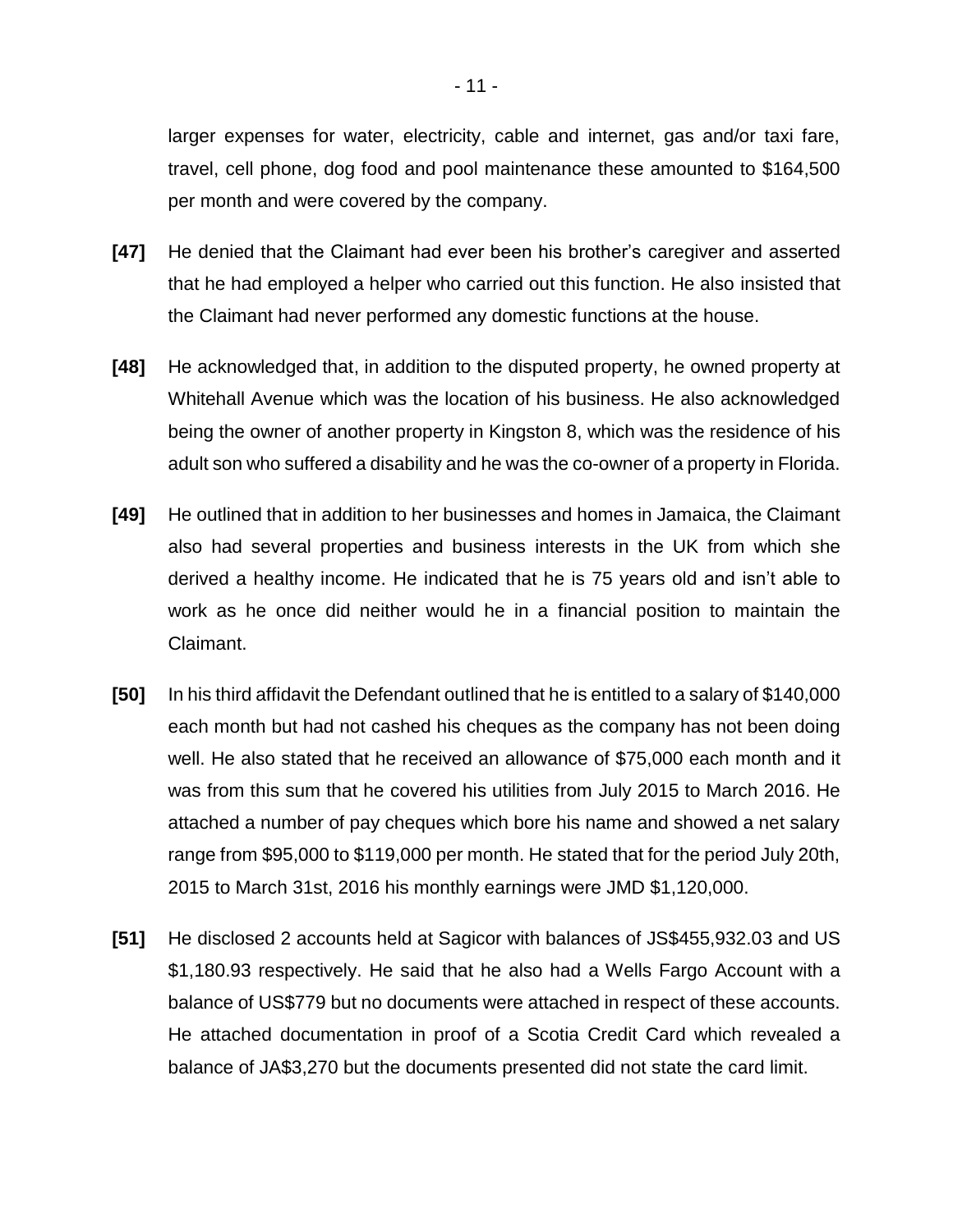- **[52]** He was cross examined and accepted that work was done at the property by Mr. Harriot. He maintained that at the time the work was being done the Claimant was a visitor and not actually residing at the house.
- **[53]** He agreed that the membrane for the house was purchased in the UK and that he had produced no evidence of repaying the Claimant for same. In relation to the membrane he stated that he had the pounds to pay for it but was informed that they were outdated. He said the Claimant informed him that she had some pounds and would pay. He said she then took his pounds and gave them to her father to change and he heard nothing further thereafter.
- **[54]** He was unable to provide the cost of the membrane but stated that he could recall that the money he had was just enough to pay for it. He maintained that goods shipped by the Claimant arrived in a container at his premises at White Hall Ave but said that she took some items to St Thomas for her partner.
- **[55]** He said that the membrane which had been purchased in the UK had been used at his business place but he also accepted that a membrane had been attached to his house by Mr. Harriot. He acknowledged that Mr. Harriot had done some work in the kitchen as well. He testified that it was the Claimant who selected Mr. Harriott to do the work as she knew him before as her grandmother's tenant.
- **[56]** He was asked about the statement in his affidavit that both he and the Claimant owned property in Bull Bay and he denied saying this. When pressed further he said he didn't remember. He was shown his affidavit and accepted that it stated there that he owned the property in Bull Bay with the Claimant but stated that it was an oversight as he had walked out of it.
- **[57]** He was unable to recall if he took the Claimant to Andrews Hospital when she miscarried but stated that he visited her there. He denied that she went to the hospital from his address and insisted that she was taken there from St Thomas. He said she had mentioned having some problems to him the night before but her mother and sister had been with her in St Thomas.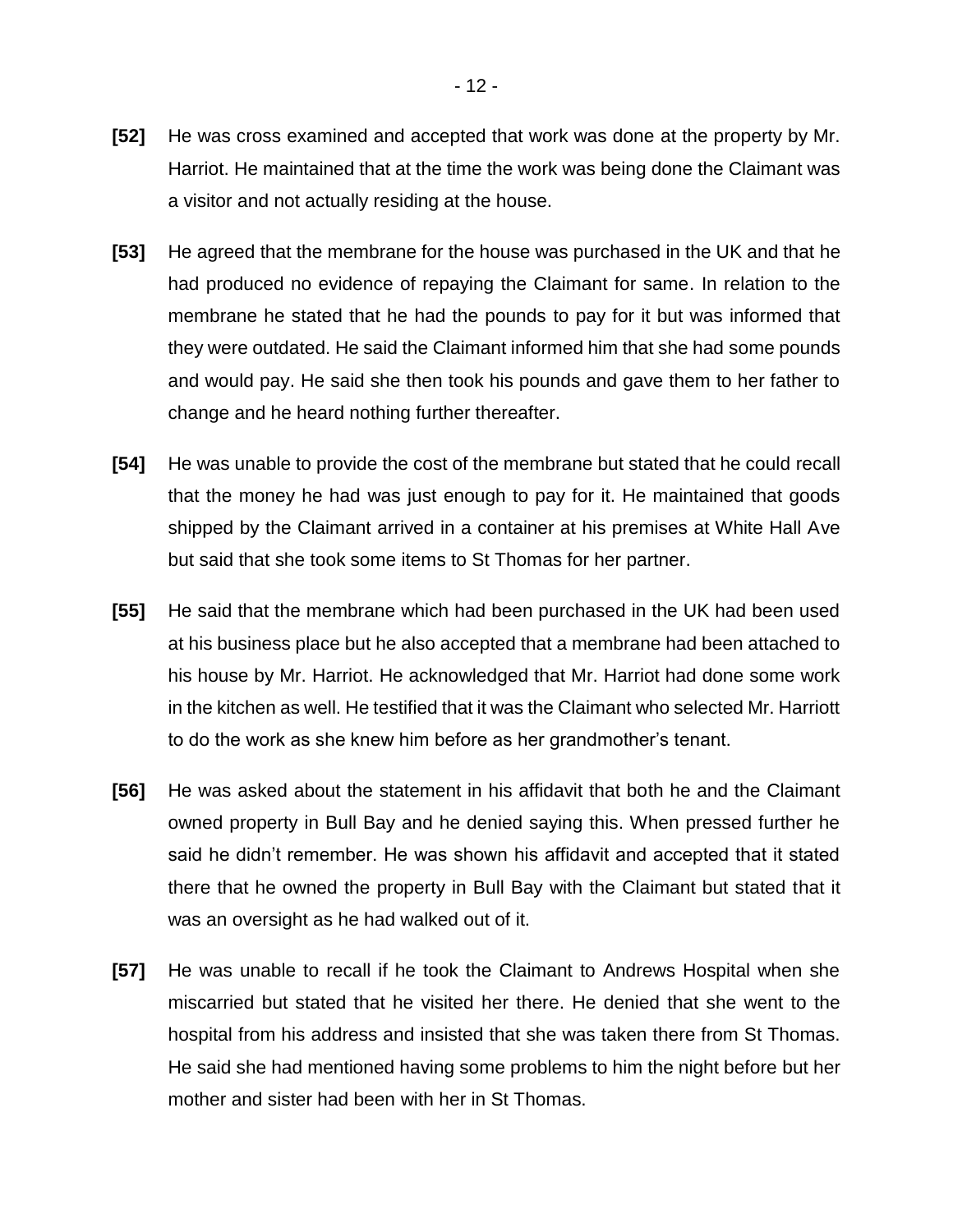- **[58]** In relation to his pay slip he was asked about his basic pay which he acknowledged was stated as \$46,000. He also confirmed that he was not paid overtime. He was then asked to explain the fact that his gross salary amounted to 120,000 and was unable to provide an explanation. He was shown another payslip and asked if in 2016 he had gotten a pay increase from 46,200 to 140,000 and he stated that it was a possibility but he wasn't aware. He also stated that he wasn't the person who prepared his payslips.
- **[59]** He was asked about the law suit in which the Claimant had been named as an occupant of the house and he agreed that she had been. He stated that at the time she had been staying there on and off. He also agreed that this was the address he had provided for her in the divorce proceedings.
- **[60]** In re-examination he stated that after the work at the house was completed he repaid the Claimant the cost for same as he had told her previously that he didn't want her to spend any money on his house.

## **Wills Small**

**[61]** In his affidavit, Mr Smalls stated that he is the brother of the Defendant. He outlined that he had worked at the company owned by the Defendant for 15 years and had never seen the Claimant working there. He was cross examined and he agreed that he had attended the wedding. He also stated that the wedding reception was held at the house in St Thomas after which the Claimant and Defendant went to a hotel.

## **Additional Witnesses**

**[62]** There were four additional affidavits which were provided by Noel Small, Natoya Porter, Wellesley Spencer and Donald White all of whom stated that they worked in the Defendant's company. The contents of these affidavits confirmed that Davis Transport Services is owned by the Defendant and took issue with the Claimant's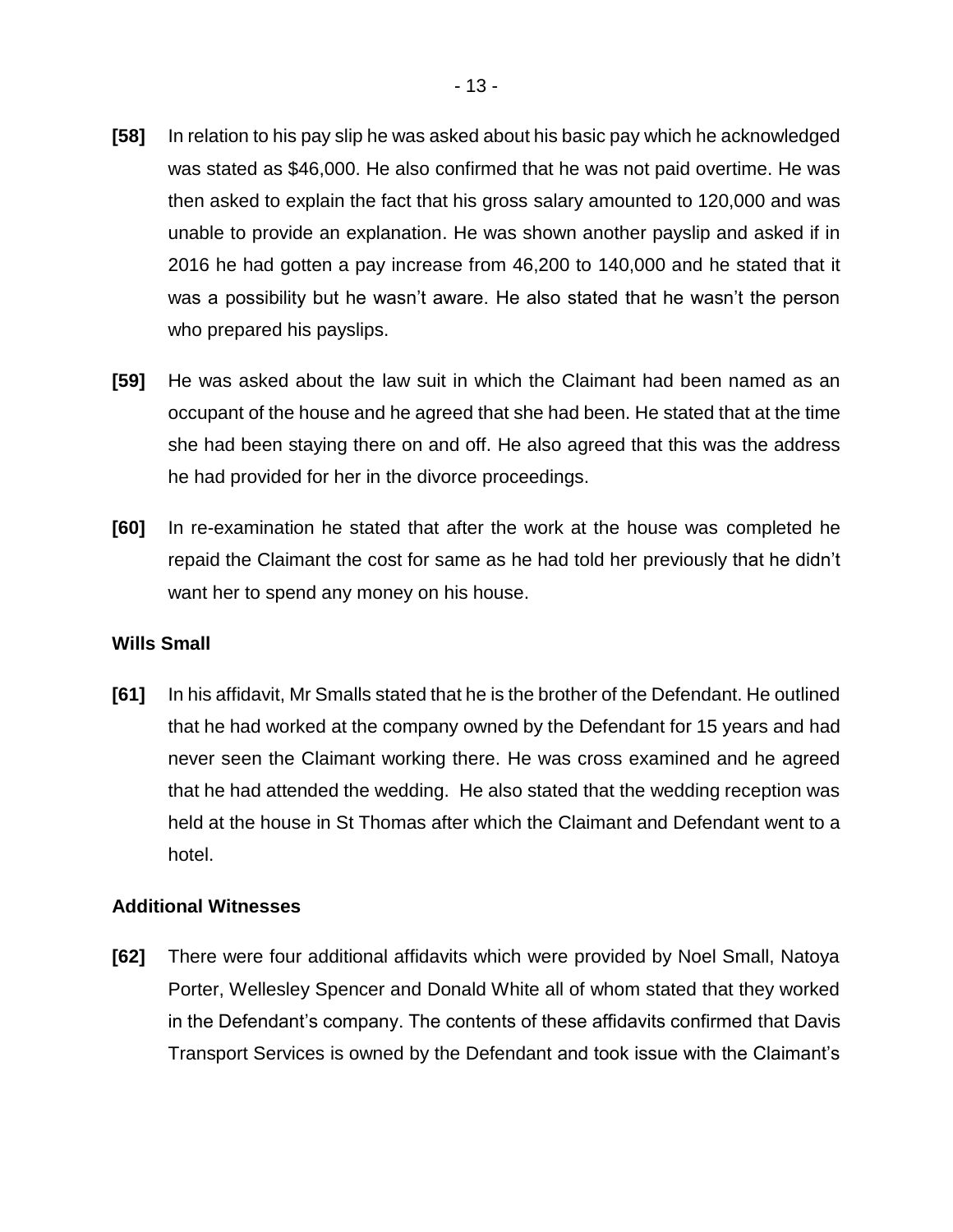assertion that she had worked with the enterprise. These individuals were not called and their affidavits were not challenged.

#### **CLAIMANT'S SUBMISSIONS**

## **Family Home**

- **[63]** It was submitted on behalf of the Claimant that the issues that arise on this matter are (i) whether 3 Laidley Close is the family home of the parties; (ii) whether there should be a variation of the equal share rule and (iii) whether the Defendant ought to be liable to the Claimant for spousal maintenance in the sum of \$231,000.00.
- **[64]** Mr Steer submitted that although the Defendant described the Claimant as 'transient', and insisted that she worked in St. Thomas, he admitted that she returned 'home' and shared a bed with him at the premises. Counsel also pointed out that 3 Laidley Close was the Claimant's address on the marriage certificate and on the divorce document filed by the Defendant and met the requirements of Section 2 of the Act.
- **[65]** Counsel referred to and relied on the dicta of Phillips JA in *Weir v Tree [2014] JMCA Civ 12* where it was stated that although spouses may travel back and forth between a property, it did not negate a finding that this was the family home as defined in the Act. Counsel also referred to the case of *Peaches Annette Shirley-Stewart v Rupert Augustus Stewart Claim No. 2007HCV0327* where Sykes J (as he then was) set out the definition of the family home between paragraph 22 to 24 of the judgment.
- **[66]** In relation to whether the equal shares rule should be displaced, Counsel submitted that Section 7 of the Act clearly mandates that an application for such a departure ought to be made in order for the Court to consider varying the equal share rule as provided by section 6 of the Act. In support of this argument he referred to the dicta of Brooks JA at paragraph 47 of the decision *Carol Stewart v Lauriston Stewart [2013] JMCA Civ 47.*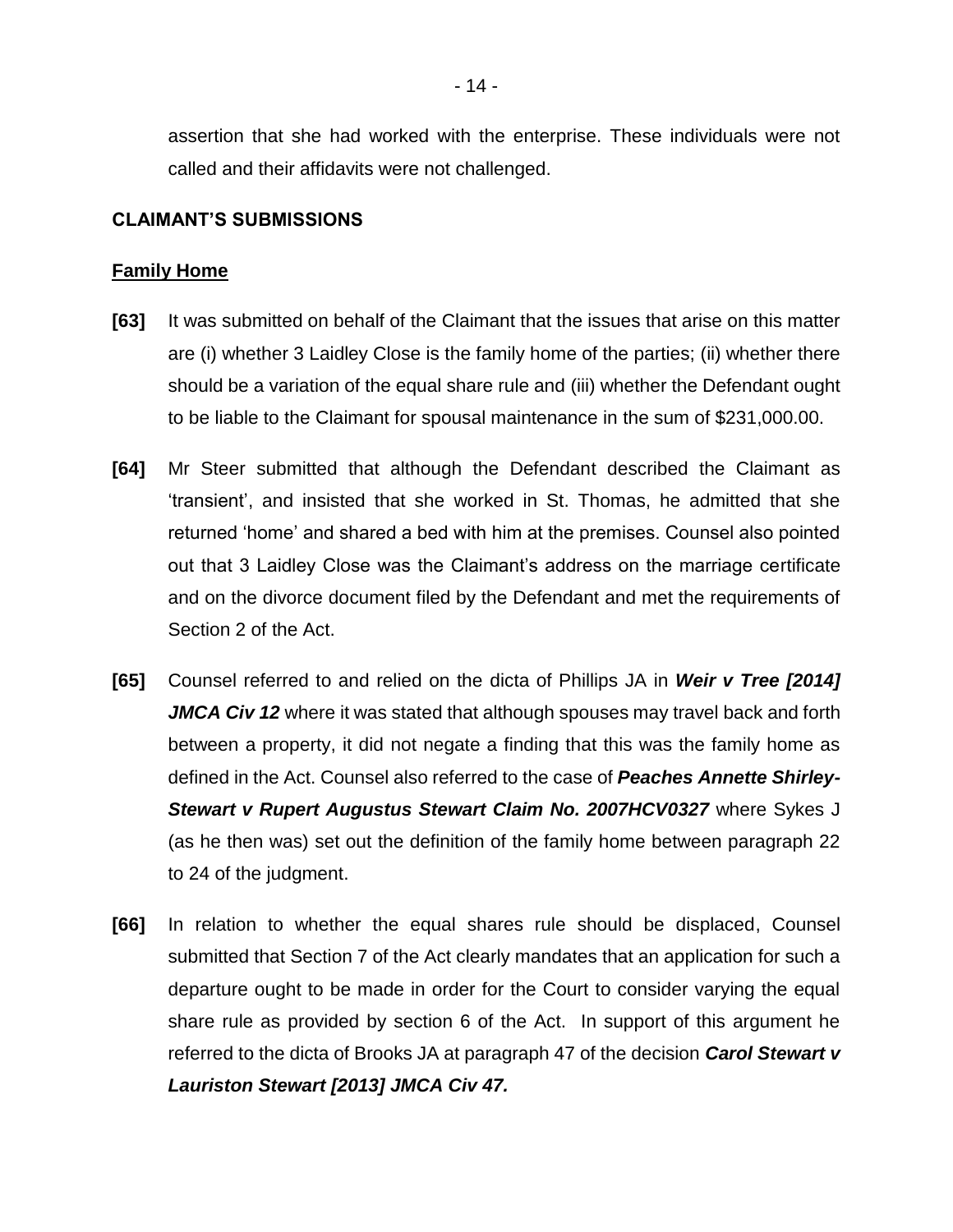- **[67]** He argued that the question to be asked is whether the Defendant has made any application to displace the equal share rule to which he submitted the answer was no. He submitted that nowhere in his evidence did the Defendant state that he wanted the Court to make certain orders or any orders adverse to the Claimant and that he only averred that the Claimant has "…no equitable or legal interest in my home at Laidley Close or any other property that belongs to me.' Mr. Steer submitted that these statements ought not to be construed to mean that the Defendant has made an application under Section 7 of the Property (Rights of Spouses) Act to prompt the Court to vary the equal share rule.
- **[68]** He submitted that in the event that the Court found that there was in fact an application pursuant to this section, it has to determine what lesser percentage the Claimant is entitled to. In this regard he pointed the Court to her evidence where she stated that she had invested money in the family home by carrying out substantial repairs to the roof and structure of the building as well as the evidence of Marlon Harriot who spoke about work done by him at 3 Laidley Close. He noted that in cross-examination the Defendant agreed that Mr. Harriot must have been paid for his work done and didn't disagree with Mr. Harriot's statement that 'Suzette' the Claimant, paid him. He also asked that the Court dismiss the Defendant's remarks in re-examination where he stated that he had repaid the Claimant and prefer the statements previously made.
- **[69]** Counsel submitted that if the Court were to find that a Section 7 factor existed under Property (Rights of Spouses) Act by which the Claimant's entitlement to an equal share ought to be decreased, then by virtue of the fact that she spent considerable sums of money on the improvement and/or maintenance of the family home, her award should be no less than thirty-five percent (35%).

#### **Spousal Maintenance**

**[70]** Mr Steer submitted that Section 6 of the Maintenance Act establishes that each spouse has an obligation to maintain the other to allow them to meet their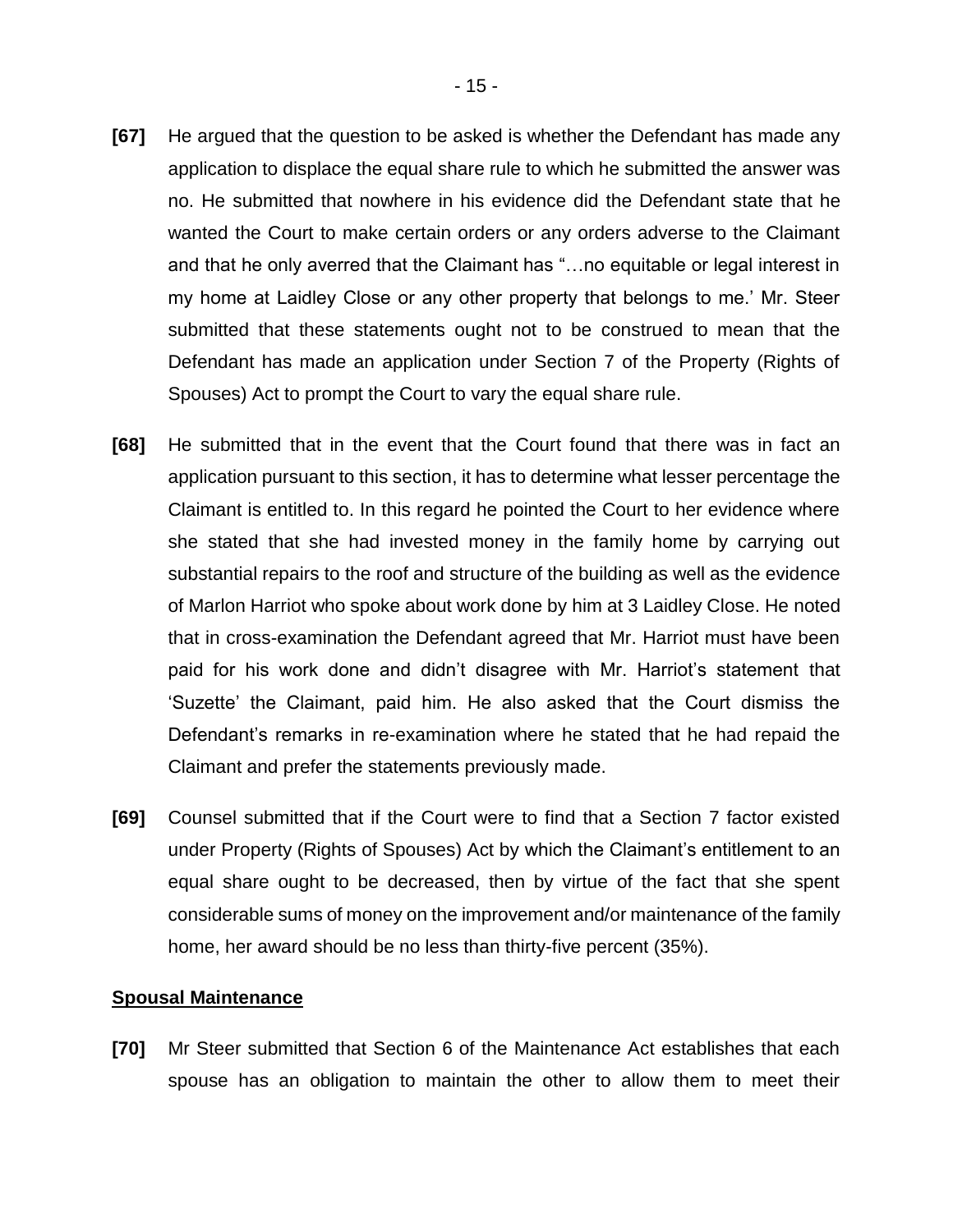reasonable needs so long as they do not remarry or commence cohabitation with another. He also noted that the Court's power to make an order for the maintenance of a spouse is derived from the Matrimonial Causes Act section 23.

- **[71]** He submitted that where an application for division of property has been made pursuant to the Property (Rights of Spouses) Act, the Court may make such order for the maintenance of a spouse pursuant to section 3(2) of The Property (Rights of Spouses) Act. He argued that in coming to a decision, the Court should consider the factors set out under section 14(4) of the Maintenance Act and pointed out those which he identified as being most relevant to these proceedings.
- **[72]** In highlighting the relevant factors, Mr Steer also made reference was made to the case *Suzette Ann Marie Hugh Sam v Quentin Chin Chong Hugh Sam [2015] JMMD: FD 1,* where E. Brown, J opined at paragraphs 51 and 52 of the judgment that the duty to maintain a spouse is circumscribed by capability, necessity, reasonability and practicality.
- **[73]** Counsel submitted that the evidence showed that the Defendant maintained the Claimant, fully throughout the marriage and during their common law relationship. He argued that this was so even though the Defendant attempted to downscale his means by adducing 'fallacious pay slips' which he took issue with during crossexamination stating that he had no idea where they came from or who produced them.
- **[74]** Mr Steer referred to the statement in the Defendant's affidavit that his business afforded him the opportunity to purchase two (2) properties in upscale neighbourhoods. Counsel also stated that the Defendant gave evidence that he assisted financially in the Claimant's acquisition of other properties but later recanted same.
- **[75]** It was submitted that all the evidence before the Court, established the four ingredients of capability, necessity, reasonability and practicality as the Claimant is in no position to reasonably meet her needs without assistance from the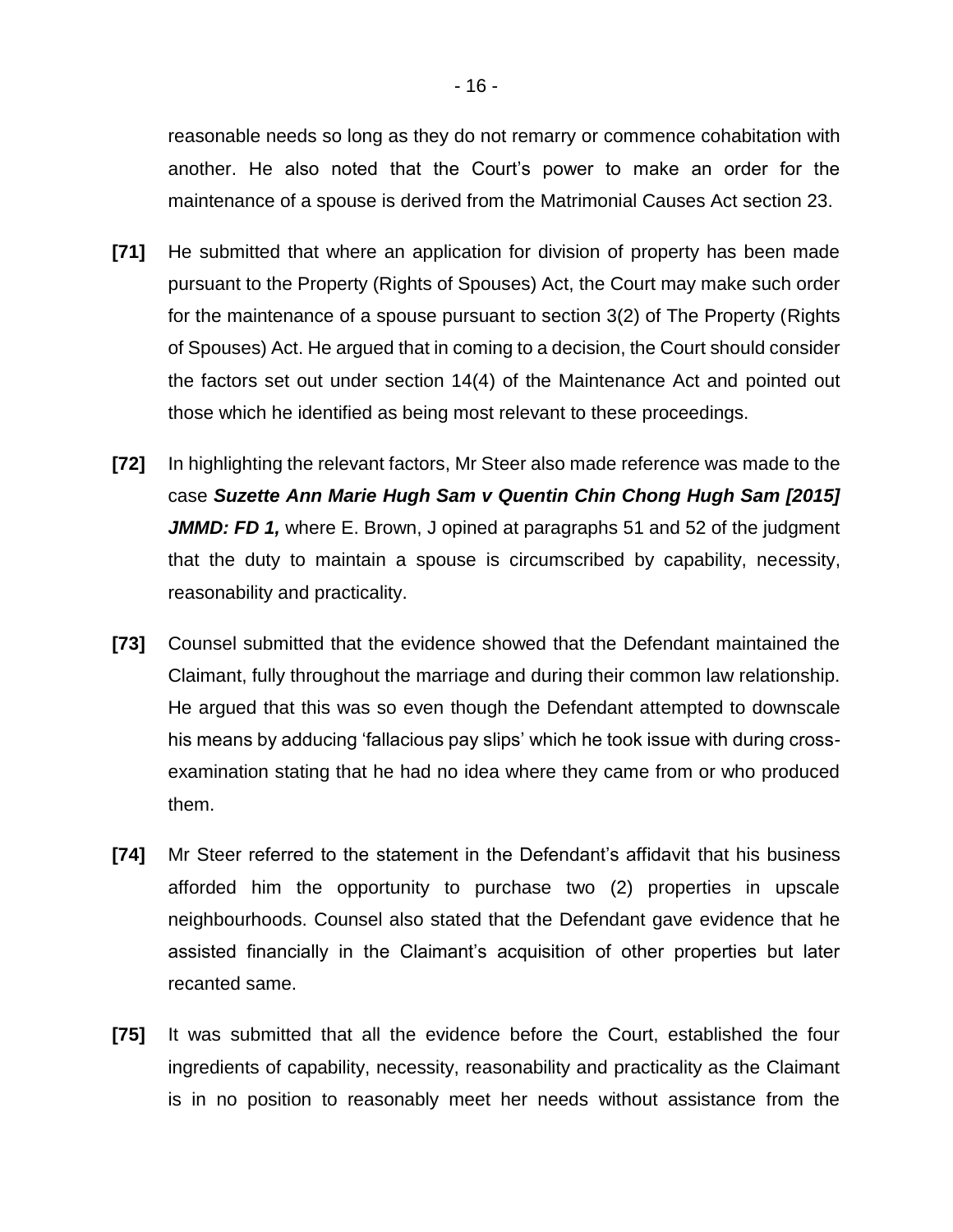Defendant and in these circumstances the Court ought to award the Claimant spousal maintenance, whether by periodic payments or lump sum, in a sum deemed fit given the circumstances.

#### **DEFENDANT'S SUBMISSIONS**

- **[76]** It was submitted on behalf of the Defendant that the court must enter judgment in favour of the Defendant as there are conflicts which have arisen on critical issues of the Claimant's case and she has substantially failed in law to prove her case.
- **[77]** In examining the Claimant's account, Mr Lawrence submitted that her evidence in chief and cross examination disclosed that she had acquired property in Jamaica prior to meeting the Defendant. He submitted that the Claimant had already established a life in Jamaica prior to meeting the Defendant and in this regard he pointed out the fact that she had made been a patient of Dr. Garth Rattray from 2006 and had incorporated her business Sue True Distributors less than two months after meeting the defendant.
- **[78]** He asserted that the Claimant had sought to mislead the Court when she stated that she had little to no interests in Jamaica prior to meeting the Defendant and that he was the sole reason for her return. He argued that she also attempted to mislead the Court as to her capability to support herself even though the evidence showed that she owned multiple properties and successful businesses both in the United Kingdom and Jamaica.
- **[79]** Counsel submitted that there were questions in relation to the Claimant's credibility as she gave evidence that she had worked at Davis Transport & Services Limited for two years but could provide no supporting evidence. He also highlighted that although she referred to working at a "St. Thomas location" she later accepted that the business only had a Kingston location.
- **[80]** Counsel asked the Court to note that while the Claimant testified that she had ceased operations of her business Sue True Distributors in 2013 and had never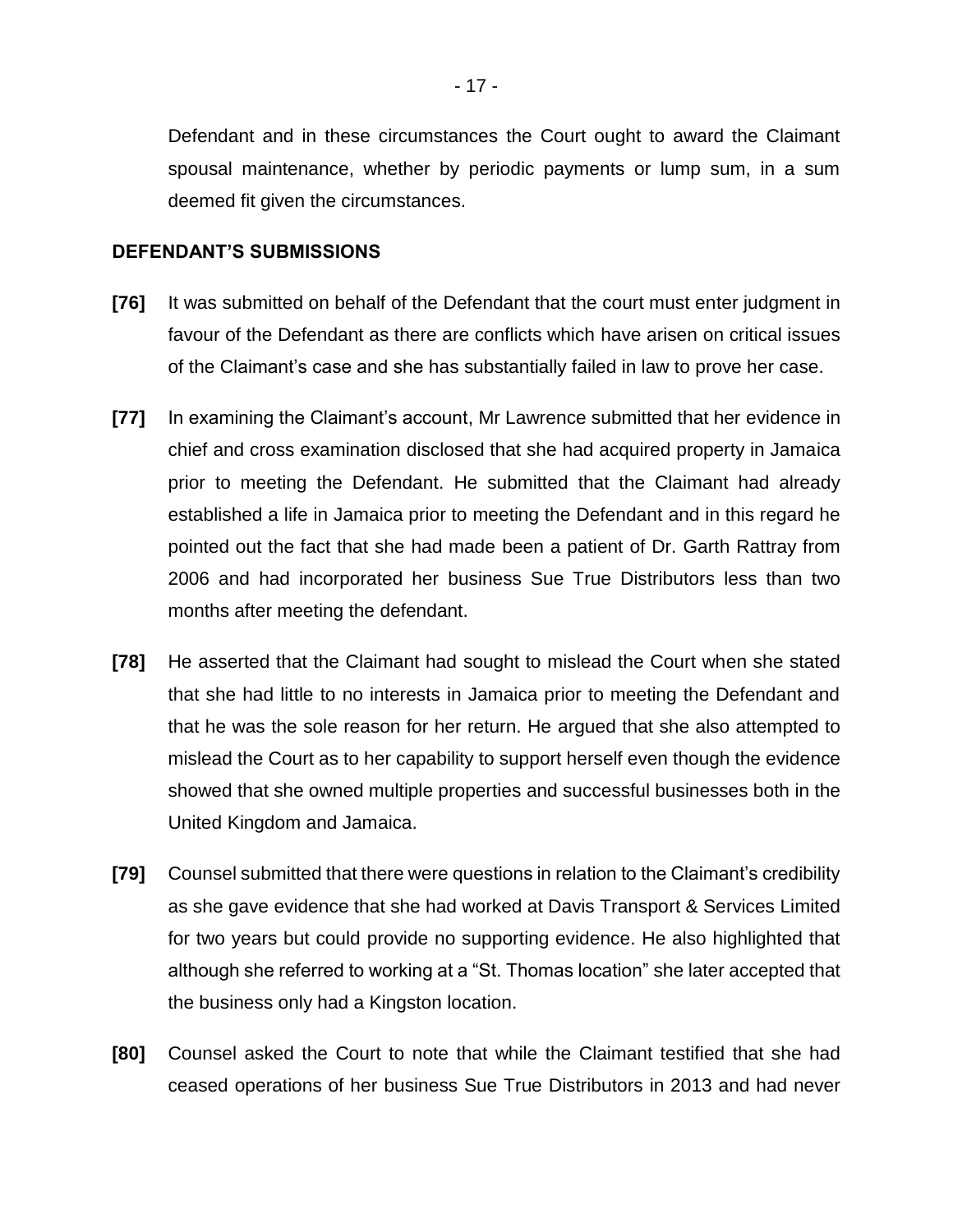received any income from same the evidence revealed that she was still operating up to 2015. He also highlighted the fact that monies were still being deposited and withdrawn from the Company's account up to 2016.

**[81]** Mr. Lawrence also contended that the Claimant's credibility was negatively impacted by her failure to disclose the account(s) from which her mortgages were paid as well as her failure to produce complete bank and accounting records for Allfor Care.

## **Should the equal share rule be dispensed with?**

- **[82]** It was submitted by Mr Lawrence that there are more than sufficient grounds for the court to dispense with the equal share rule as the property in question was purchased by the Defendant before his marriage to the Claimant and this marriage was of a very short duration. He asserted that the existence of these factors provide strong support that it would be unreasonable to apply the one-half rule. He also argued that the Court should find that the Claimant has no interest whatsoever in the said property and in support of this position he relied on *Carol Stewart v Lauriston Stewart supra*.
- **[83]** He argued that there is no legal basis for the court to take into account the period the parties cohabited before the marriage or to include it in the calculation of the duration of the marriage for the purposes of Section 7(1) of the Property (Rights of Spouses) Act. He submitted that paragraphs 14 and 18 of the Claimant's affidavit dated July 10, 2015 reveal that the marriage begun on April 20, 2013 and ended on or around October 2014 lasting approximately eighteen months which is undoubtedly a marriage of very short duration.

## **Contribution to 3 Laidley Close, Kingston 8.**

**[84]** In respect of contributions made to the improvement of the disputed property by the Claimant, Mr Lawrence submitted that no documentary evidence has been presented in support of this claim. He argued that although Marlon Harriott claimed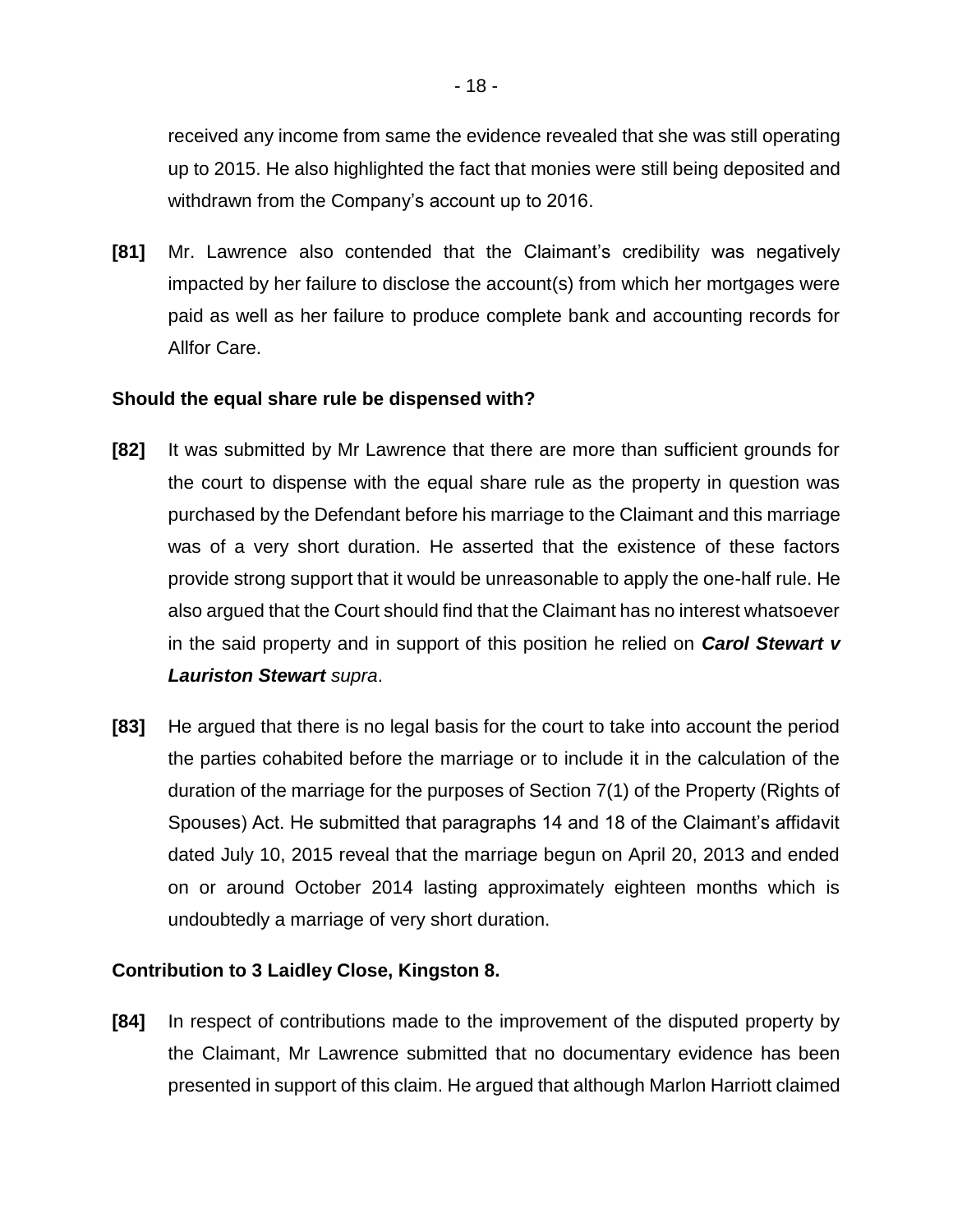that he had been paid approximately one million four hundred and seventy-seven thousand dollars (\$1,477,000) for work done at the disputed property he accepted in cross examination that he had no documentary evidence of monies paid for any of the projects carried out by him. Counsel submitted that there were also questions as to Mr. Harriot's veracity as to the period or length of time over which the work was done.

- **[85]** Counsel also asked the Court to note that although the Claimant had indicated that she was not making money to support herself, she asserted that she was the person who financed these projects as late as June 2013.
- **[86]** In relation to the Claimant's contention that she also made non-financial contributions to the house by caring for the Defendant's child and brother, Counsel submitted that given her evidence that she worked at her business as well as at Davis Transport, it was improbable that she was able to provide this care.

## **Additional factors to take into consideration in varying the equal share rule**

- **[87]** Mr. Lawrence submitted that the Court should also consider the Defendant's age, the fact that he had dependent children, the Claimant's age and lack of dependents, the fact that the Claimant resides in the UK and the absence of any proof of financial contribution to the home by her.
- **[88]** In this regard, he relied on the case of *Allicent Kelly-Lasisi v Jimoh Lasisi Claim No. 2014 HCV 01319* and the factors noted by the court therein. Counsel also commended the fact that in somewhat similar circumstances, that Court found an award of 10% of the family home to be reasonable. He submitted that in these circumstances however no award ought to be made to the Claimant.

## **DAVIS TRANSPORT AND SERVICES LIMITED**

**[89]** While acknowledging that during the trial it was indicated that the Claimant was no longer pursuing a claim for an interest in Davis Transport Services, Mr. Lawrence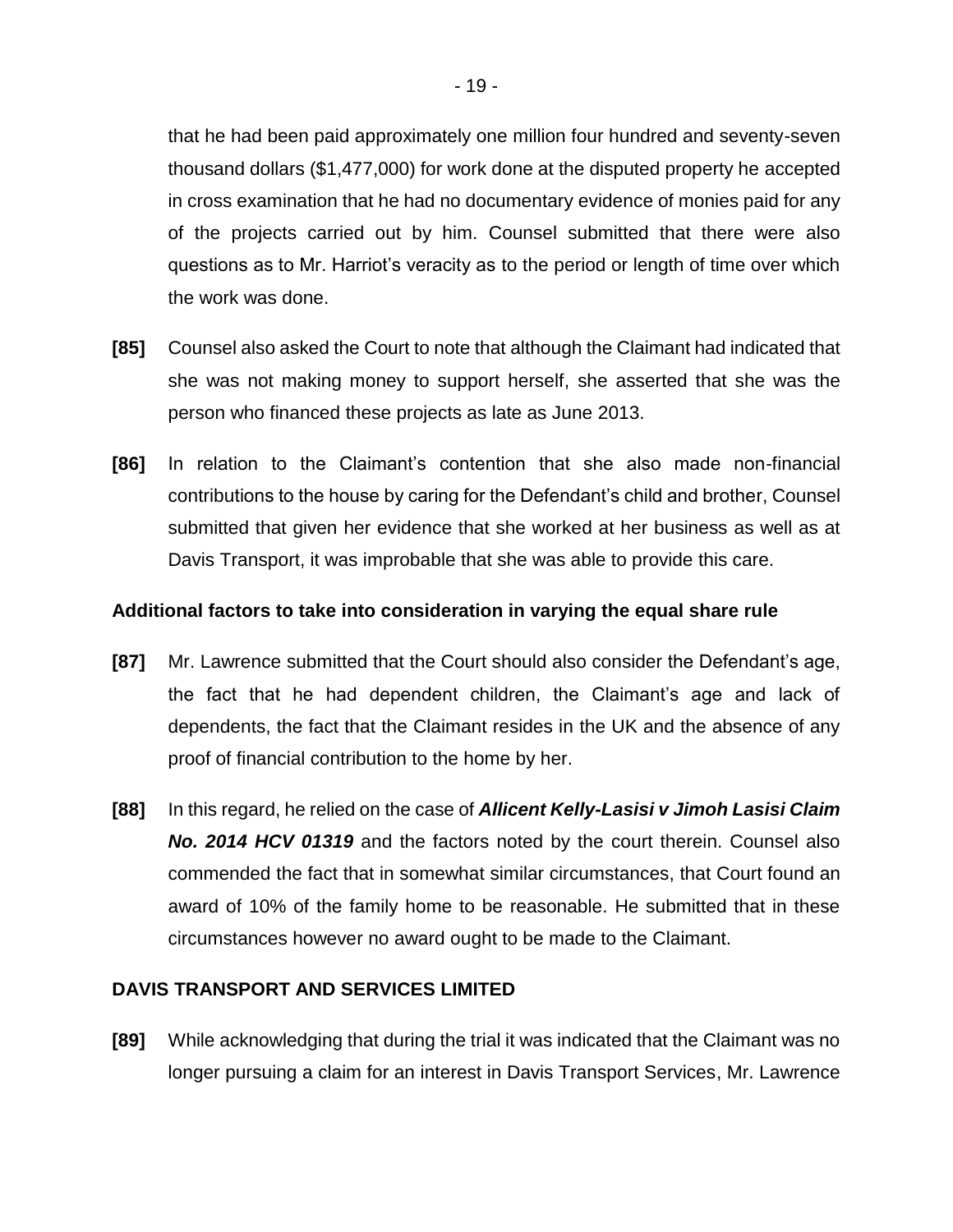submitted that this claim ought not to be granted in any event as there was no evidential basis for such an award.

#### **MAINTENANCE**

- **[90]** Counsel submitted that on the plain and literal interpretation of the statute, maintenance is not compulsory and a spouse only becomes entitled to maintenance where he/she is incapable of meeting his/her reasonable needs in whole or in part. He argued that the onus is on the Claimant to prove that on a balance of probabilities that she is incapable of meeting her reasonable needs in whole or part.
- **[91]** He submitted that while the Claimant had provided documentation to show that mortgages were being paid on some of the properties owned by her via standing order, she had failed to provide information on these accounts. He also submitted that the Claimant provided no bank accounts for Allfor Care Recruitment Centre and Home Care Services Limited which he contended was still in operation.
- **[92]** Mr. Lawrence also highlighted the blank profit and loss sheets for this company and what he termed as the Claimant's contradictory responses on whether she owned a chicken farm. He submitted that on the authority of *Hughes v Hughes 1993 45 WIR 149* a Court is entitled to draw inferences as to assets and income which are adverse to a party who fails to make full and frank disclosure of them and as such, the Court should find that the Claimant is not a witness of truth and her evidence cannot be trusted.
- **[93]** Mr. Lawrence asked the Court to find that the Claimant, is still a part of Allfor Care as she still signs documents as a Director. He also pointed to a number of accounts on which she appears, specifically one held jointly with her mother (JN Account RSV -002094121567) which reflected submits deposits of several million dollars and a total of \$14,547,043.72 being withdrawn from this account between December of 2014 and March of 2016. He argued that upon an examination of these accounts, there were several transactions in Jamaica from which the Court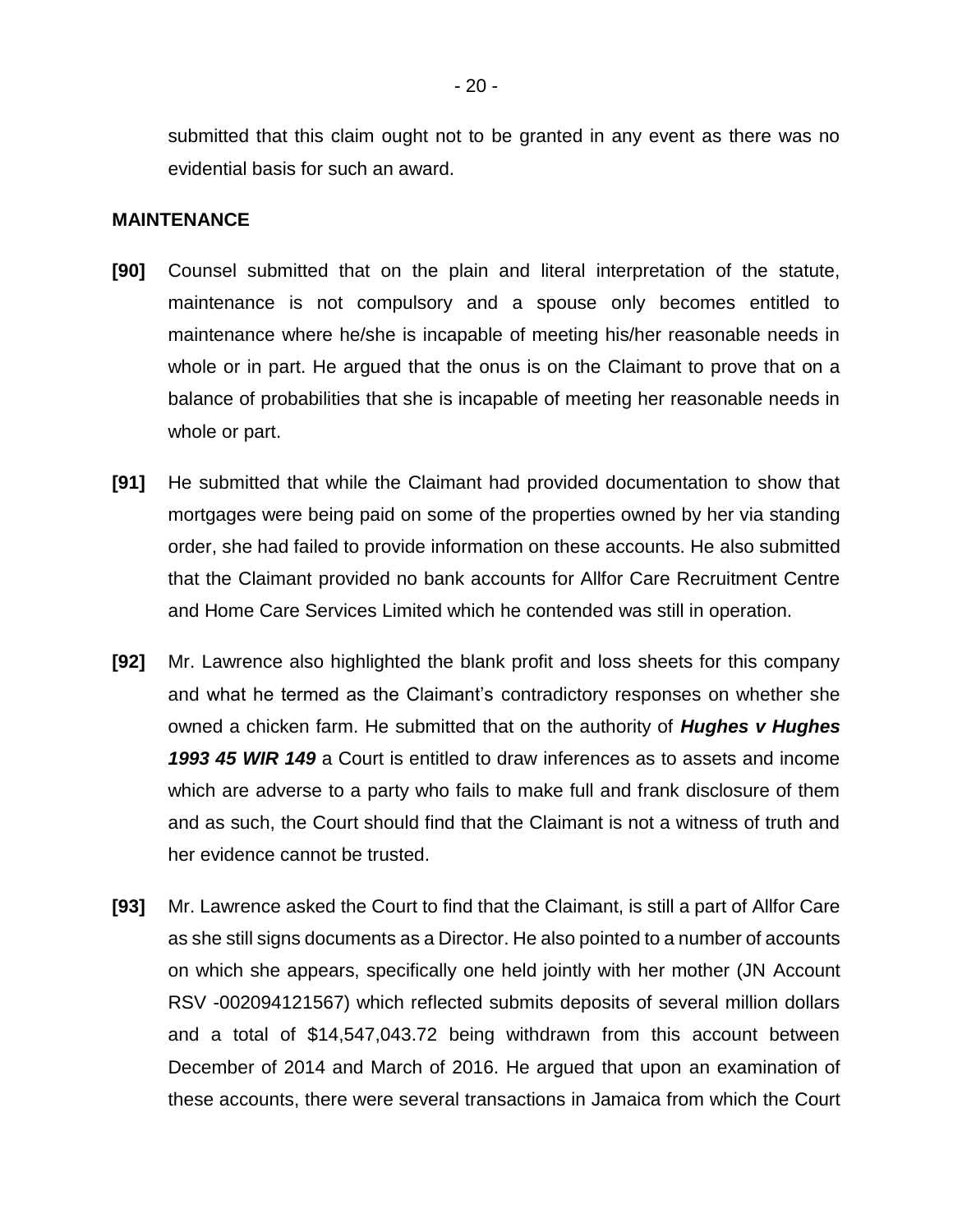can draw the reasonable inference that the account was being used by the Claimant inspite of her statement of having no interest in same.

**[94]** Counsel asked the court to take into consideration the fact that the Claimant is young, educated and owns several properties in and outside of Jamaica in coming to a decision on the question of maintenance. He submitted that on a balance of probabilities, the Court should find that the Claimant is financially independent and capable of meeting her reasonable needs in whole or part and is not entitled to maintenance.

## **ADDITIONAL SUBMISSIONS**

- **[95]** Mr Lawrence observed that the submission made by Mr. Steer that the Defendant had not applied for the variation of the equal shares rule had also been made in *Claim No. 2006 HCV 03158 Donna Marie Graham v Hugh Anthony Graham*. He asked this Court to note that in that matter the Court in ruling against this submission found that the provisions of Section 7 had been triggered as the Defendant had indicated in his Acknowledgement of Service as well as his Affidavit that he intended to defend the claim and the property in question had not been the matrimonial home.
- **[96]** By way of comparison, Mr Lawrence submitted that in his acknowledgment of service dated January 28, 2016, the Defendant stated his intention to defend the claim and indicated that he admits no part of the Claim. He also referred to the Defendant's statement, inter alia, in his affidavit that the Claimant has "…no equitable or legal interest in my home at Laidley Close or any other property that belongs to me…"
- **[97]** He submitted that in light of the guidance provided in *Graham v Graham supra*, the Court should find that this was tantamount to the Defendant applying for the variation within the provisions of section 7 and make an order that is fit and just in the circumstances.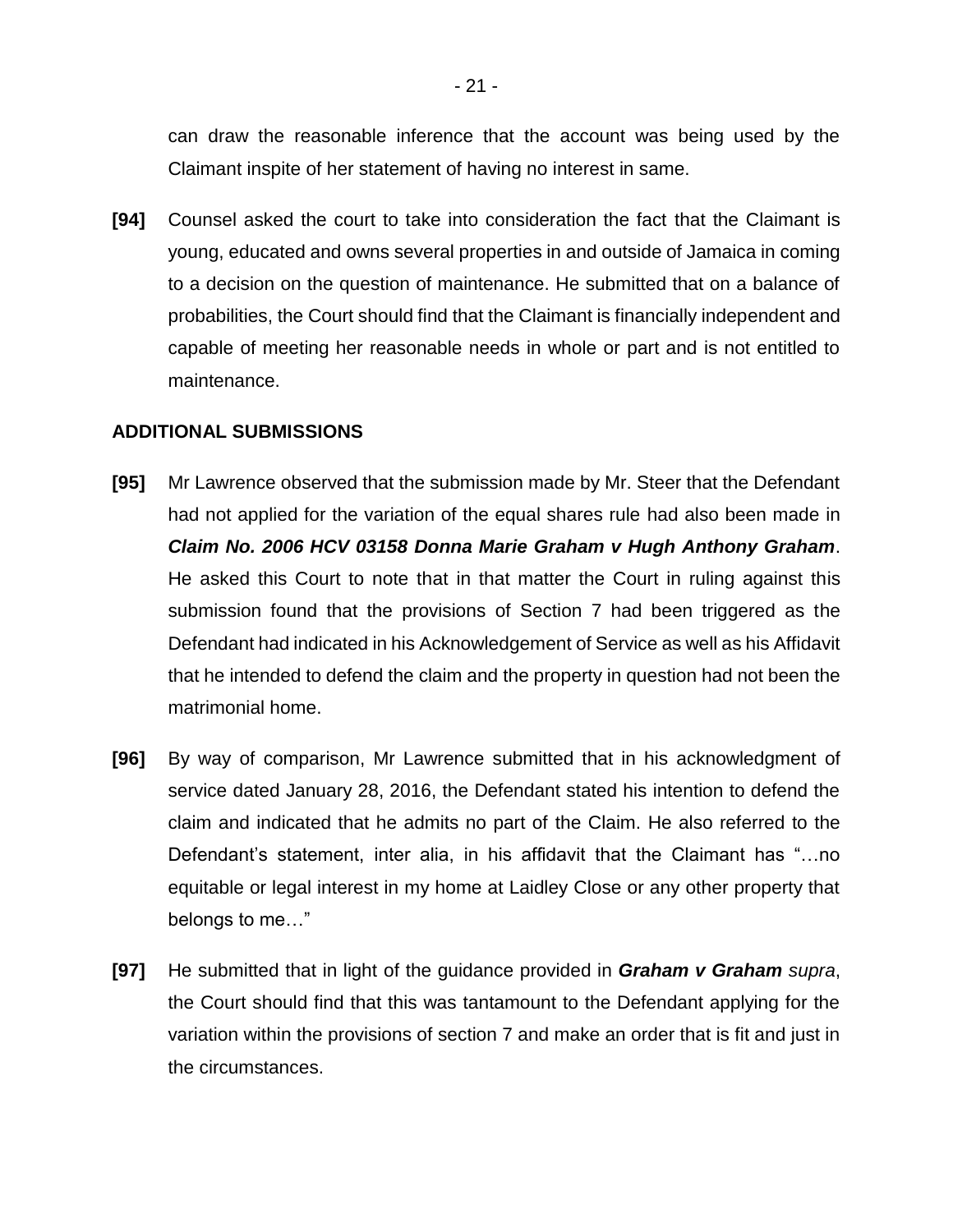## **LAW**

## **Division of Property**

**[98]** The Application made for an order for division of property has been made on the premise that the property in question is the family home. Section 2(1) of PROSA defines this as follows;

> *"family home" means the dwelling-house that is wholly owned by either or both of the spouses and used habitually or from time to time by the spouses as the only or principal family residence together with any land, buildings or improvements appurtenant to such dwelling-house and used wholly or mainly for the purposes of the household, but shall not include such a dwelling-house which is a gift to one spouse by a donor who intended that spouse alone to benefit.*

**[99]** The dicta of Sykes J in *Peaches Stewart v Rupert Stewart,* provides a useful definition of "family home" and I note his remarks at paragraphs 22 and 23:

> *22. It is well known that when words are used in a statute and those words are ordinary words used in every day discourse then unless the context indicates otherwise, it is taken that the words bear the meaning they ordinarily have. It only becomes necessary to look for a secondary meaning if the ordinary meaning would be absurd or produces a result that could not have been intended…*

> *23. It should be noted that the adjectives only and principal are ordinary English words and there is nothing in the entire statute that suggests that they have some meaning other than the ones commonly attributed to them. Only means sole or one. Principal means main, most important or foremost. These adjectives modify, or in this case, restrict the width of the expression family residence. Indeed, even the noun residence is qualified by the noun family which is functioning as an adjective in the expression family residence. Thus it is not any kind of residence but the property must be the family residence. The noun residence means one's permanent or usual abode. Thus family residence means the family's permanent or usual abode. Therefore, the statutory definition of family home means the permanent or usual abode of the spouses."*

- **[100]** His Lordship also stated that in the definition of family home it was vital that the "property" was used habitually or from time to time by the spouses as the only or principal family residence.
- **[101]** Section 6 of PROSA is also relevant and it states;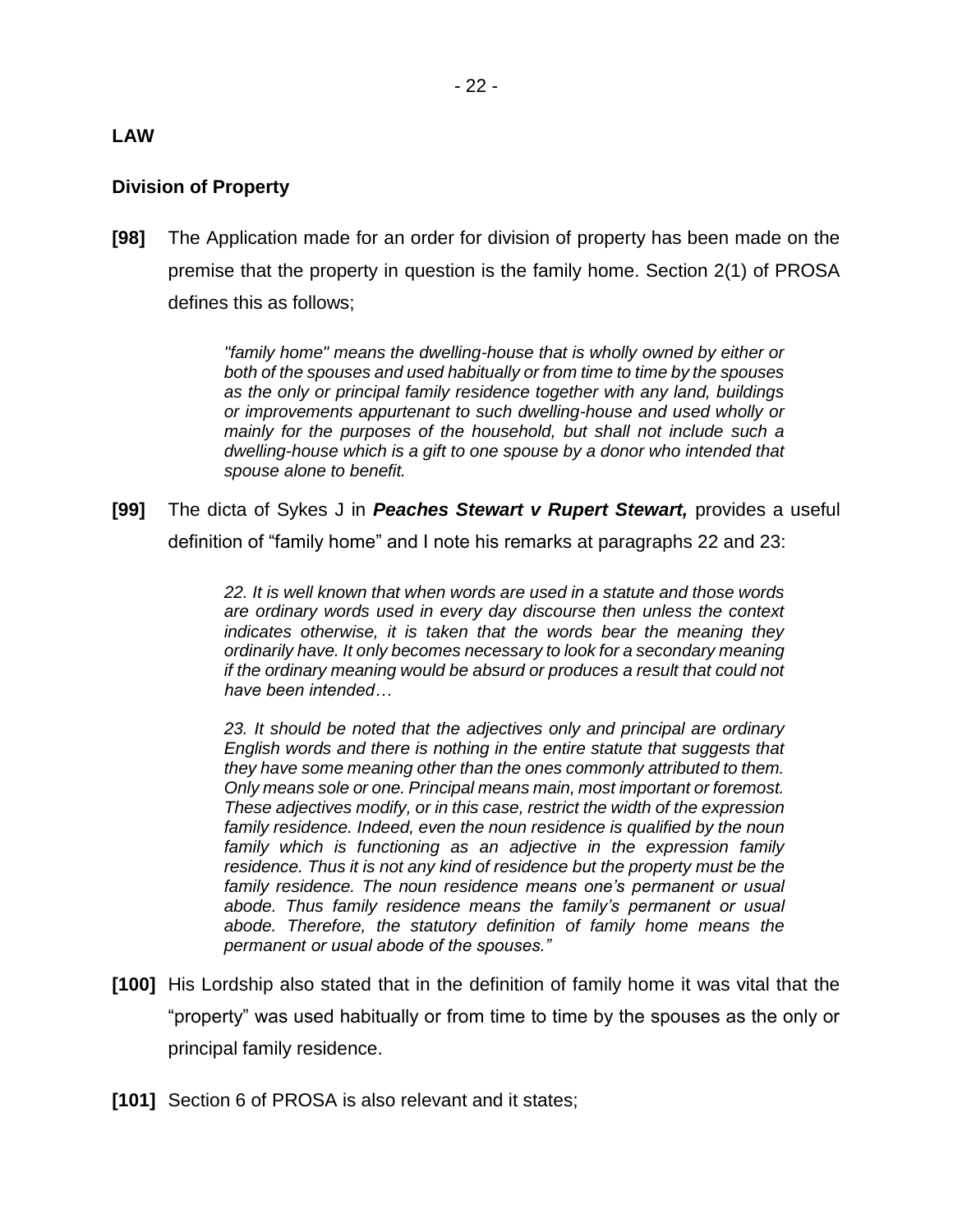- *6 (1) Subject to subsection (2) of this section and sections 7 and 10, each spouse shall be entitled to one-half share of the family home--*
	- *(a) on the grant of a decree of dissolution of a marriage or the termination of cohabitation;*
	- *(b) on the grant of a decree of nullity of marriage;*
	- *(c) where a husband and wife have separated and there is no likelihood of reconciliation.*
- *(2) Except where the family home is held by the spouses as joint tenants, on the termination of marriage or cohabitation caused by death, the surviving spouse shall be entitled to one- half share of the family home.*
- **[102]** The application of this section was examined in *Graham v Graham supra* where McDonald-Bishop J (as she then was) assessed the statutory basis for the equal share rule at paragraphs 15-16 of that case, thus:

*"15. By virtue of the statutory rule, the claimant [applying under section 13 of the Act] would, without more, be entitled to [a] 50% share in the family home...and this is regardless of the fact that the defendant is [the] sole legal and beneficial owner. It is recognized that the equal share rule (or the 50/50 rule) is derived from the now well established view that marriage is a partnership of equals (See R v R* **[1992] 1 AC 599, 617** *per Lord Keith of Kinkel). So, it has been said that because marriage is a partnership of equals with the parties committing themselves to sharing their lives and living and working together for the benefit of the union, when the partnership ends, each is entitled to an equal share of the assets unless there is good reason to the contrary; fairness requires no less: per Lord Nicholls of Birkenhead in Miller v Miller; McFarlane v McFarlane* **[2006] 2 AC 618, 633.**

*16. The object of the Act is clearly to attain fairness in property adjustments between spouses upon dissolution of the union or termination of cohabitation...."* 

- **[103]** It is clear from this authority, that the purpose of this provision is to ensure that each party to the marriage walks away with an equal share of the family home, unless there is good reason to the contrary.
- **[104]** The reference by the Court to the phrase 'unless there is good reason to the contrary' is a recognition of the fact that there are occasions when the application of the rule can and ought to be departed from and Section 7 of PROSA addresses this as follows;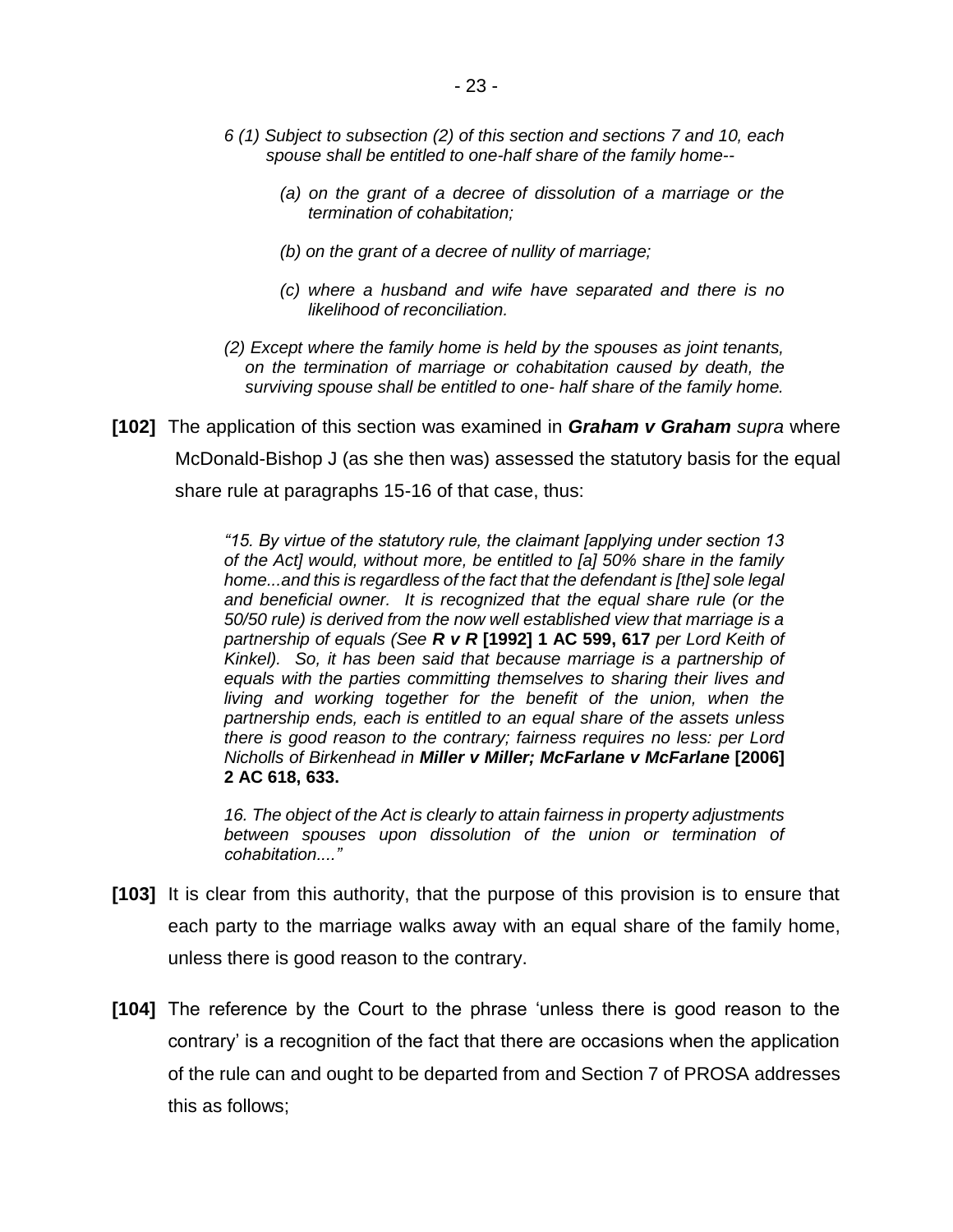*7(1) Where in the circumstances of any particular case the Court is of the opinion that it would be unreasonable or unjust for each spouse to be entitled to one-half the family home, Court may, upon application by an interested party, make such order as it thinks reasonable taking into consideration such factors as the Court thinks relevant including the following-*

- *(a) that the family home was inherited by one spouse;*
- *(b) that the family home was already owned by one spouse at the time of the marriage or the beginning of cohabitation;*
- *(c) that the marriage is of short duration.*
- *(2) In subsection (1) "interested party" means- (a) a spouse; (b) a relevant child; or (c) any other person within whom the Court is satisfied has sufficient interest in the matter.*
- **[105]** In considering how to treat with the provisions of Section 7(1) of the Act the dicta of Brooks JA at paragraph 17 of *Stewart v Stewart* provides useful guidance where he stated;

 *At least three things are apparent from section 7(1):* 

- *a. The section requires the party who disputes the application of the statutory rule, to apply for its displacement.*
- *b. The use of the word "including", implies that the court is entitled to consider factors other than those listed in section 7(1).*
- *c. The equal share rule has to be shown to be unreasonable or unjust; equality is the norm.*
- **[106]** The effect of this position and its application to this case means that it is the responsibility/burden of the Respondent to satisfy the Court on cogent evidence that this rule should be displaced. It also means that while certain categories are outlined this is not an exhaustive list as the Court accepted that a Judge is entitled to consider factors other than those listed. The party seeking to displace this rule has the burden of persuading the Court that it would be unreasonable or unjust to give effect to it.
- **[107]** Further guidance on the approach that should be taken to this Section is given at paragraph 34 of the judgment where Brooks JA stated;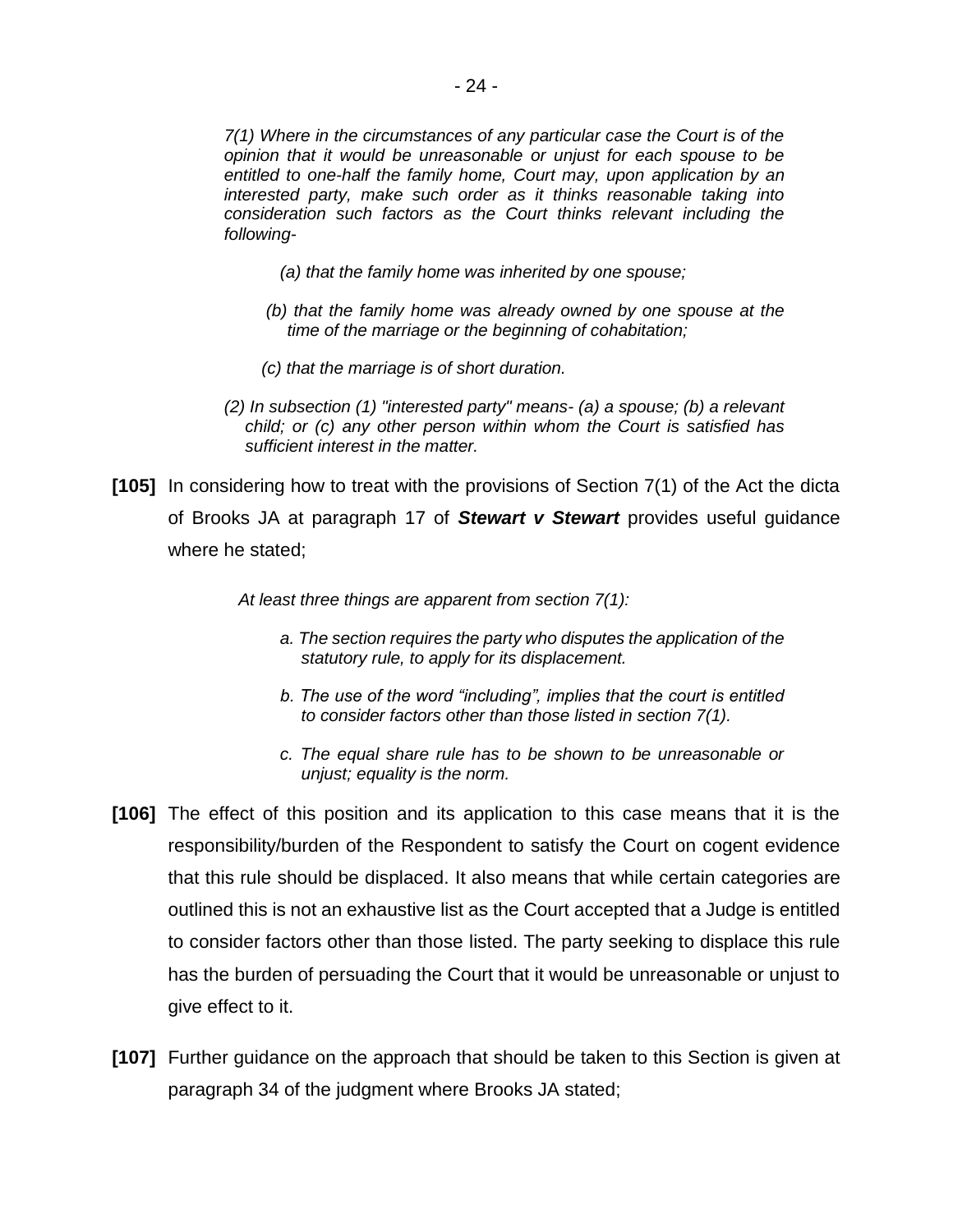*"What may be gleaned from the section is that each of these three factors provides a gateway whereby the court may consider other elements of the relationship between the spouses in order to decide whether to adjust the equal share rule. It is at the stage of assessing one or other of those factors, but not otherwise, that matters such as the level of contribution by each party to the matrimonial home, their respective ages, behaviour, and other property holdings become relevant for consideration. For instance, the family home may have been inherited by one spouse, but the other may have, by agreement with the inheriting spouse, solely made a substantial improvement to it at significant cost. In such a case the court would be unlikely, without more, to award the entire interest to the spouse who had inherited the premises."*

- **[108]** In concluding his analysis of this provision and what it entails the Learned Judge stated;
	- [76] In order to displace the statutory rule for equal interests in the family *home, the court must be satisfied that a factor, as listed in section 7 of the Act, or a similar factor, exists. Contribution to the acquisition or maintenance of the family home, by itself, is not such a factor, it not having been included in section 7. This is in contrast to its inclusion, as a relevant factor, in section 14, which deals with property other than the family home.*
	- [77] If the court is satisfied that a section 7 factor exists, it may then *consider matters such as contribution and other circumstances in order to determine whether it would be unreasonable or unjust to apply the statutory rule. The degree of cogency of that evidence is greater than that required for other property. In considering whether the equality rule has been displaced, the court considering the application should not give greater weight to financial contribution to the marriage and the property, than to non-financial contribution.*
- **[109]** The authorities cited by respective Counsel were also reviewed. On examination of both *Gardner v Gardner and Kelly-Lasisi v Lasisi* it was noted that in both instances the relevant marriages had been of a short duration. In *Gardner v Gardner* the marriage had been in existence for a total of four years and the home in issue had been owned by the Defendant for decades' years prior to the marriage. In those circumstances the Court found as follows;

*[48] I find that it would be unfair and unjust not to vary the equal share rule prescribed by section 6, in this case. The family home was not acquired by the common effort of the parties. There is no evidence that they considered or envisaged dividing this property during the happy years. It may well be asked why a court would impose on the parties*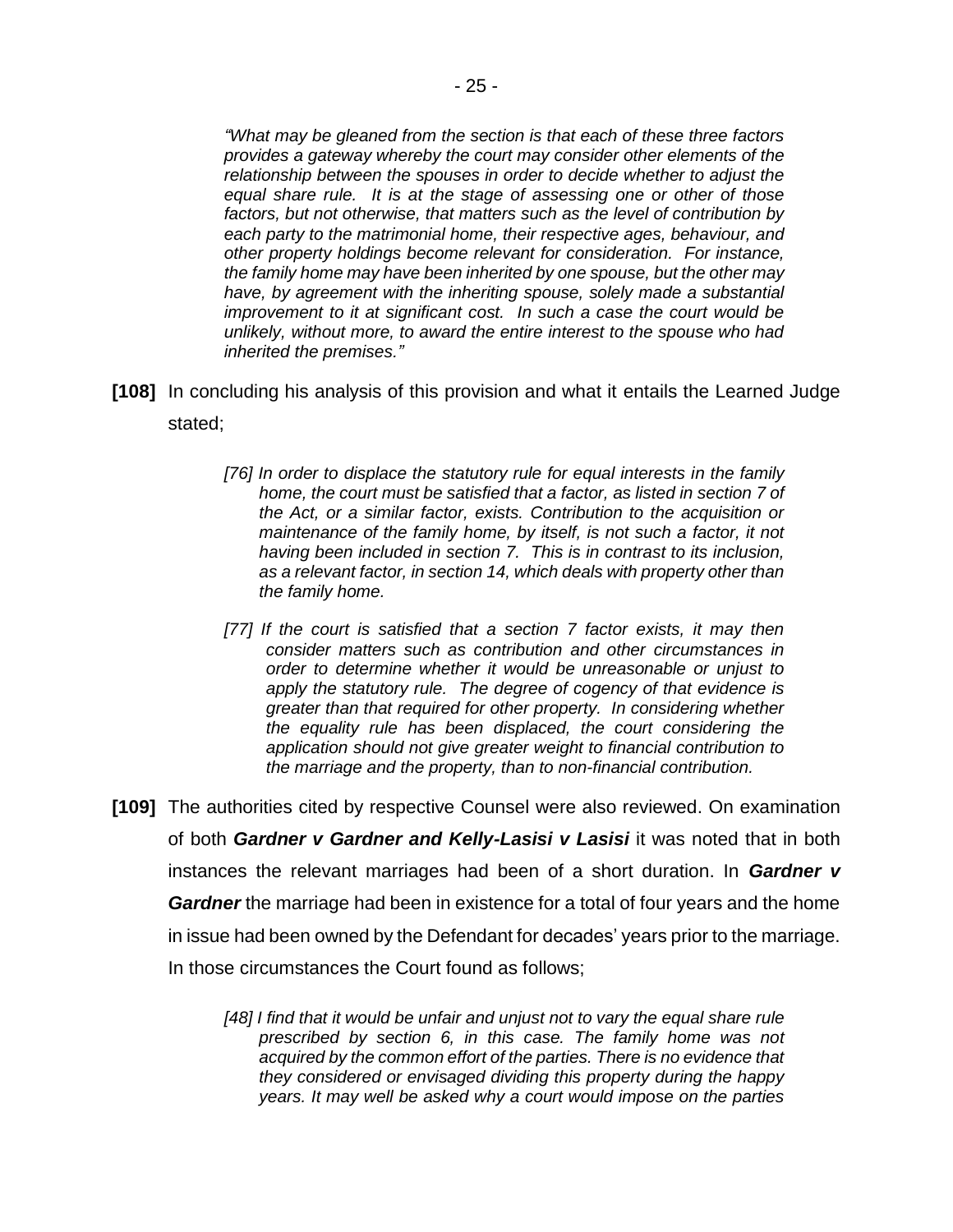*at the end of a marriage, a sharing of this asset, not contemplated by them at the beginning or during the marriage. Separation or divorce is no reason for the court to depart from the principles by which the parties conducted themselves during the happier times.* 

- *[49] I have considered other circumstances in this case as well. Foremost, is the fact that the defendant is aging and at his retirement stage of life. The claimant is still relatively young and in good health. The marriage lasted only 4 years. The defendant made every effort to make the claimant financially independent during the marriage. She was made the beneficiary of valuable real estate to which purchase she made no financial contribution.*
- **[110]** It was the ruling of the Court that the Defendant was entitled to retain 100% interest in the property. It is instructive that the Learned Judge took into consideration the facts that the family home had not been acquired by the common effort of the parties, their respective age and the stage at which they were in life in arriving at her decision.
- **[111]** In respect of *Kelly-Lasisi v Lasisi*, the parties had been married for a period of 9 months before co-habitation had ceased. They had been involved for a period of 12 years prior to the marriage. The 'family home' in question had been acquired by the Defendant prior to the marriage but during the period when he was dating the Claimant. It was her position that she had contributed to the maintenance and overall improvement of the property and had even contributed financially to work done on the structure. The Court considered her contribution and decided that in light of the other factors which included the ownership of the house prior to the marriage and the brevity of the marriage her entitlement could not be greater than ten percent.
- **[112]** *In Graham v Graham*, the Court found that there was a proper basis to displace the equal entitlement rule and awarded 60 percent to the Defendant and 40 percent to the Claimant. This was a situation in which the home had been acquired and an addition was done to it by the Defendant and his uncle, in order to provide accommodation for his mother and a son he had prior to the marriage. The contribution of the uncle had been made with a view to assist in providing accommodations for the Defendant's mother. The Court considered that this was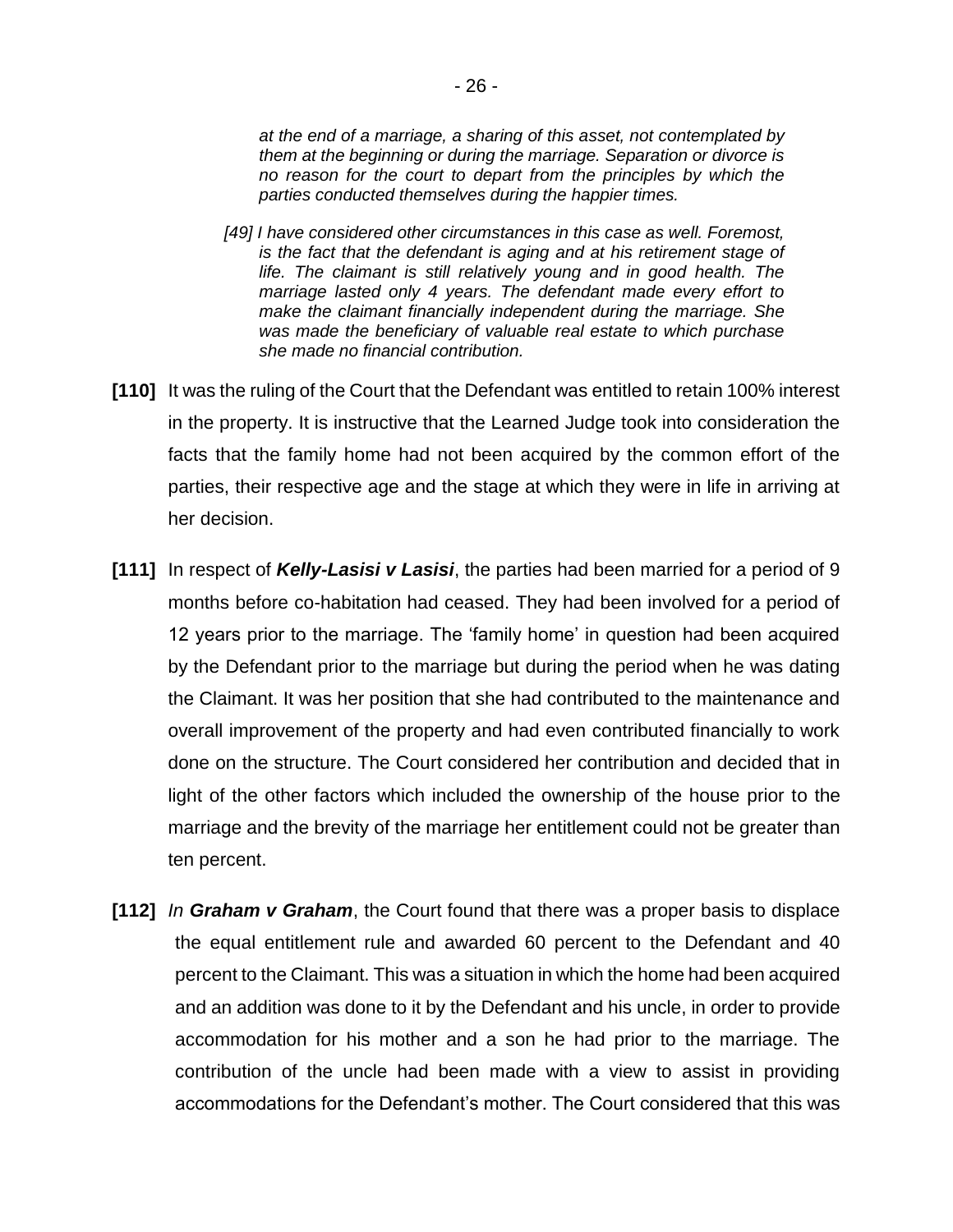a situation in which the uncle had done this as a gift to the Defendant and not to both individuals or to the Claimant herself. This gift was determined to have enhanced the value of the house greatly and in those circumstances the Court decided that this enhanced value ought to be given to the Defendant.

**[113]** On a review of these cases, it is clear that the Courts have on occasion varied the equal entitlement rule both in circumstances where one of the 'gateways' factors existed as well as where similar factors existed which justified this approach.

#### **Maintenance**

- **[114]** In respect of the claim for spousal support, section 3 of the Maintenance Act provides that where there is an application for division of property under the Property (Rights of Spouses) Act, the Court may make a maintenance order in accordance with the provision of the Maintenance Act.
- **[115]** In *Rivington v Rivington* Edwards J recognised the right of a 'dependant spouse' to make such an application when she stated as follows;

*[82] Parts of the Matrimonial Causes Act were amended by the Useful guidance is also found in the decision* **Alfred Robb v Beverley Robb Claim No. D01148/2005 delivered on the 11th December, 2009***, a decision of this Supreme Court. Where it was noted as follows;*

*"The obligation to maintain one's spouse is in the first instance, latent. It is activated by the inability of the other spouse to maintain himself or herself. So, the court has to make, as a condition precedent to a maintenance order, a threshold finding that the dependant spouse cannot practically meet the whole or any part of her reasonable needs. The maintenance order reflects that assessment, together with the capability of the respondent to maintain the applicant to the extent that is necessary to meet her reasonable needs.*

**[116]** In a similar application in *Suzette Hugh Sam v Quentin Hugh Sam supra* E. Brown J stated as follows;

> *So then, consistent with the underlining philosophy, the duty of spousal maintenance is not absolute (see for example Alfred Robb v Beverley Robb, supra). In the language of Edwards, J "maintenance of a spouse is not automatic": Margaret Gardner v Rivington Gardner [2012] JMSC*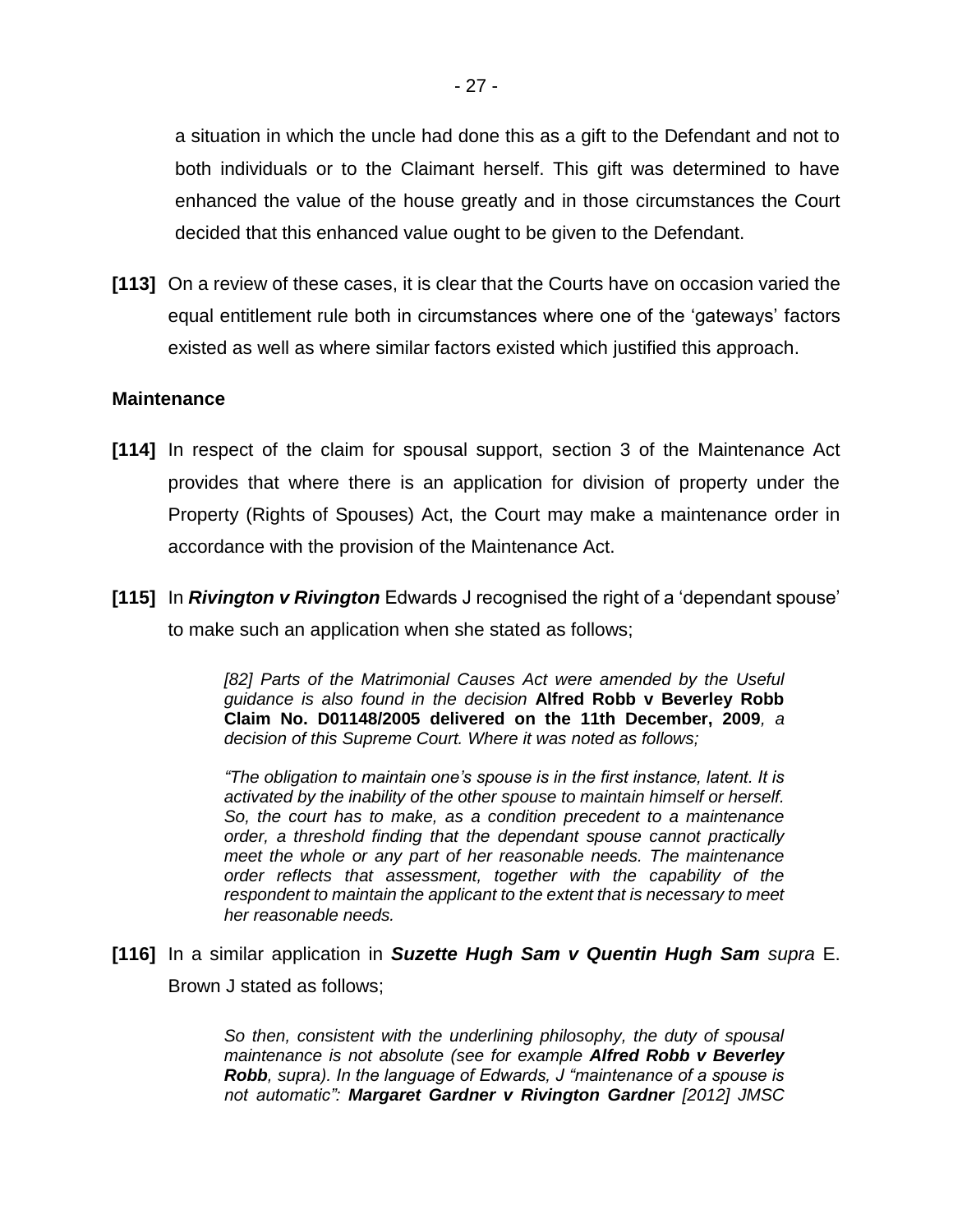*Civ.54. The duty is circumscribed by capability, necessity, reasonability and practicality, collectively, the four ingredients. A perusal of the MA section 4 makes this clear. I quote section 4:* 

*"Each spouse has an obligation, so far as he or she is capable, to maintain the other spouse, where the other spouse cannot practically meet the whole or any part of those needs."* 

*[52] It must be demonstrated by evidence, firstly that the spouse who is tasked with the responsibility of spousal maintenance has the capability to fulfil that role. Secondly, the claimed maintenance must be demonstrably necessary. Thirdly, the needs being considered must meet the bar of reasonableness. Finally, the evidence must show that it is impractical for the spouse to wholly or partially satisfy those needs*

**[117]** The dicta of Byron JA in *Hughes v Hughes (1993) 45 WIR 149* on the need for parties to provide full disclosure of assets is also helpful specifically where he stated as follows;

> *What is clear from the evidence is that the appellant gave much less than a full and frank disclosure of his assets and income. From his evidence it was clear that his income exceeded his salary, but he left it open to the court to make estimates of that income. It was also clear that he had beneficial interests in property and businesses of value, but it was left to the court to make estimates of his net capital value. The burden of proof could not be placed on the respondent because this knowledge is peculiarly in the possession of the appellant and he was under a duty to make full and frank disclosure.*

**[118]** The power of the court to draw inferences adverse to a party in such circumstances was expressed in *Payne v Payne [1968] 1 All ER 1113* at page 1117 by Willmer LJ in this way:

> *"It is well established that the court is entitled to draw inferences adverse to a husband who has not made a proper disclosure of his available resources. That was held by Sachs J in* **J v J [1955] 2 All ER 85***, a decision which was subsequently upheld, so far as that point at any rate was concerned, by this court. It was also held by Lloyd-Jones J in Ette v Ette [1965] 1 All ER 341 , where it was again decided that it was proper to draw inferences adverse to the husband from the fact of his failure to make a proper disclosure."*

**[119]** The provisions of Section 14(4) of the Maintenance Act particularly the factors which should be considered, although not set out in detail for the purpose of this judgment, were also reviewed as being of relevance to this application.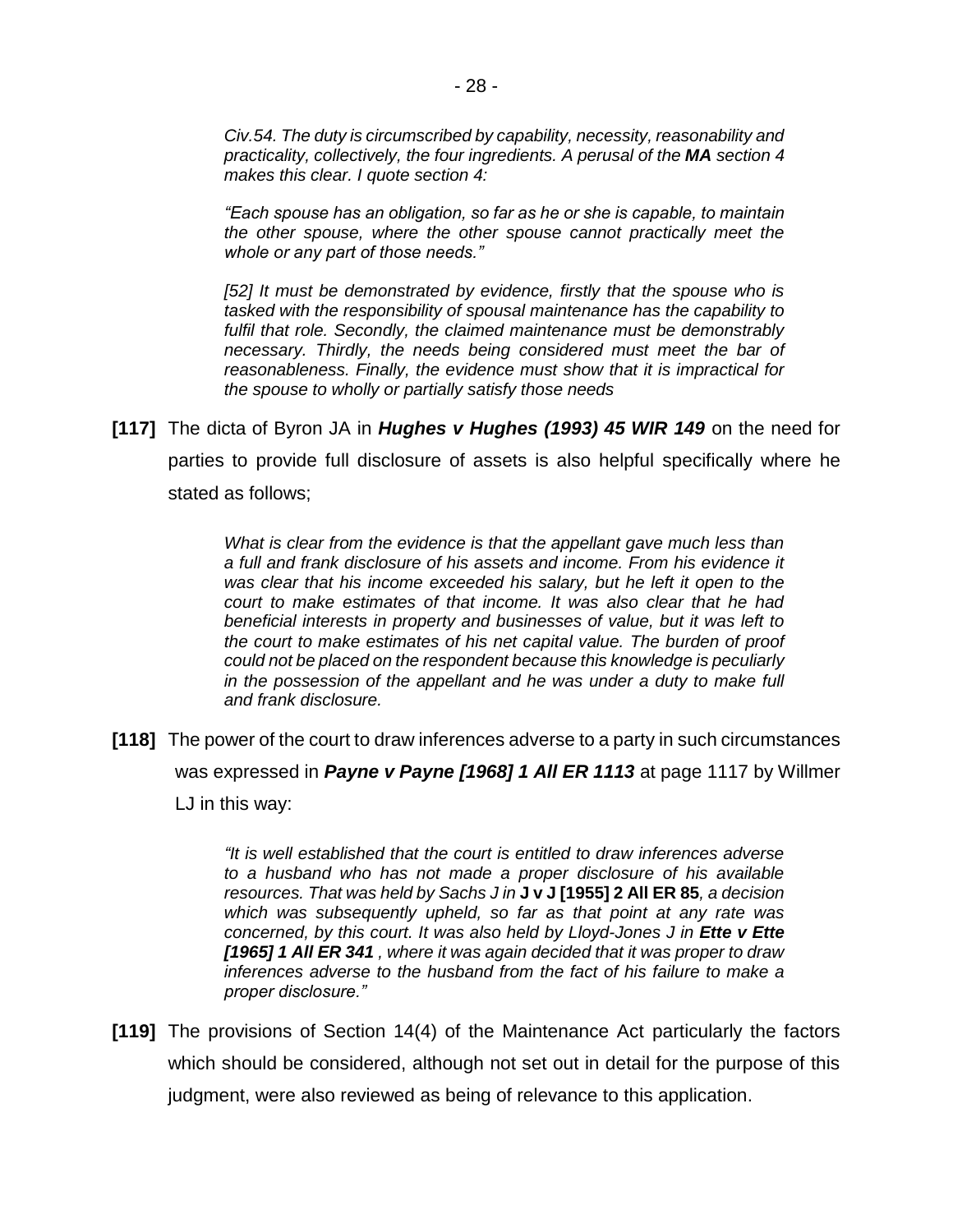## **ANALYSIS OF EVIDENCE**

#### **Family Home and Furnishings**

- **[120]** In treating with the application for the division of the disputed property, I note that it is not in dispute that the house had been owned by the Defendant as a joint tenant with his first wife until her passing in 2008 when he became the sole owner.
- **[121]** Section 6 of the Act makes it clear that the default legal position in respect of the family home is the parties are legally entitled to an equal share. This position can only be departed from if one of the factors under Section 7 of the Act or a similar factor is shown to exist. In order to make such a ruling the Court would have to be satisfied that a division in equal shares would be unjust and unreasonable in all the circumstances.
- **[122]** It is the Defendant's position that not only was the disputed property not the family home, but the Court should find that the presumption of an equal share entitlement is displaced by the presence of a number of section 7 factors. In respect of this contention, it has been submitted by Mr. Steer that the Defendant has made no application for the variation of this rule, a position which has been disputed by Mr. Lawrence.
- **[123]** In the authority *Donna Marie Graham v Hugh Anthony Graham* where a similar set of circumstances had existed, at paragraph 23 of her judgment, McDonald-Bishop J (as she then was) dealt with the issue as follows;

*It should be noted that while the Act has outlawed the operation of the former rules and presumptions of equity and common law, this is only to the extent of the parties' transaction in respect of matrimonial property. It has not taken away the general right and duty of the court to conduct proceedings in accordance with the rules of equity. Within this context, the Judicature (Supreme Court) Act s.48 becomes instructive. This section makes provision for the concurrent administration of law and equity by the court in civil matter'.*

**[124]** The Learned Judge then reviewed the provisions of Section 48(b) and (g) of the Act and continued;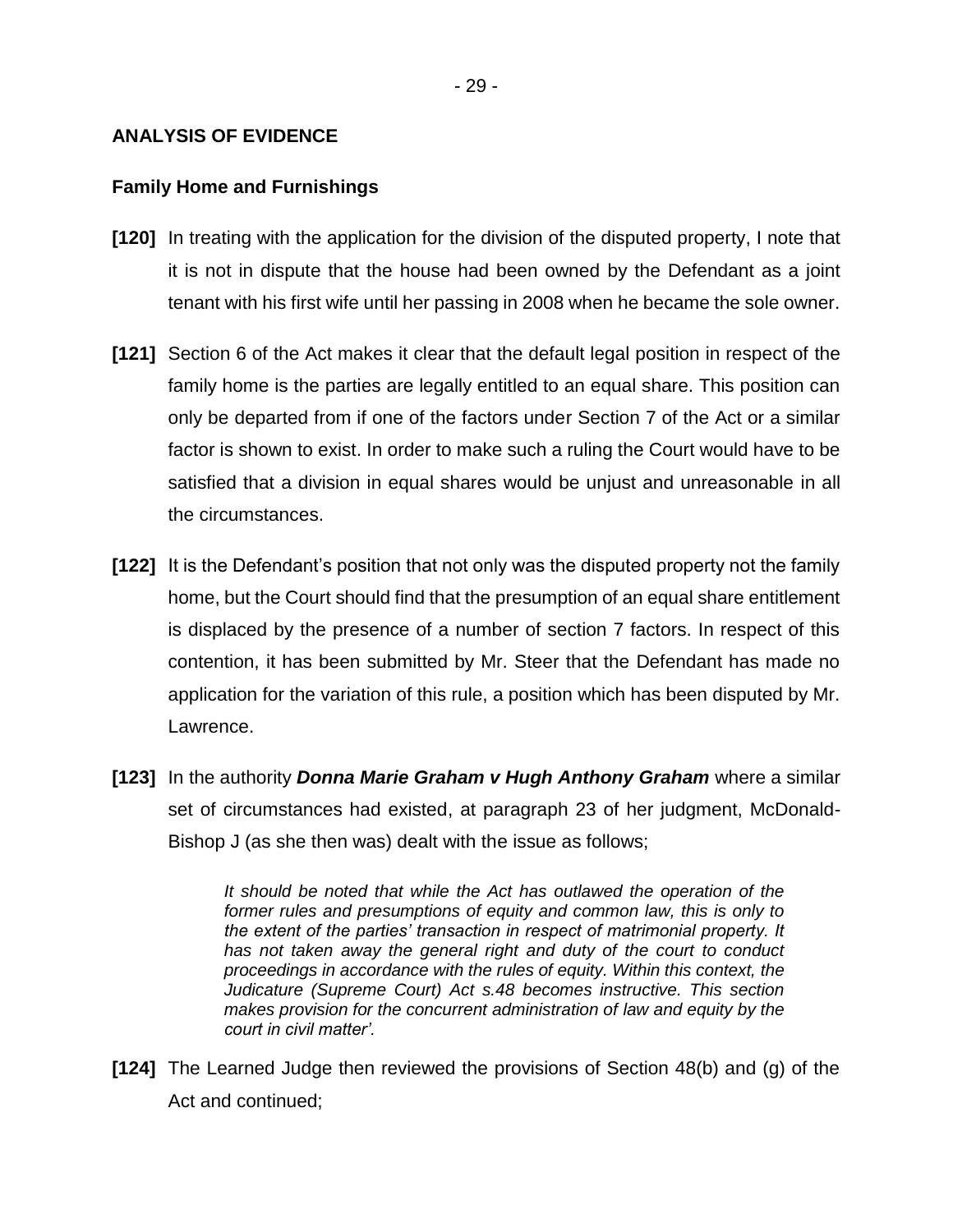*"I am prepared to hold that the defendant has properly brought forward an application on his statement of case for the provisions of Section 7 to be invoked in these circumstances where the Claimant is praying in aid the statutory rule that she is entitled to 50% of the family home. I find that there is in substance an application by the defendant for the variation of the rule."*

**[125]** The argument raised by Mr Steer was also examined in the decision of *Dalfel Weir v Beverly Tree 2014] JMCA Civ 12* where Phillips JA treated with it as follows;

> *"In the instant case, the respondent did not apply to the court claiming that it would be unreasonable or unjust for each spouse to be entitled to onehalf of the family home, pursuant to section 7 of PROSA on the basis of the factors set out in the section.*

> *It is not, however, fatal for the party who is seeking, by virtue of section 7,*  to dispute the application of the equal share rule, not to proceed by way of *a formal notice of application for court orders (Carol Stewart v Lauriston Stewart). The triggering events as stated in section 7 include the fact that the family home had been inherited by one spouse; that the family home had been owned by one spouse at the time of the marriage or at the beginning of cohabitation; or that the marriage was of a short duration."*

- **[126]** On a review of the ratio of the respective Courts, it is clear that the failure to make an application for the displacement of the rule is not a bar to the Defendant's contention being considered by the Court. As such, it my finding herein that an application to depart from the equal shares rule has been properly raised by the Defendant on his statement of case.
- **[127]** In respect of the question whether the disputed property was the family home, the evidence of the parties are poles apart. While the Claimant contends that it had been the family home for more than 5 years, it is the Defendant's firm position that she was always a visitor to his home even after their marriage in 2013.
- **[128]** In approaching this issue, I have noted the guidance provided by Sykes J in *Peaches Stewart v Rupert Stewart* as to the factors which should be taken into account, as well as the dicta of Phillips JA at paragraphs 42 to 44 of *Dalfel Weir v Beverly Tree* where she stated;

*"[42] It is clear in my view that the parties had made the wooden structure their home. They had so arranged their lives so that the respondent would habitually and from time to time return to Jamaica and spend weeks there.*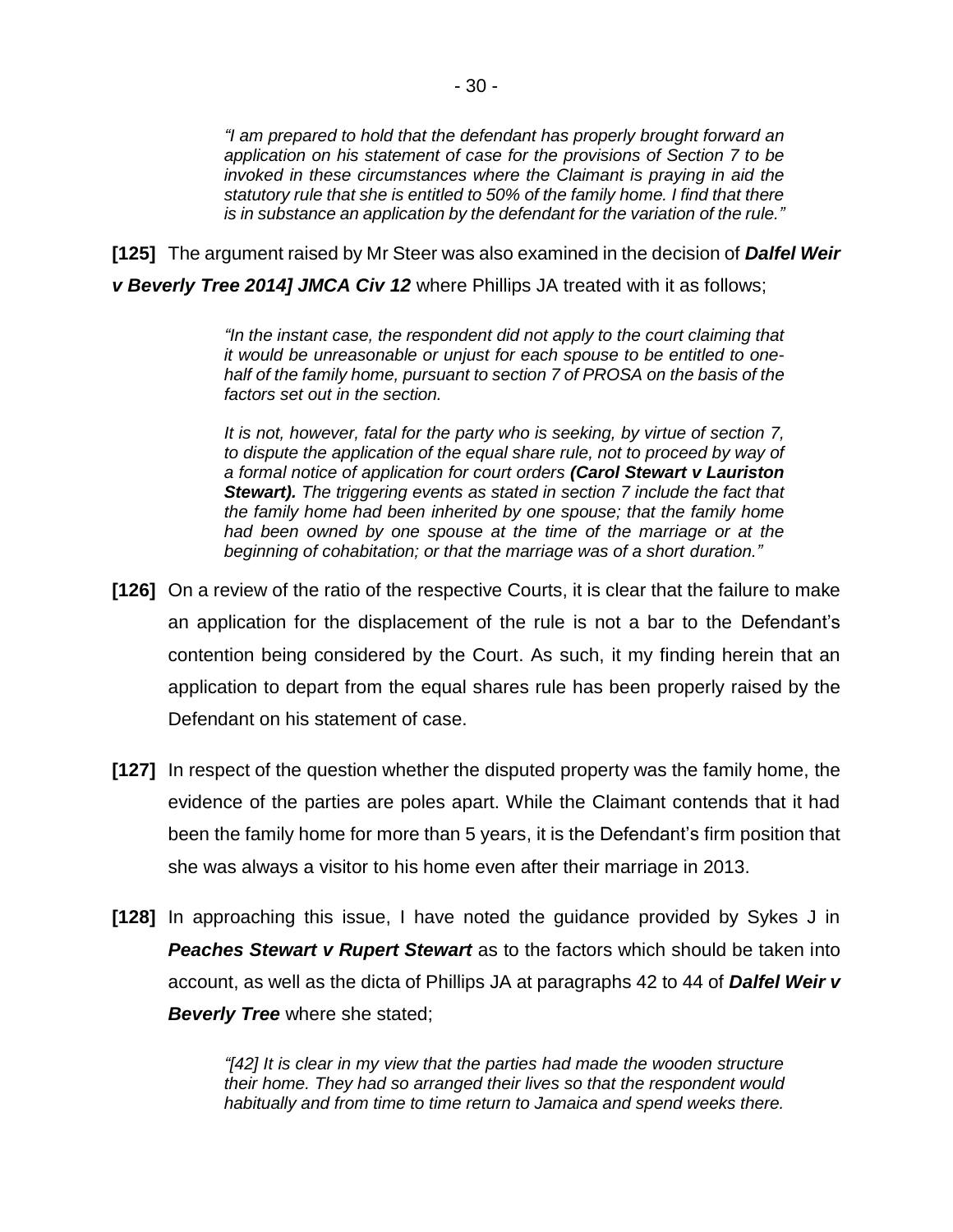*She may have been ordinarily resident in the United States but she maintained her marriage here in Jamaica by regular visits where she stayed with the appellant either in their home as constructed by him or in hotels when that was not convenient due to the renovation of that home. In my opinion the wooden structure, adjusted and converted, as it was over the years was where the appellant and the respondent lived together as man and wife. It was their only family residence as they did not live together as man and wife anywhere else.*

*[44] This structure would therefore have satisfied the meaning of "dwelling house" within the definition of "family home" for the purposes of the Act. Pursuant to section 6 of PROSA each spouse would be entitled to one-half share of the family home." (emphasis added)*

- **[129]** Having noted the relevant law on this subject, I commenced my examination of the evidence provided by the parties. It was asserted by the Claimant that based on the assurances given to her by the Defendant she gave up her life and business in the UK and moved to Jamaica where they started living together in 2009. On reviewing her evidence in chief as well as the concessions made by her in cross examination, I found that I did not believe her account that this in fact had occurred.
- **[130]** It was clear from her evidence that prior to the transfer of the property to her mother in December 2014 that the Claimant had purchased a home in St Thomas in April 2007 and had put in place infrastructure for her business ventures there. Her continuous presence within the country was also borne out by her established relationship with Dr Garth Rattray which shown to have existed since 2006.
- **[131]** I believed the Defendant that they had in fact met in 2007 when she entered his business place to source parts for one of her trucks which was being used in connection with her business interest in St Thomas. I believe that at the time they met the Claimant had already established herself in Jamaica even though she maintained a life in the UK as well.
- **[132]** I believe that they began to see each other in 2009 and that she would overnight at his house at times. I found that the Defendant was very frank in his admission that on his trip to the UK he met her family and I also believe his evidence that he made no indication to them or her, that he wanted her to move to Jamaica to live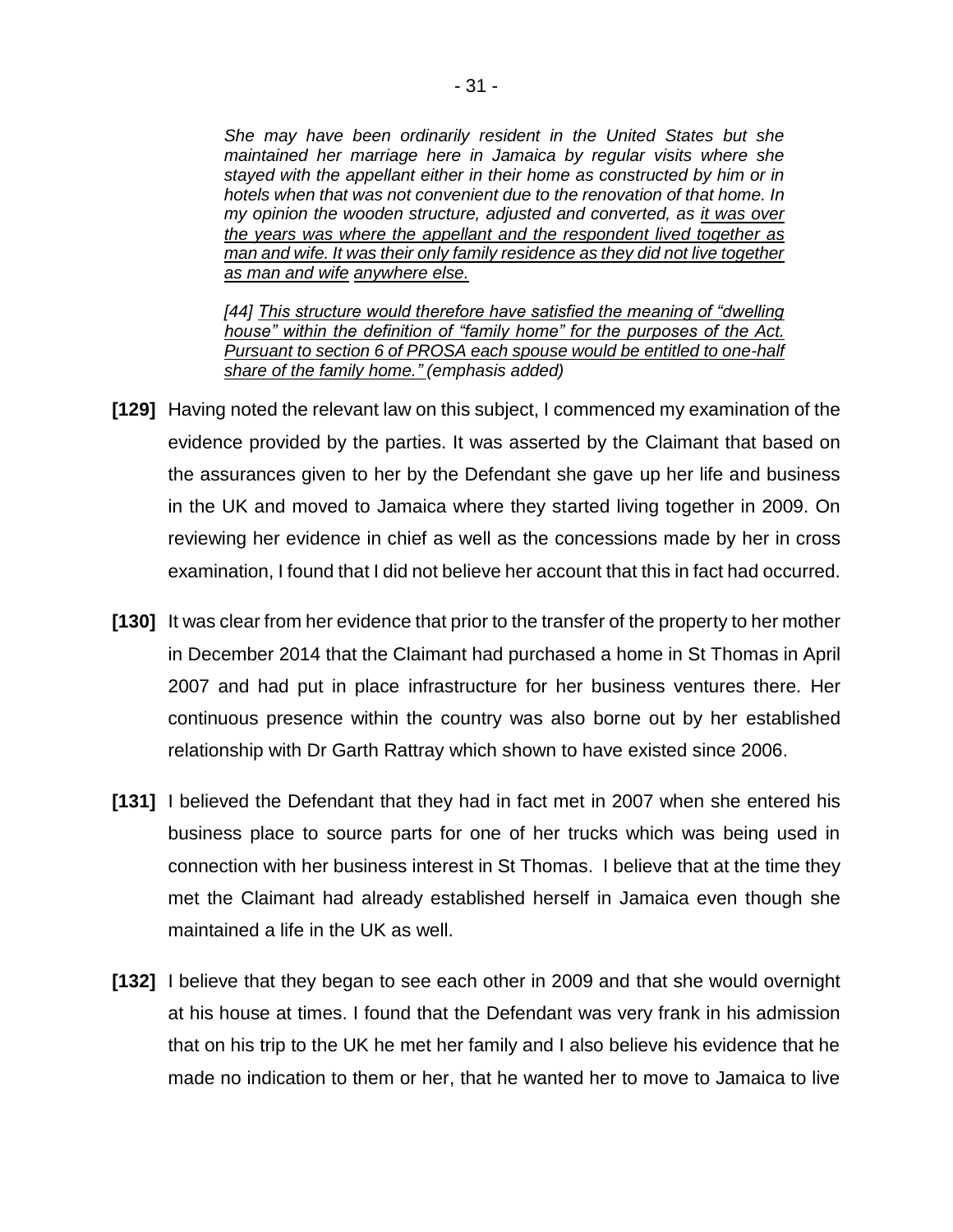with him and that he would provide for her. His outrage at these remarks was evident and I was left with the impression that no such conversation had ever occurred and these remarks were mere fabrications on the part of the Claimant.

- **[133]** On an examination of the Claimant's own evidence she made a number of investments in St Thomas and continued to do after she had commenced her relationship with the Defendant, one such example being the incorporation of Sue True Distributors a mere two months after meeting him. In light of her business interests it followed that she needed a place to reside and I believe that this was the reason behind the purchase of the house in Alexander.
- **[134]** It was her evidence that this property was her parents' home and her name only appeared on the title because they had been unable to acquire a mortgage and she had assisted them in this regard. She also insisted that her parents had in fact been the ones who had paid the mortgage but she failed to provide any proof of this assertion.
- **[135]** On examining the title however, it was evident that although the mortgage was discharged in May 2011 the property was not transferred to her mother until the 12<sup>th</sup> of December 2014 two months after her separation from the Defendant and subsequent to his request that she hand over his house keys. The timing of this transfer struck me as highly coincidental and somewhat strategic and I was left with questions as to whether this was deliberately done in order to buttress her claim to an interest in the disputed property on the basis that she no longer had a home of her own. This concern was exacerbated by the fact that I was not impressed with the Claimant as a witness as I found her to be prevaricating and guilty of altering her responses with some frequency.
- **[136]** On the question whether the property was the family home and for what duration, I also examined the evidence of Mr. Harriot as he had stated in his affidavit that he had done work for the Claimant at this address over a 3-year period from 2010 to 2013. Having conducted this examination however, I found that this evidence did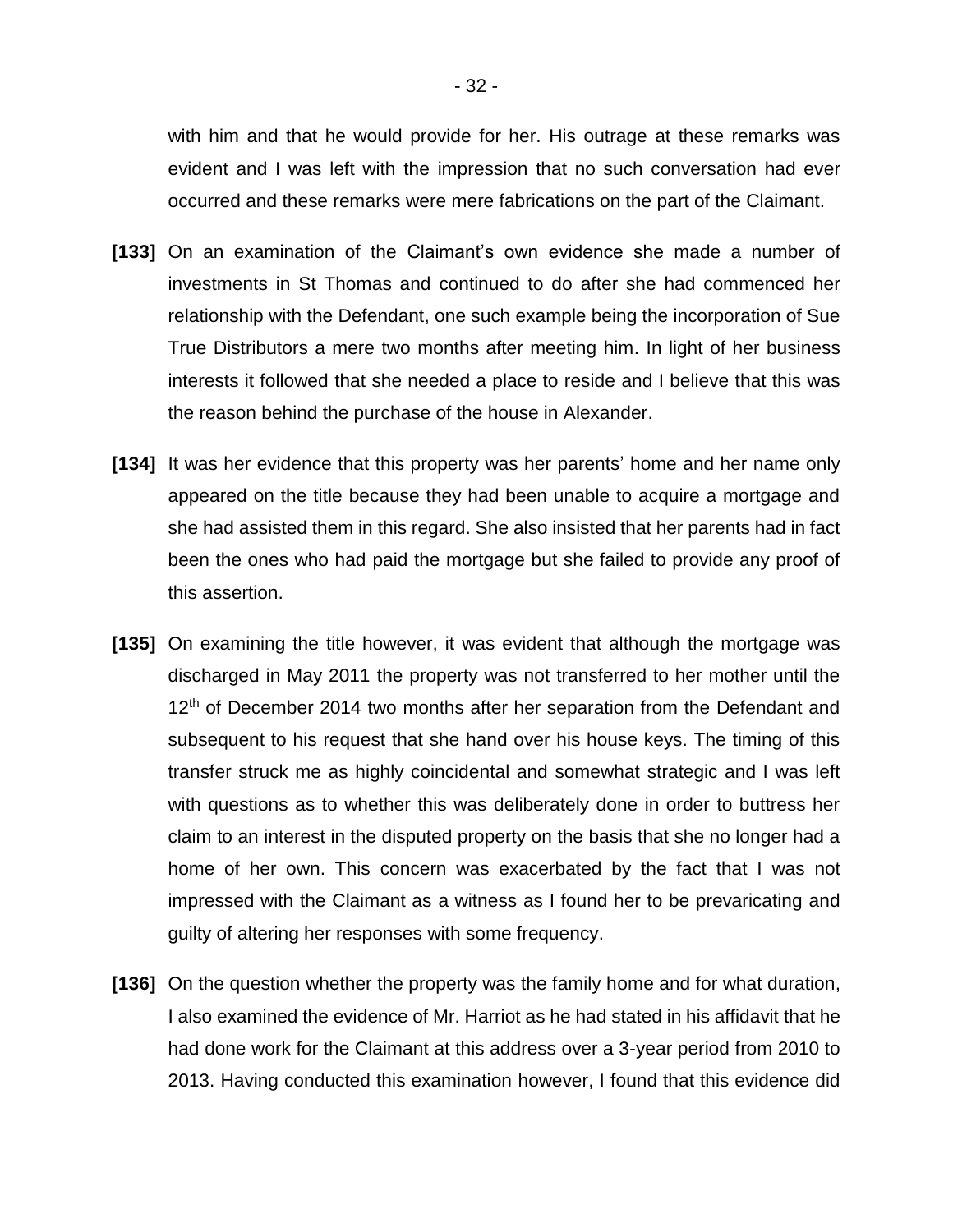not assist, as Mr Harriot contradicted his account under cross examination leaving some uncertainty as to whether his evidence as to dates could in fact be relied on.

- **[137]** The evidence of Ms. Tauniech Hamilton, the sister of the Claimant, was also reviewed on this point and I noted her assertion that she had resided at the address from September 2012 to June 2015 and that she had lived there with her sister and her husband on a full time basis. It is clear that the import of this evidence was to show that Mrs Davis had in fact been residing at the house and not staying over as the Defendant insisted.
- **[138]** On an examination of the documents produced by Ms. Hamilton it was noted that the Court Proceedings referred to were in relation to an incident which occurred in May 2014. Additionally, the bank records produced by her were specific to her and showed transaction dates between 2014 and 2015 and nothing before then. These documents did not assist in relation to the residence of the Claimant and on a review of the evidence of Ms. Hamilton, I found that it could be taken no higher than an assertion that in late 2012, the Claimant was residing at the disputed property.
- **[139]** The marriage certificate, which was highlighted by Mr. Steer, was also examined. While it provides her address as 3 Laidley Close, the document contains no information as to the length of time she resided there.
- **[140]** I also examined the account of the Defendant and I found that I did not believe his assertion that the Claimant would still 'go and come' even after their wedding. I accept that even if she stayed over in St Thomas on some occasions, she had in fact been residing at 3 Laidley Close, certainly from September 2012. I believe that in spite of the defendant's assertions to the contrary this was the reason why he provided this address for the Claimant on the divorce papers served on her in 2015.
- **[141]** In light of the foregoing I find on a balance of probabilities that 3 Laidley Close was the family home of the Parties and that they had lived there as man and wife from September 2012 to the date of separation which I accept was October 2014.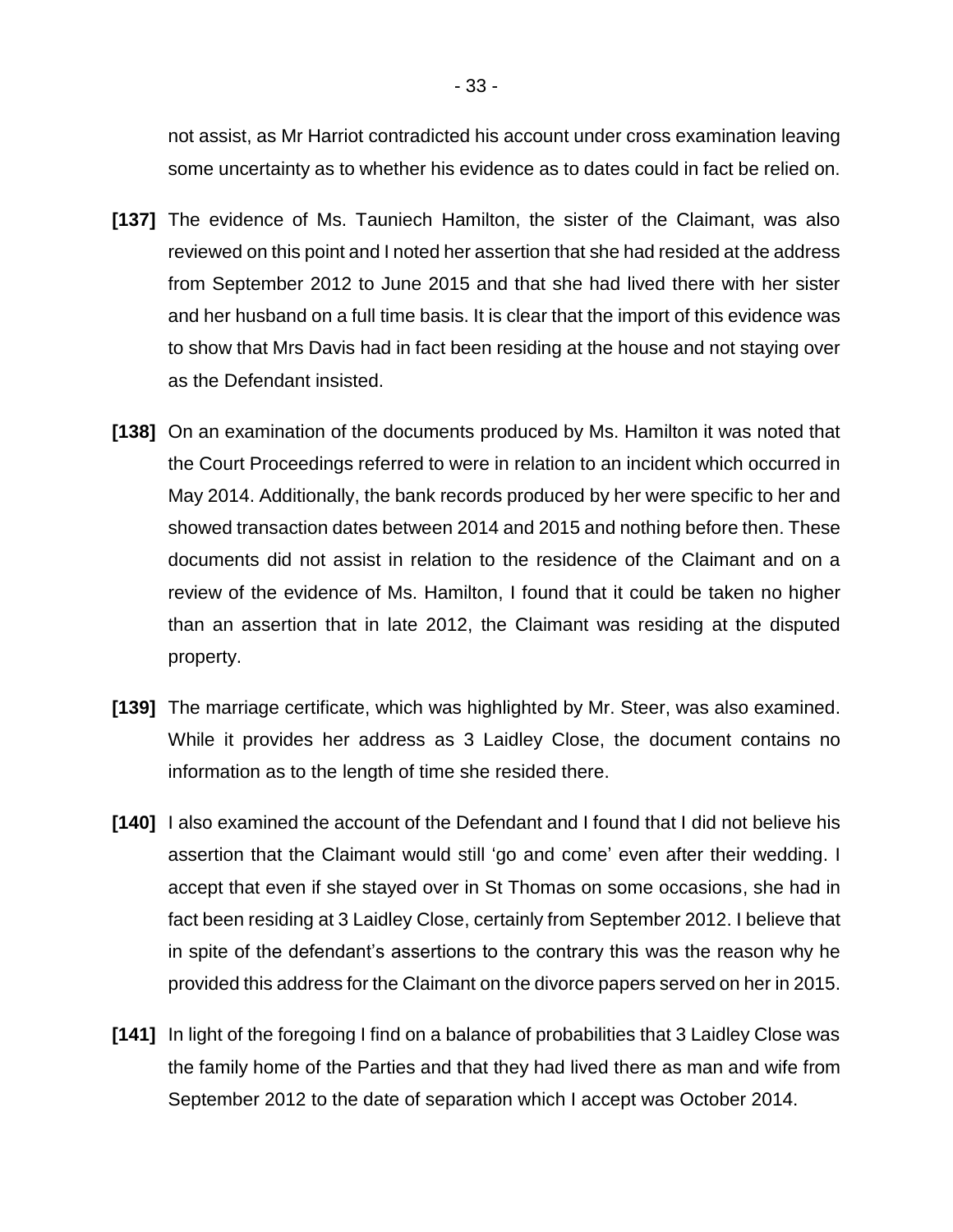- **[142]** Having arrived at this conclusion, it is evident that two Section 7 factors exists. The first being that the house had been previously owned by the Defendant for 15 years before this marriage and the second that the union had subsisted for two years or less and on the authority of *Rivington v Rivington* could properly be regarded as a marriage of short duration.
- **[143]** These section 7 factors having been identified, I took note of the guidance of Brooks JA at paragraph 77 of *Carol Stewart v Lauriston Stewart,* which had been quoted above, in respect of the other factors that would now become relevant.

## **Contribution**

- **[144]** While it is undisputed that the property in question had been acquired by the Defendant and his first wife, it has been asserted by the Claimant that she has acquired an interest by virtue of the extensive work done to it by her. She also asserted that she furnished the house with furniture to suit her taste. In relation to the furnishings it was disputed by the Defendant that anything more than an appliance or two were purchased for the house by the Claimant.
- **[145]** In relation to the furnishing of the house, I noted that although the Claimant made this assertion at paragraph 8 of her first affidavit, and paragraph 13 of the second, she provided no further details as to what exactly was purchased by her neither did she provide any documentary proof in support of any such purchase. The evidence of her sister does not assist, as although she insisted that the Claimant had done extensive work to the property she made no mention of any furnishings being purchased for the home.
- **[146]** In relation to the house itself, although the Claimant's first affidavit was silent as to any contributions made to its improvement and maintenance, at paragraphs 12 and 13 of her second affidavit she outlined investing money in the family home and carrying out substantial repair to the roof and the structure itself.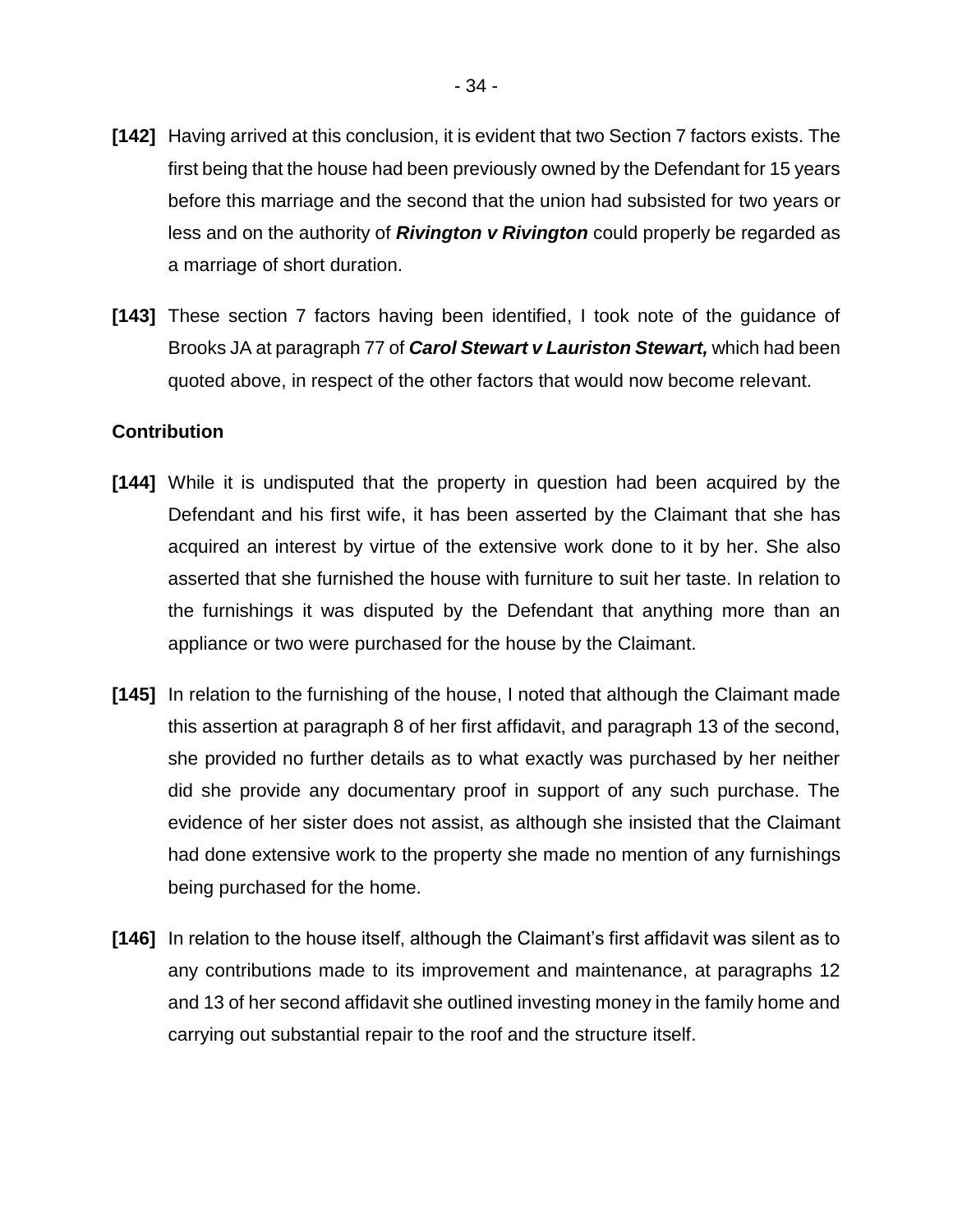- **[147]** It is accepted between the parties that work was done by Mr Harriot, the area of dispute it appears is in relation to the extent of the work and who covered the cost for same. The Defendant agreed that Mr Harriot did some work in the kitchen in relation to the installation of the Claimant's stove. He also made reference to him installing the membrane for the roof.
- **[148]** In his affidavit, Mr Harriot outlined the work as dusting, polishing and spraying the inside of the home, specifically the kitchen and the replacement of an oven which he says was done in 2010. It is noted that this work closely mirrors what the Defendant said was done. He also gave evidence in his affidavit that in May 2012 he conducted repair work to the roof and attached the membrane to fix the leaking. Again the scope of this work is closely aligned with what the Defendant said he did there.
- **[149]** It was stated by Mr. Harriot that on a third occasion he went back to the premises where he renovated the outer building of the home and converted same into an office for the Claimant. He also spoke about rewiring the electrical system, installing new plumbing and changing the face basin and toilet. It was noted that although Mr. Harriot gave this detailed account of the work done by him, he conceded under cross examination that he had no record of same. He sought to explain this by saying that he never kept records or gave receipts for work done to the Claimant but this was contradicted by her as she stated that she had received receipts but was unable to produce them.
- **[150]** In relation to the work that was actually done and the scope of this work, while I accept that work was done in the kitchen and on the roof, in light of the contradictions in Mr. Harriott's evidence, I was left with a doubt as to whether any additional work was in fact done. Additionally, I had a concern as to whether he had been entirely candid with the Court as he had sought to downplay his familiarity with the Claimant and had not revealed that he resided at a property owned by her grandmother.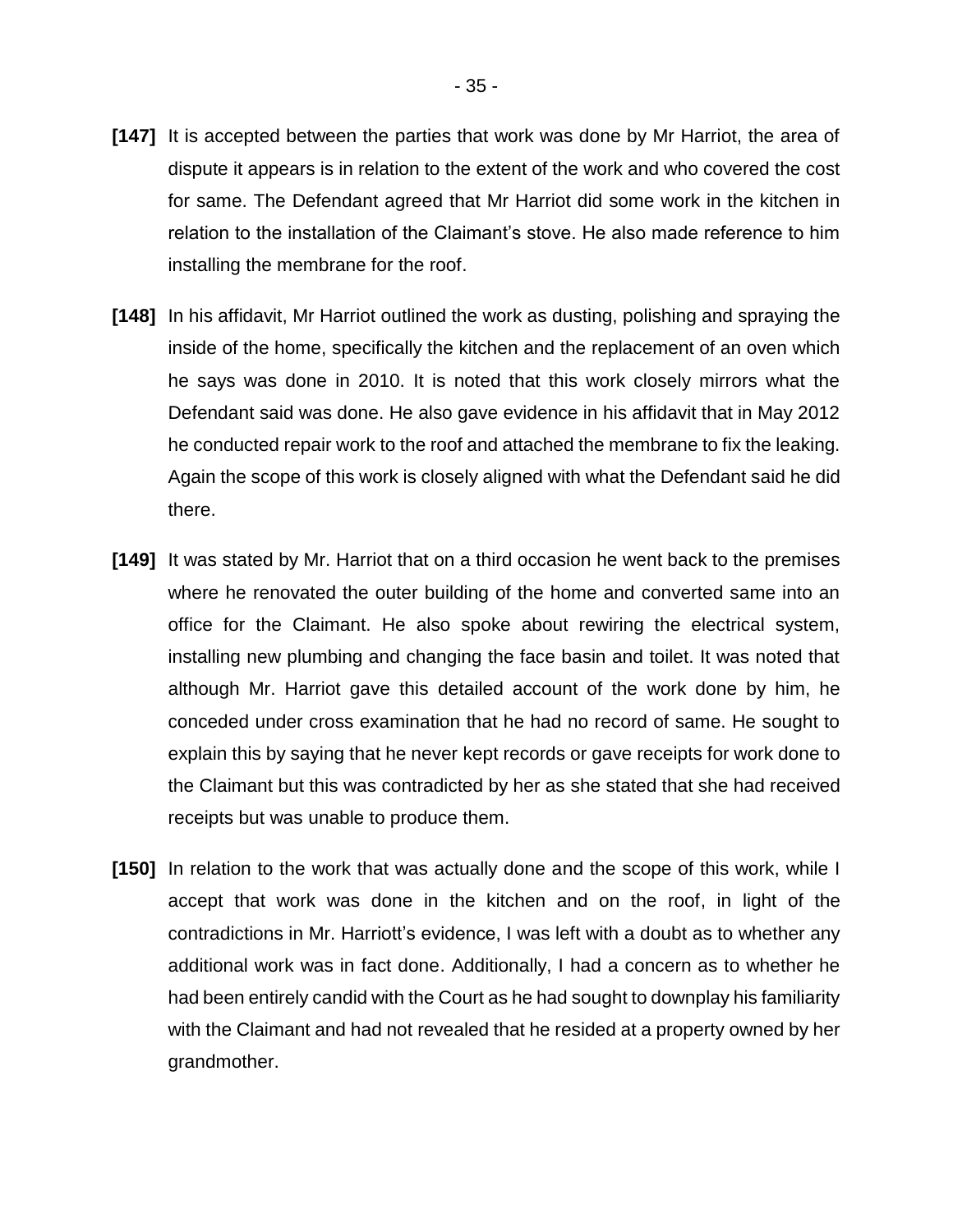- **[151]** In respect of the issue of contribution, I was not impressed with the Claimant's account of all the work undertaken and I found her to be an untruthful witness at several points in her evidence. As such, I was not persuaded that anything beyond the installation of the membrane and the work in the kitchen was done.
- **[152]** In respect of the Defendant's assertion that he had repaid the Claimant for the work done by her, I noted that this re-payment was revealed for the first time during re-examination. It was not stated in his affidavits neither did he disclose this while under cross examination. In light of these circumstances, I had a doubt that this portion of his evidence was truthful and on this point I found on a balance of probabilities that the work to the kitchen and roof were all covered by the Claimant.

#### **Ownership of other properties**

- **[153]** Under cross examination it was the evidence of the Claimant that she now resides in the UK. She was asked about a total of 4 residential properties and she acknowledged that they were owned by her but had been acquired using mortgages. She also stated that one or two of them had been rented but contradicted this response shortly after by stating that they were no longer rented but were now in ruins. The sum total of her responses revealed however that she owned a number of other properties, at least one of which had been used as her residence in the UK and the transfer of the home in Alexander to her mother did not have the effect of leaving her without a home.
- **[154]** On the other hand, the property at 3 Laidley Close was shown to be the established residence of the Respondent. He stated this was where he had resided with his spouse, daughter and her spouse until the passing of his spouse and he was still residing there at the time of his subsequent marriage to the Claimant. It was acknowledged by him that he was a part owner of a property in the United States but he pointed out that it was also owned by his granddaughter and had become the subject of litigation there.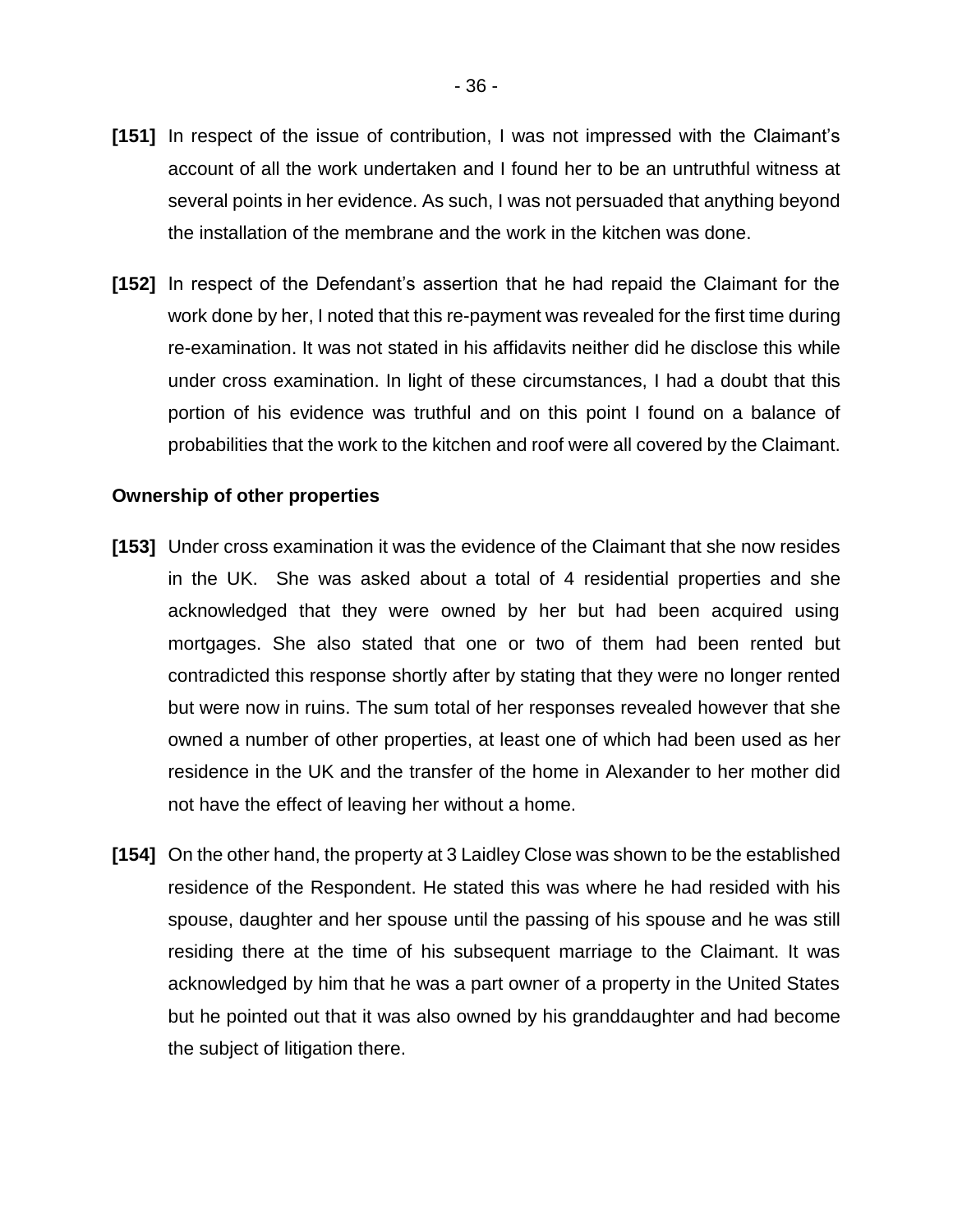**[155]** In relation to the 2 other properties owned by him, he pointed out that they had been used for other purposes. His life and his business are in Jamaica and this was the sole residence that was available to him here. Unlike the Claimant he had no other options open to him.

## **Non-financial contributions**

**[156]** It was contended by the Claimant that in addition to her financial contributions she made other contributions to the parties' family life by being the caregiver for the defendant's brother as well as his minor son. On an examination of the evidence on this point, I found that this assertion was contradicted by the Claimant's own account of being at work at Davis Transport Service for long hours and also by her evidence that she would also be in St Thomas attending to her own business twice a week. In light of her evidence outlining her busy schedule, I did not believe that she played any such role neither in relation to the Defendant's brother nor his son.

## **Age of Parties**

- **[157]** It is a fact that the defendant is aging, at the time of the trial he was 78 years old and at the retirement stage of life whereas the claimant is still relatively young and in relative good health. The disparity in age between the parties is over 25 years. Additionally, this property has been his home since 1998. He first shared it with his late wife, then with his daughter, son-in-law and grandchild and finally with the Claimant. The Claimant made no contribution of any kind to its acquisition and minimal contribution to its renovation. Her non-financial contribution was di minimis.
- **[158]** I believe the account of the Defendant that she did not cook, neither did she clean this house as there were helpers engaged for this purpose. Taking everything into consideration, I agree with counsel for the defendant that this is a fit and proper case to displace the equal shares rule as it would be unreasonable and unjust to have it applied given the circumstances which exist.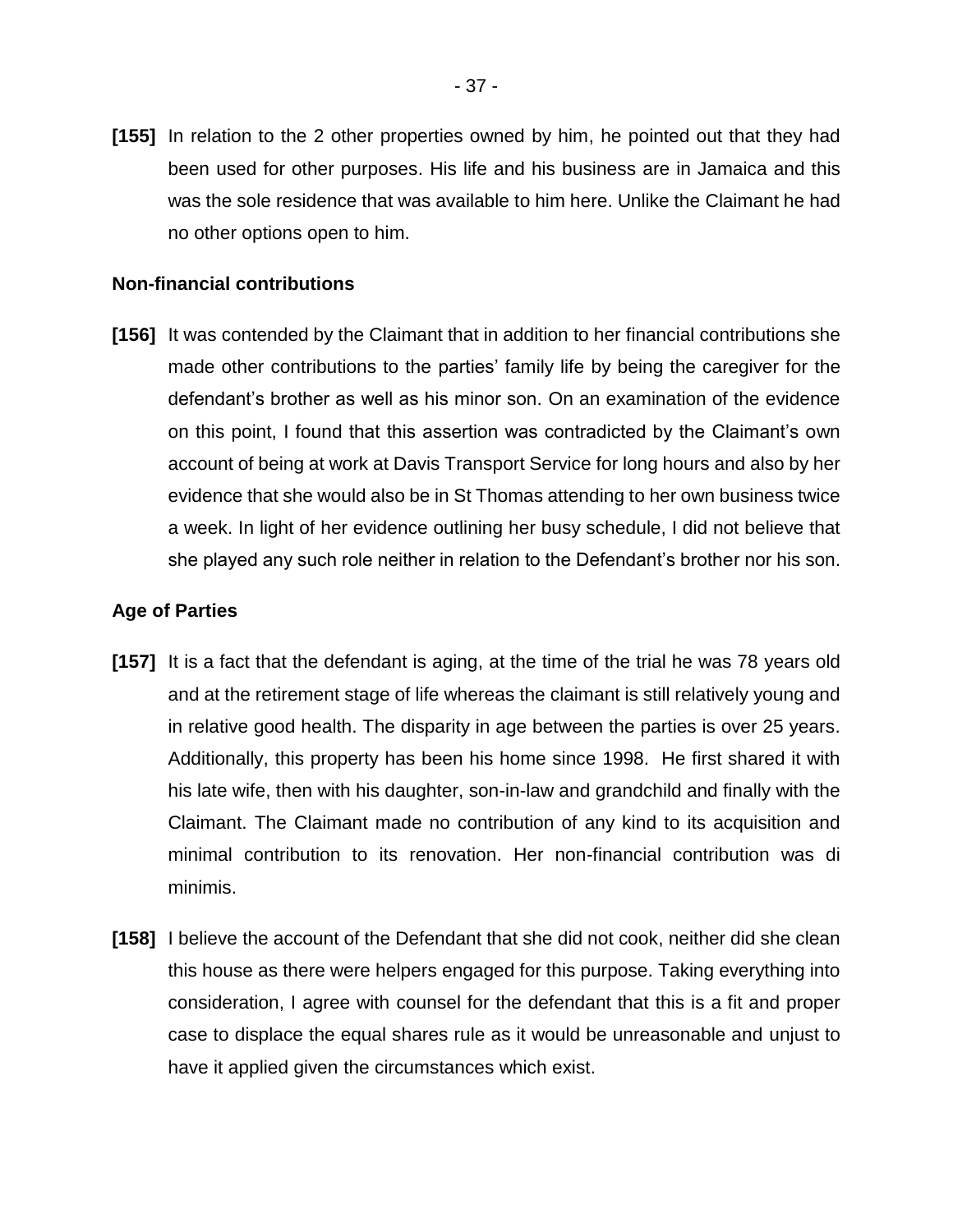- **[159]** Having determined that the equal share rule ought to be varied the inevitable question is to what? I believe that in the circumstances a fair award would be 10 percent of the value of the house to account for the work done by her in respect of the maintenance and upkeep. It is my finding therefore, that the parties hold their interest in 3 Laidley Close as follows; 90 percent of the interest is held by the Defendant and 10 percent by the Claimant herein.
- **[160]** In respect of the claim for the furnishings, the evidence in support of this was sparse to non-existent. I was left in a state of uncertainty as to what were the furnishings at the premises and which ones the Claimant was asserting a claim to. Given that the onus is on her to prove this entitlement, the failure of the Claimant to provide any proof of same means that her claim must fail. As such her application for a declaration that she is entitled to an equal share in the furnishings is denied.

## **Maintenance**

- **[161]** In addition to her claim for an interest in the family home, the Claimant also sought an order that the sum of \$231,000 be paid to her monthly as spousal maintenance until she re-marries. In support of this application she outlined her monthly expenses which she broke down as follows;
	- 1. Medication and Prescription \$20,000
	- 2. Kidney Scans \$60,000
	- 3. Gynaecologist \$5000
	- 4. IVF Storage \$30,000 per month
	- 5. Travel Expense \$20,000
	- 6. Helper \$20,000
	- 7. Food \$60,000 per week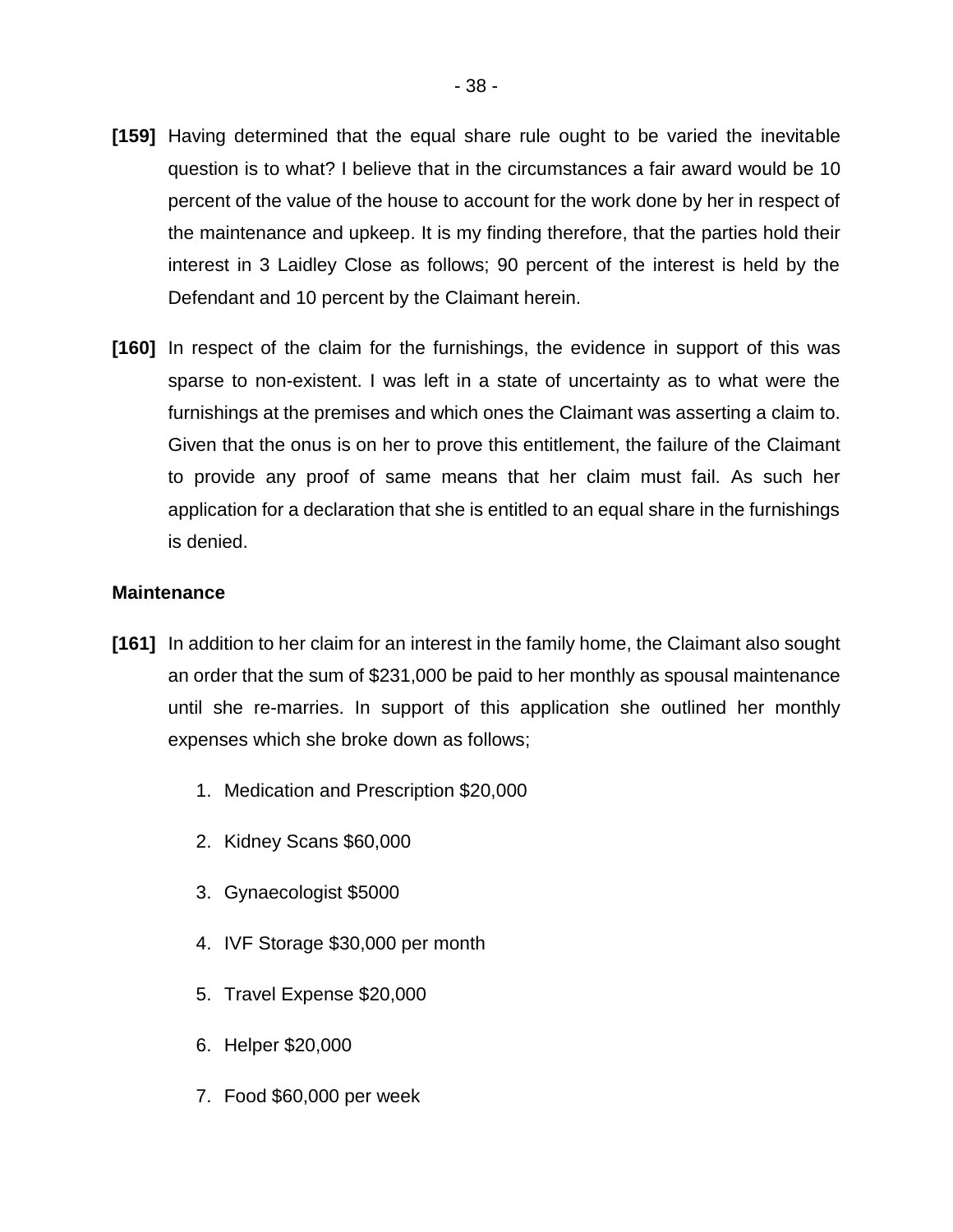- 8. Clothes and personal items \$20,000
- **[162]** According to the Claimant she is unable to meet these recurring expenses as her relocation to Jamaica resulted in her suffering heavy financial losses and she needs the Defendant's assistance to get by.
- **[163]** The Defendant on the other hand insisted that he is not in a position to maintain the Claimant based on his modest income and recurring expenses. From the payslips provided it was noted that his net income ranged from a low of just over \$90,000 to a high of just under \$120,000. There were some discrepancies in terms of the figures on the slips which he wasn't able to explain and he in fact queried the source of the documents then stated that he was not the person who prepared his payslips.
- **[164]** In respect of his financial position, the Defendant outlined that the company was his sole source of income and it was operated with his brothers as well as his employees. He testified that he had two sons one of whom was disabled and the other a minor, both of whom he was financially responsible for. In addition to his off springs, he stated that he also had responsibility for his brother who resided in his home. He noted that throughout their relationship the Claimant had always been financially responsible for herself and that she had been this way from the time he met her.
- **[165]** On a review of the evidence presented by the Claimant, it became evident that contrary to her claim that Sue True Distributors had been closed in 2013 the business continued to operate until 2015. It was also clear that although she insisted that the business never provided her with an income she was able to carry out the work at 3 Laidley Close at her personal expense and she was also the recipient of an award for the performance of the company. It also emerged that she had been making plans to expand the operations of the company to export goods abroad.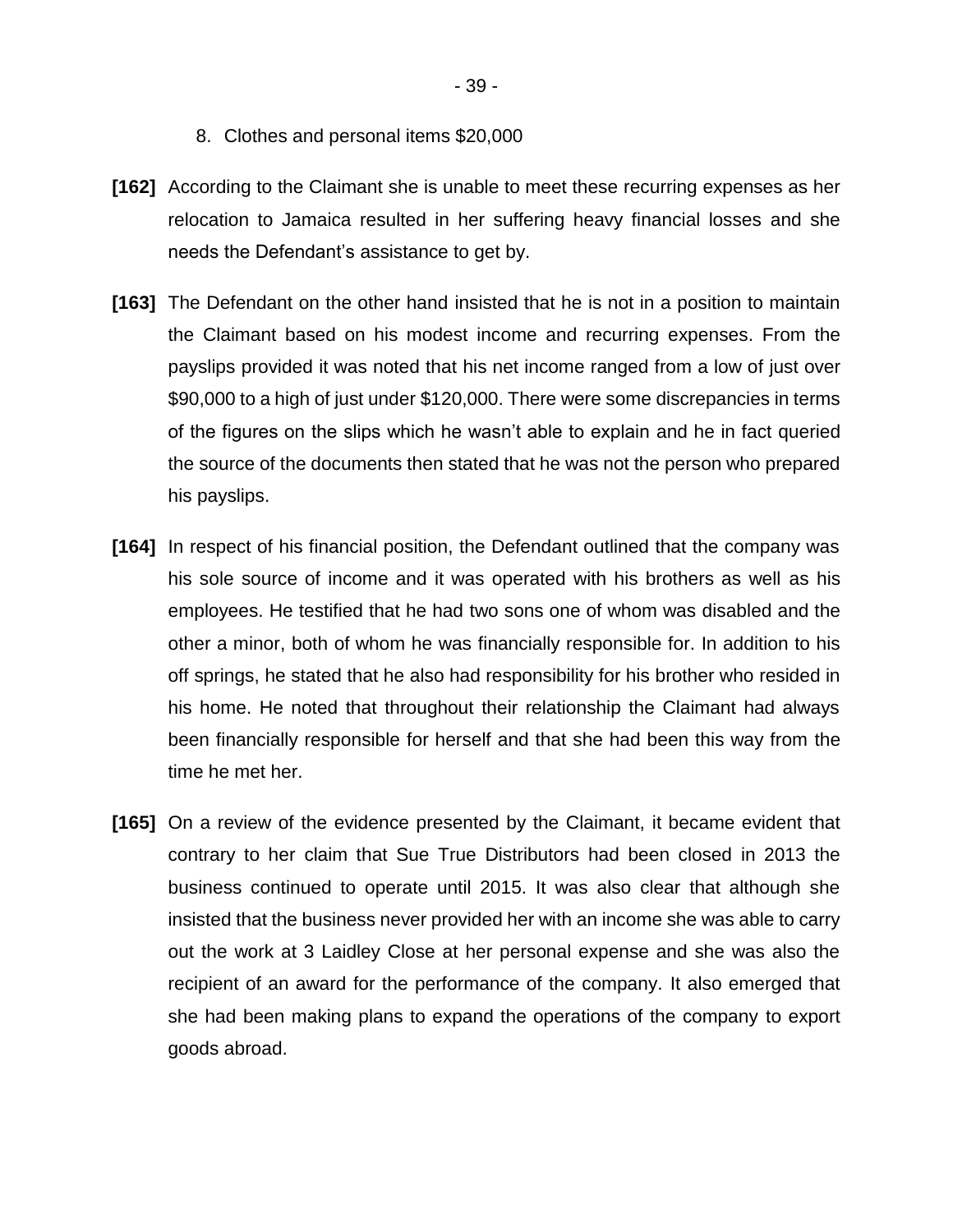- **[166]** In addition to this on an examination of her company's account considerable sums continued to be deposited and withdrawn after 2015. She had sought to explain that these funds did not belong to her but to her sister, but her sister denied that she had ever had access to or control over this account.
- **[167]** Pursuant to the order of the Court for a declaration of their respective assets, the Claimant produced unaudited profit and loss documents for Allfor Care. On a review of the records it was noted that they related to the years 2014 and 2015. A close examination of the contents revealed that a number of pages had blank entries and some pages were completely blank. The figure 100 was the recurring figure throughout the document and no higher dollar amount appeared. For a document which had a prepared index outlining what ought to appear on each sheet and with specific headings for information where no information appeared, I was left with a doubt as to the authenticity of this report and it appeared to have been adjusted to present very little to no information at all.
- **[168]** In respect of the role played by the Claimant in the Company, I noted that although she asserted that she was no longer with the company, in cross examination she admitted that she still received the company statements from the Accountant as she was a Director. I did not believe her assertion that the business had fallen into ruins and was not doing well as she also testified that the same company currently operated out of two locations. On her evidence, her mother was a pensioner, operating a business that was failing, yet she was able to meet her personal needs and assist the Claimant. In respect of the company, I noted that the current bank records were not presented and I was left with questions as to what these record would have shown in respect of its financial state.
- **[169]** I noted that although the Claimant presented records for a number of local bank accounts and one in the UK, it was evident that she had other accounts in the UK from which her mortgage was being paid that she had failed to produce. The absence of these records begged the question why the Claimant had failed to disclose same, to which no explanation has been offered by her.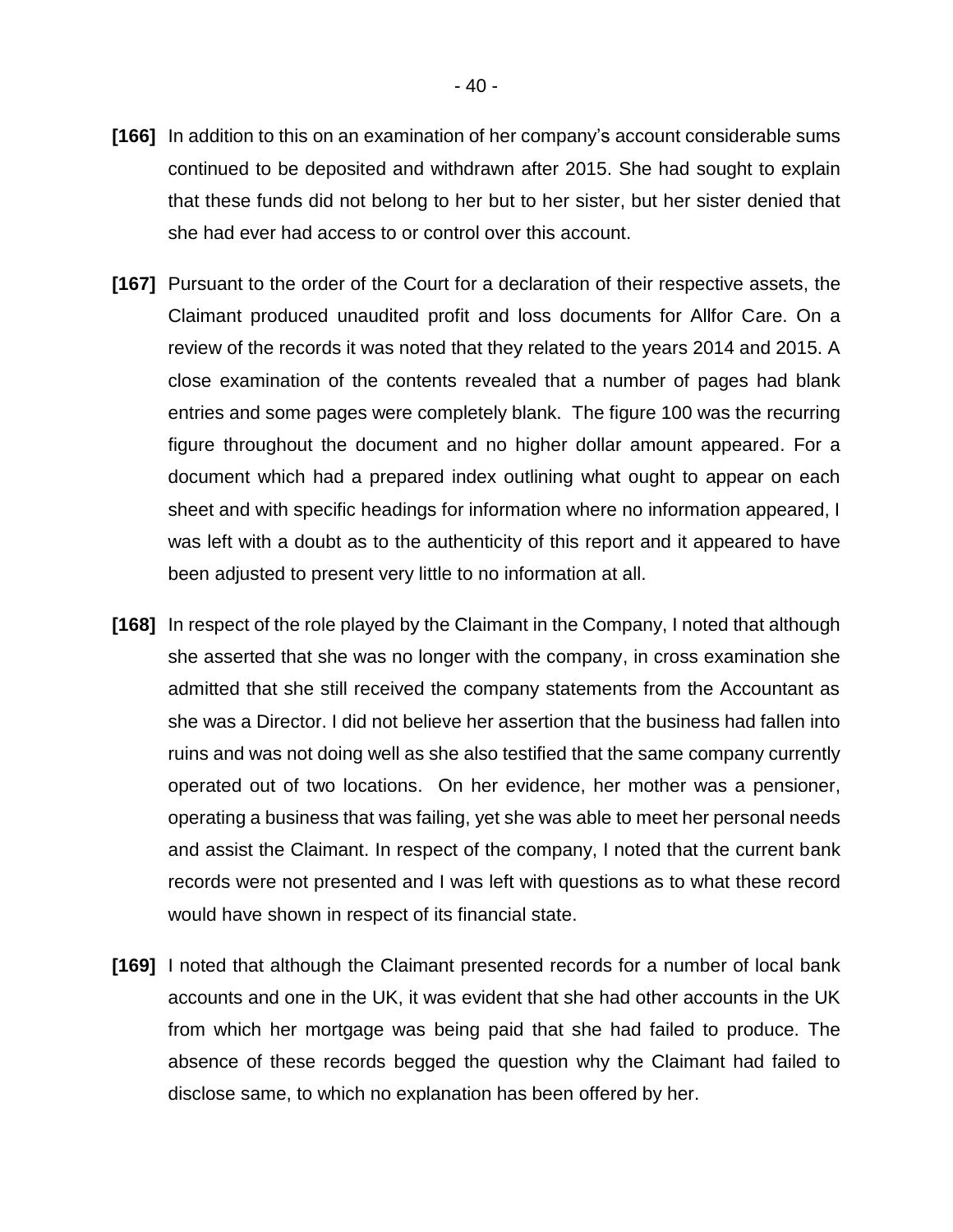- **[170]** The Claimant was asked about a number of other business ventures held by her locally as well as abroad, it was noted that in attempting to answer these questions her responses were often at odds with previous statements, for example, she denied that she had ever operated a chicken farm with her brother but a short time later she acknowledged that she had may have admitted owning same in more than one of her affidavits. When shown her affidavit she admitted that this was recorded there but denied that it had ever occurred. She was asked about a dry cleaning business she had opened in the UK in 2017 and acknowledged that she had this company but changed her response to say that it had never actually gotten off the ground because she had a nervous breakdown. In re-examination she was asked about this nervous breakdown and it turned out that this had actually occurred in 2013.
- **[171]** She was asked about accounts held by her as well as accounts on which her name appeared and I noted that she was at pains to outline that in respect of the accounts with larger balances she held no interest in them even though her name appeared. In cross examination about one such account held at JN she said that it belonged to her mother. It was noted that a number of transactions were done in Jamaica using this account during a period which her mother would have been in the UK. The transactions related to the withdrawal of millions of dollars between December 2014 and December 2015. Given that these transactions could only have been done by her, this also called into question her assertion that she held no interest in this account and was wholly dependent on the Defendant.
- **[172]** In relation to the recurring expenses outlined, while there have been documents provided from Andrews Memorial to show that the Claimant had been treated there, no documents have been provided in support of the monthly medical expenses claimed. Additionally, there is a concern whether the claim for IVF Storage has any merit as it is not an expense which would ordinarily fall within the category of a necessary recurring expense.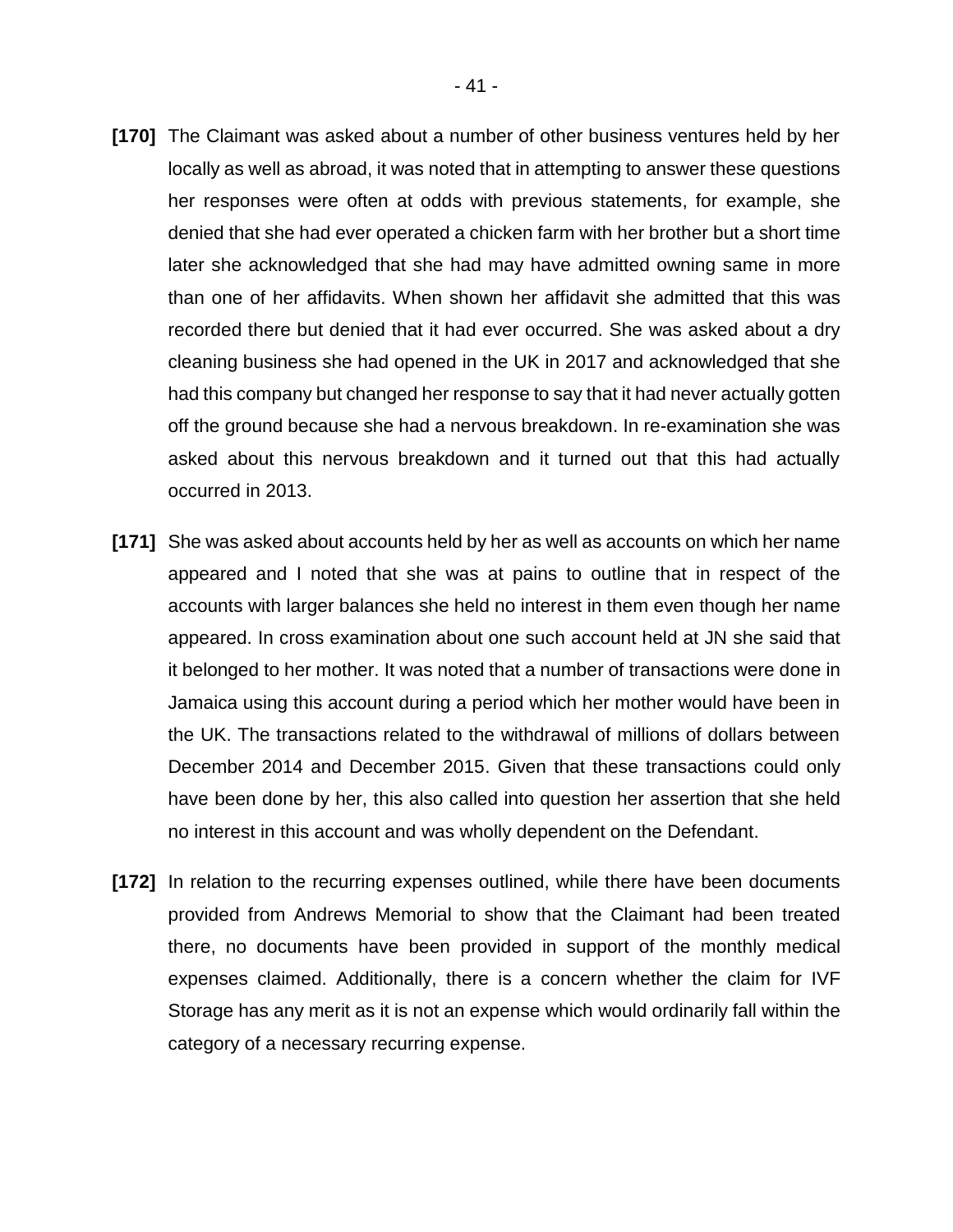- **[173]** In respect of the figure stated as the Claimant's weekly grocery bill this would amount to \$240,000 monthly. For the Claimant as a single woman this expense seems somewhat inflated especially when compared to her assertion that \$350,000 had been sufficient to maintain a household where several adults to include herself, her sister, the Defendant, his brother, his daughter and son-in-law had resided.
- **[174]** It was noted in *Hugh Sam v Hugh Sam*, *supra,* that the evidence must show that the spouse against whom this order is sought has the capacity to provide maintenance for the 'dependant spouse'. Applying this principle to the current application, it is clear that although Mr. Davis has assets in the form of houses and a business, he bears the financial responsibility of keeping his business going, meeting the salaries of his staff and providing financially for his dependent sons and brother.
- **[175]** Additionally, although the accuracy of his pay slips had been attacked and he appeared not to recall having produced them, I accepted his explanation that he wasn't the one who prepared them. It was clear from the evidence that these slips had been produced a few years ago and the Defendant being an elderly gentleman had likely forgotten that he had produced them to his attorney who then produced them to the Court. At the end of the day however, the documents revealed that the Defendant's monthly earnings were just under \$120,000. Given his current obligations he would face an uphill battle in meeting the sum being requested by the Claimant.
- **[176]** I have considered whether the maintenance requested is demonstrably necessary and as a result of the concerns which I have identified above, I was unable to conclude this it is. It is clear from a careful examination of the Claimant's evidence that she in fact possessed far more assets and income than the Defendant does. In spite of her attempt to paint a picture of gloom she is the owner of 4 homes all of which are capable of providing her with rental income. Additionally, she is still associated with Allfor Care and I accept that in spite of her protestations to the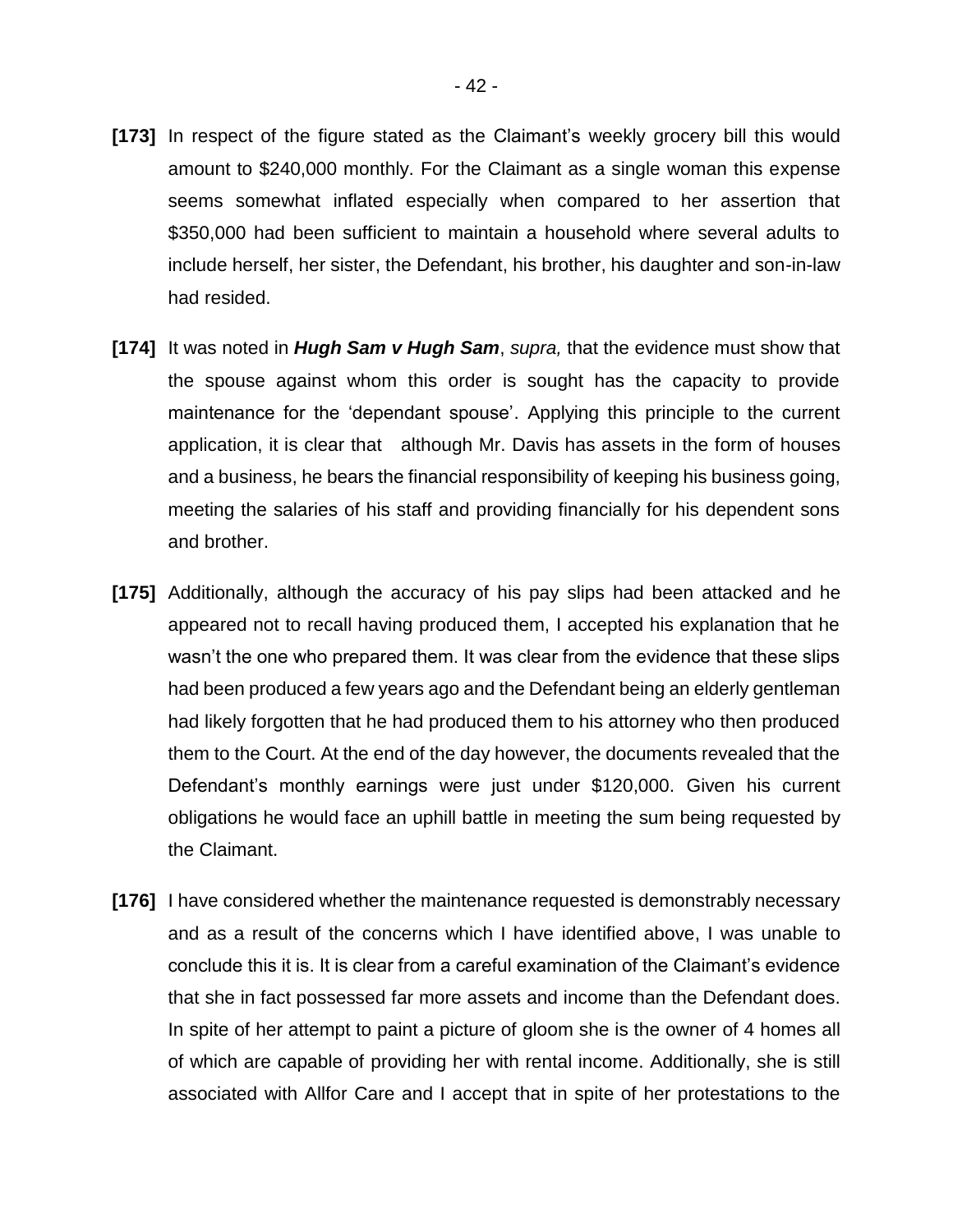contrary she still receives an income from this company. It was observed that none of these homes have gone into foreclosure, which means that the mortgages are still being paid, possibly from monies held by her in undisclosed accounts. It is also evident that despite her insistence to the contrary she enjoys full access to the funds held in in the local accounts.

**[177]** In light of these factors, I was not persuaded that the maintenance being claimed is in fact necessary as it is clear that the Claimant is more than capable of providing for herself. The evidence presented by her falls far short of what would be required to show that it is impractical for her to wholly or partially satisfy her needs. Having carefully reviewed the evidence and all the relevant factors, I was not persuaded on a balance of probabilities that an order for maintenance should be made in respect of the Claimant.

## **DISPOSITION**

**[178]** As such the orders of this Court are as follows;

- 1. A declaration is made that the property situated at 3 Laidley Close, Kingston 8 in the parish of St Andrew and registered at Volume 1454 and Folio 152 is owned by the parties in the following shares – 90 percent to the Defendant and 10 percent to the Claimant.
- 2. The Parties are to agree on a valuator to provide a report in respect of this property and the valuation report in respect of the property is to be provided within 120 days of this order. The cost of the report is to be borne by the parties in equal shares. In the absence of agreement, the Registrar of the Supreme Court is to appoint a valuator and the cost for this report is to be borne by the Parties in equal shares.
- 3. The Defendant is given first option to purchase the Claimant's interest in this property situated at 3 Laidley Close and this option is to be exercised within 180 days of the receipt of the valuation report. If this option is not